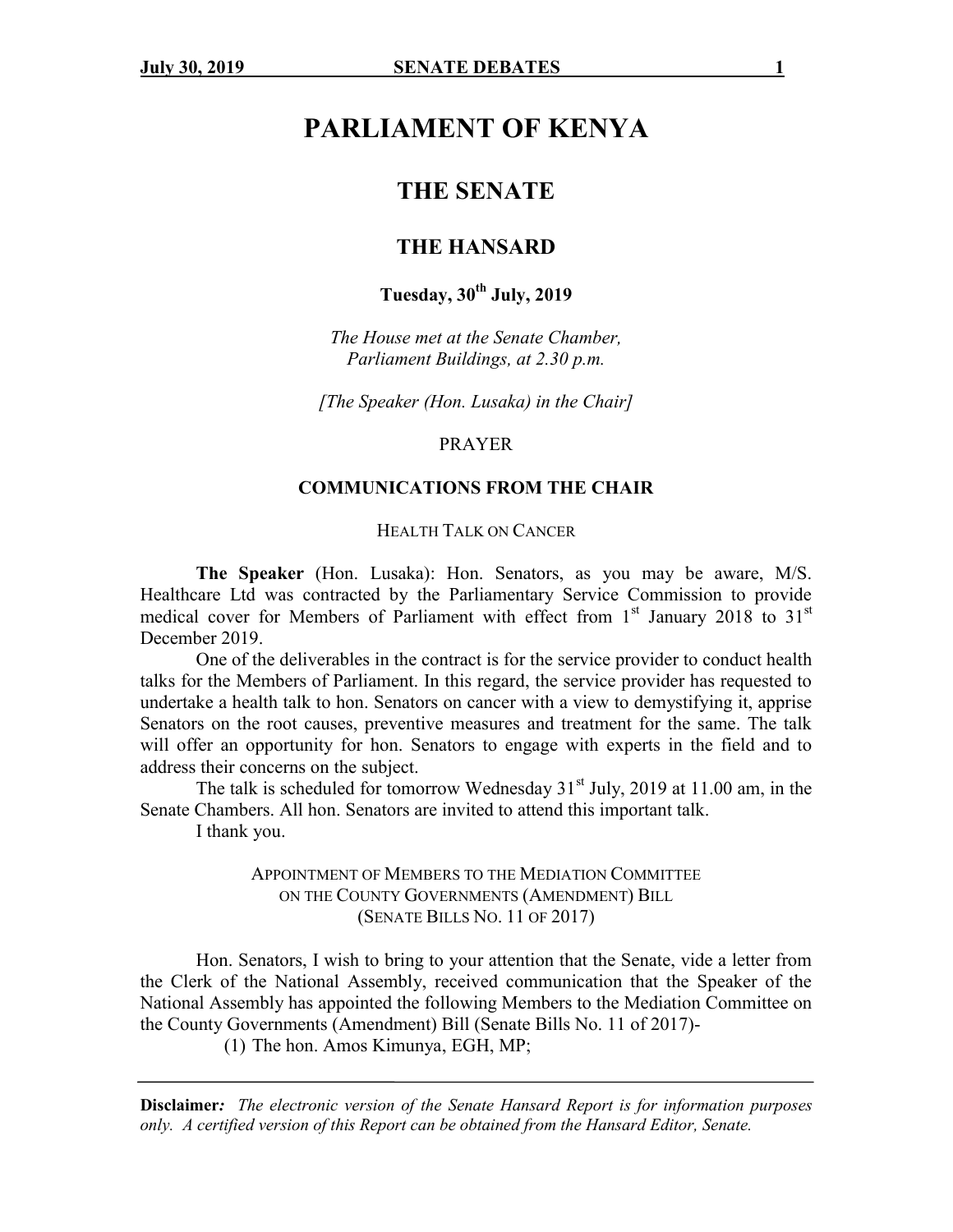(3) The hon. Didmus Barasa, MP;

(4) The hon. Edward Oku Kaunya, MP; and

(5) The hon. Halima Mucheke, MP.

Consequently, I have appointed the following Senators to the said Committee-

(1) Sen. Kipchumba Murkomen, MP;

(2) Sen. Mary Yiane Seneta, MP;

(3) Sen. John Kinyua Nderitu, MP;

(4) Sen. Mutula Kilonzo Jnr, MP; and

(5) Sen. Judith Pareno, MP.

I urge the Mediation Committee to move with speed and deal with this important assignment.

I thank you!

#### **STATEMENT**

## ETHNIC AND REGIONAL DISTRIBUTION OF HIGH CADRE JOBS IN ALL GOVERNMENT INSTITUTIONS/AGENCIES

**Sen. Malalah:** Mr. Speaker, Sir, pursuant to Standing Order 48(1), I rise to seek a Statement from the Chairperson of the Committee on National Cohesion, Equal Opportunity and Regional Integration concerning the ethnic and regional distribution of high cadre jobs in Government ministries, embassies, state agencies, departments and parastatals in Kenya.

In the response, the Chairperson should:-

- (1) List the number of Government Ministries, embassies, State agencies, departments and parastatals as currently constituted in Kenya.
- (2) State the ethnic and regional background of all heads and top ten officers of the Ministries, embassies, State agencies, departments and parastatals as listed in (1) above.
- (3) State whether the distribution of these positions as stated above is in line with the Government policy on equal distribution of opportunities to all communities and regions in Kenya and whether the opportunities as distributed helps the country to achieve cohesion and integration.

I thank you.

**The Speaker** (Hon. Lusaka): Is there any Member who would like to comment on the Statement?

Kindly proceed, Sen. (Dr.) Zani.

**Sen. (Dr.) Zani**: Mr. Speaker, Sir, I wish to support Sen. Malalah because he has sought a very important Statement. It addresses one of the key values in this country; equality of opportunities. Different people have various disadvantages as a result of region, ethnicity, geography and gender. All these issues persist in many societies and it is key in the Statement that has been sought.

Apart from giving the data that has been sought, a pattern of analysis should be made in terms of the whether the inequalities are reducing or increasing over time. A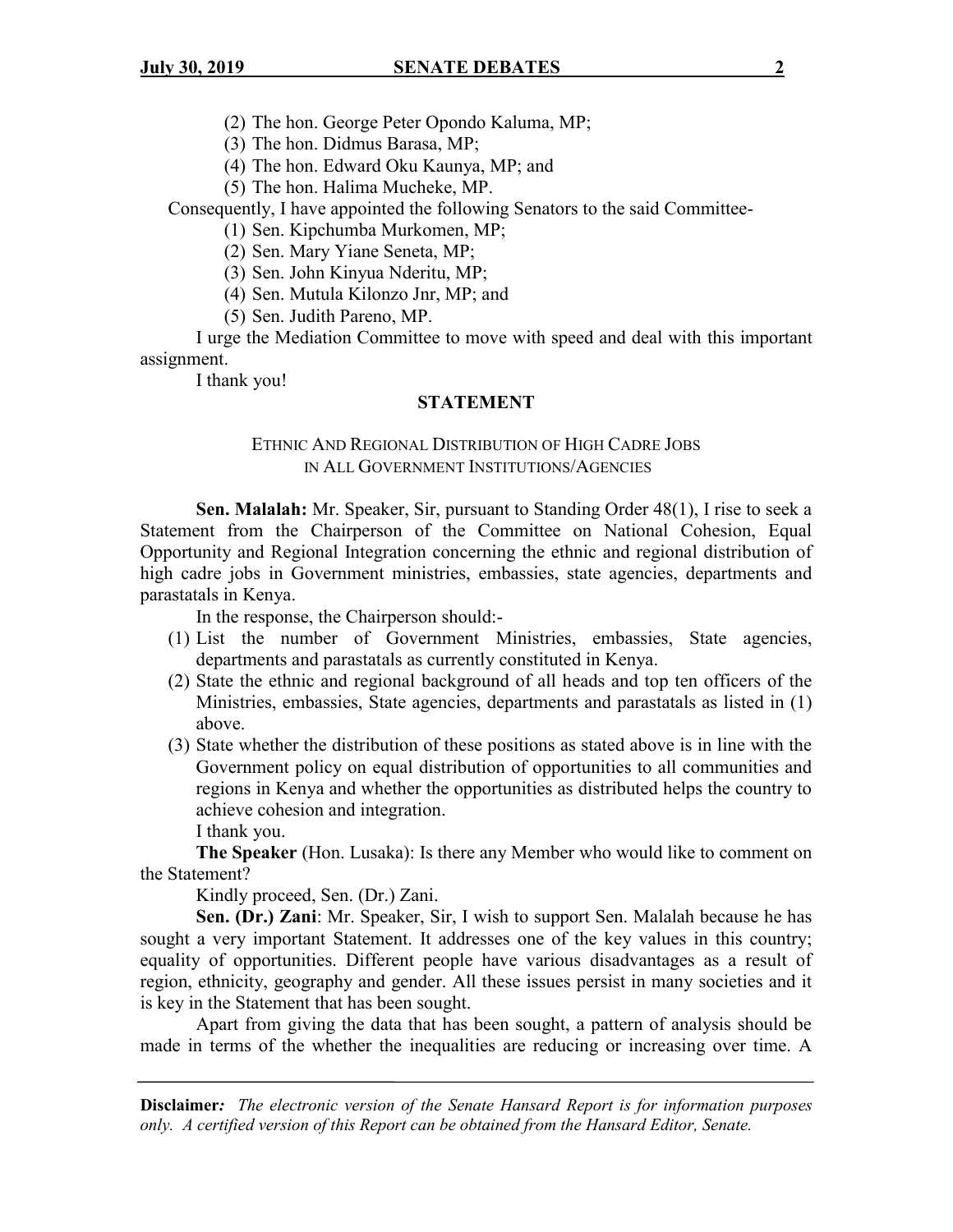stable society moves towards reducing inequalities. Apart from seeking data, I hope that the response will have an indication of the reducing or increasing inequality.

I thank you.

**Sen. Kinyua**: Mr. Speaker, Sir, this is a very good Statement. I urge the Committee to get information on the qualification of the heads of those institutions as well. The Statement will ensure that the opportunities that are available are distributed throughout the country.

I thank you.

**Sen. (Dr.) Ali**: Mr. Speaker, Sir, I support the statement because this country has undergone many problems as a result of inequality and marginalization while others get more opportunities than others. If we followed the law, this problem would not arise. The problem is even in the counties. Although they are required to employ 30 per cent of staff from other regions, that has not been not adhered to. In the national Government, you will be shocked that in the Public Service Commission to find that some ministries and departments have too many people from the same village.

It is important for Kenyans to work together for people to feel that they are part and parcel of this country. Equal opportunities for all Kenyans should be endorsed and supported fully.

## I thank you.

**Sen. Khaniri**: Mr. Speaker, Sir, allow me to thank my neighbour and the Senator for Kakamega County, Sen. Malalah, for raising this important and sensitive issue. The Constitution of Kenya 2010 acknowledges our diversity. However, instead of diversity being our strength, it has become our weakness. The reason we have problems after every election cycle is because there are communities that feel that they have been marginalized since Independence in terms of sharing of resources and appointments in high Government positions. This matter must be addressed if we are to have any peaceful elections in this country. Every community must feel part of this country and must be appreciated.

Mr. Speaker, Sir, I enjoin my colleague from Kakamega County and encourage the Committee that will be given this task to ensure that they come up with a comprehensive answer. We want to get the statistics now and the plans that the current administration has to ensure that we have an all-inclusive public service.

I thank you.

**Sen. Poghisio**: Mr. Speaker, Sir, while I support the Statement, I urge the Committee to look at the Commission that have been constituted by the Government to look into these issues at the national level. The National Cohesion and Integration Commission watch these things happen yet we have not heard of anybody taking this Commission to task. The Committee should begin by tasking the Commission.

More importantly, I would like to suggest that we do not broaden this Statement so much. We should pick an area and it will tell us the whole story. If we make it look like the whole Government is going to be listed, it may take us too long and we will not solve the problem quickly. However, if we pick specific areas and make them sample enough to show us that there is inequality, it will be faster and we will deal with this matter.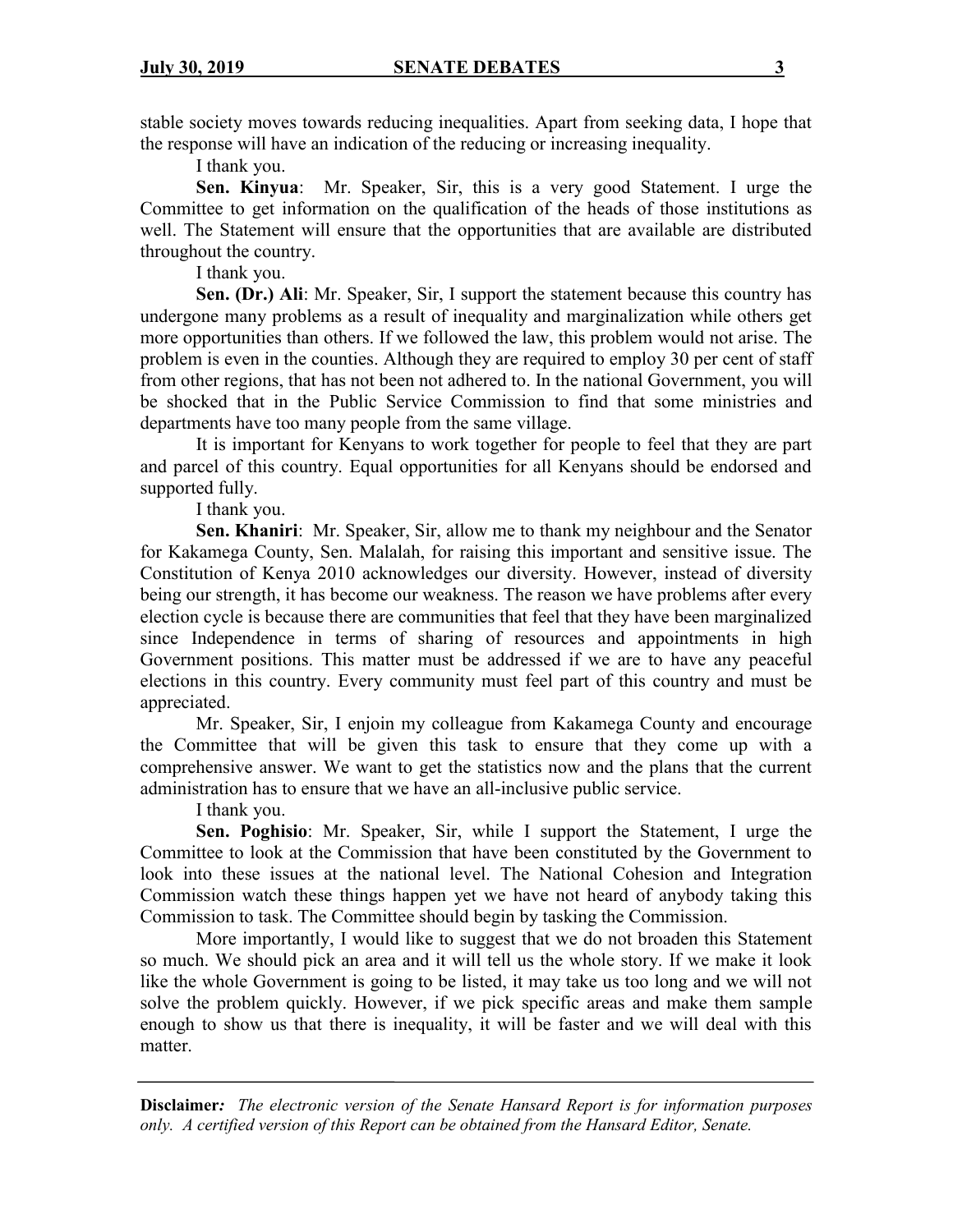Mr. Speaker, Sir, I support this Statement as long it avoids profiling in a negative sense. It will help us to solve the problem of inequality once and for all. I still persist that the Commission that is tasked with the responsibility of ensuring equality should have had an impact on the way that balancing happens in the country.

I thank you.

**Sen. Ochillo-Ayacko**: Mr. Speaker, Sir, I congratulate Sen. Malalah for raising this issue. Those who have walked the journey of reform know that we have been looking at the ways and means of having one Kenya that recognizes diversity and plurality of origin, belief and colour.

The answer is almost out there that the Committee will find out that there is no even distribution of opportunities. More importantly, I would like the Community to look at how to solve this problem. The Constitution and other documents are very clear as to what we should have in this country. We are likely to find statistics indicating imbalance in terms of opportunities available to our people but what solutions are we going to get?

So, this Committee, which has been given a very heavy responsibility, should look at what kind of solution would be sustainable and work for this nation. It should also look at what kind of sanctions should be put in place for those who violate this very sacred fabric of our nation.

Mr. Speaker, Sir, lastly, in this Statement, there is no clear mention of inclusion of gender. We are only talking about ethnic and regional balance, whereas it is important to also look at gender. This is because in our gender, lies a lot of potential that is being overlooked but is being overtaken and ignored, yet that is where the future lies.

Thank you.

**Sen. Seneta:** Thank you, Mr. Speaker, Sir, for giving me a chance to add my voice to this important Statement which is very timely. Besides supporting it, the Committee should move to the next level and task the Ministry of Public Service, Youth and Gender Affairs and see how much they have been dealing with this issue.

It is their role to ensure that there is equality in every sector and, therefore, we would wish to know what they have been doing to help this country address these matters of ethnic imbalance in all sectors, departments and Ministries.

I support and also congratulate Sen. Malalah for coming up with this important Statement.

**Sen. Wambua:** Thank you, Mr. Speaker, Sir, for this opportunity to join my colleagues in congratulating Sen. Malalah for bringing up this very bold Statement.

I would want to request that the Committee to which this Statement will be committed should also look into what is happening in our counties because very few of our counties, if any, are observing the constitutional requirement that 30 per cent of staff in the counties come from outside the region where the county is situated.

Most importantly, I know that when issues start coming up, there will be so much talk from different quarters, and especially from communities that could be overrepresented in the Civil Service in terms of ethnic profiling. The Committee should have the courage to confront the facts as they are and bring the results of the investigations to this House for deliberation.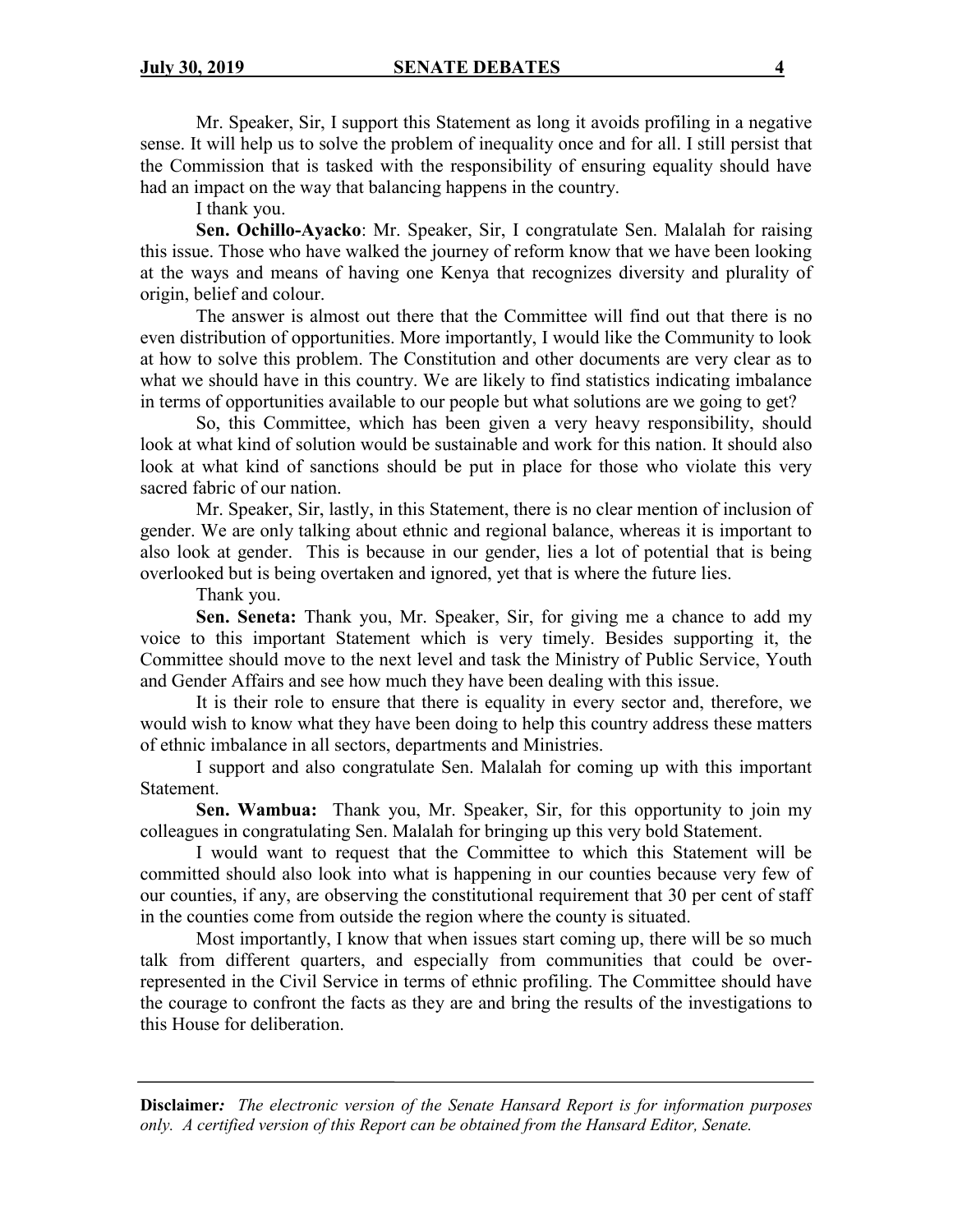It is very sad that as we speak today, the National Cohesion and Integration Commission is more or less moribund. The last time I checked, the Commission's term of office had expired. The term of office of the CEO had also expired and there was an ongoing court case on the procedure to follow in constituting the Commission.

Mr. Speaker, Sir, even as the Committee interrogates this matter, they should also help the National Cohesion and Integration Commission to be back on its feet and see what legislation is needed to make it more than just a toothless dog.

Thank you.

**Sen. (Dr.) Milgo:** Thank you, Mr. Speaker, Sir. I also rise to support Sen. Malalah on this Statement. I think it is timely, particularly, because of the fact that we have been having challenges in this country and we have seen the "handshake", which is already there. If all institutions are balanced, then we would be having better ways of performing jobs.

The Committee that will deal with this issue should look into this particular matter in terms of having a legal way to ensure that all institutions adhere to the issue of balancing. Balancing of different ethnic groups will lead to efficiency. Most institutions have people from the same ethnic group to the extent that they conduct business in the local dialect, leading to the inefficiencies that we experience today in this country, which leads to increased corruption.

Once the Committee completes its investigations and ethnic balancing is achieved, then the same can be cascaded to the counties and this will lead to cross county transfers, making it easy to exchange ideas among staff. By so doing, our country will improve in terms of performance.

**Sen. (Dr.) Musuruve:** Thank you, Mr. Speaker, Sir, for giving me this opportunity to support this Statement from the Senator for Kakamega County. I want to say that Sen. Malalah has come up with a very commendable Statement that needs to be thoroughly investigated because the Constitution is really keen on issues of affirmative action.

You will notice that communities that seem to be large are now seemingly marginalized in terms of positions, for example, in the Public Service. The Committee should carry out an audit and find out the situation in terms of ethnic balancing, jobs and positions so that every community is effectively represented.

Mr. Speaker, Sir, even as you talk of representation of communities, they need to ensure that persons living with disabilities are represented effectively, because, yes, they are marginalized, but when it comes to appointments, you will realize that some of them have the necessary qualifications but they are actually left out in the cold.

There is need for this Committee to interrogate this issue for the purpose of national integration and ensure that all Kenyans are benefiting from the national cake.

Thank you.

**Sen. Halake:** Thank you, Mr. Speaker, Sir. I thank you very much for allowing me to contribute to this Statement. I would like to congratulate Sen. Malalah for this Statement.

I am sure he is aiming at the issue of inclusivity and equal opportunities for our people, so that, then, we have a shared prosperity. I hope that the Committee will go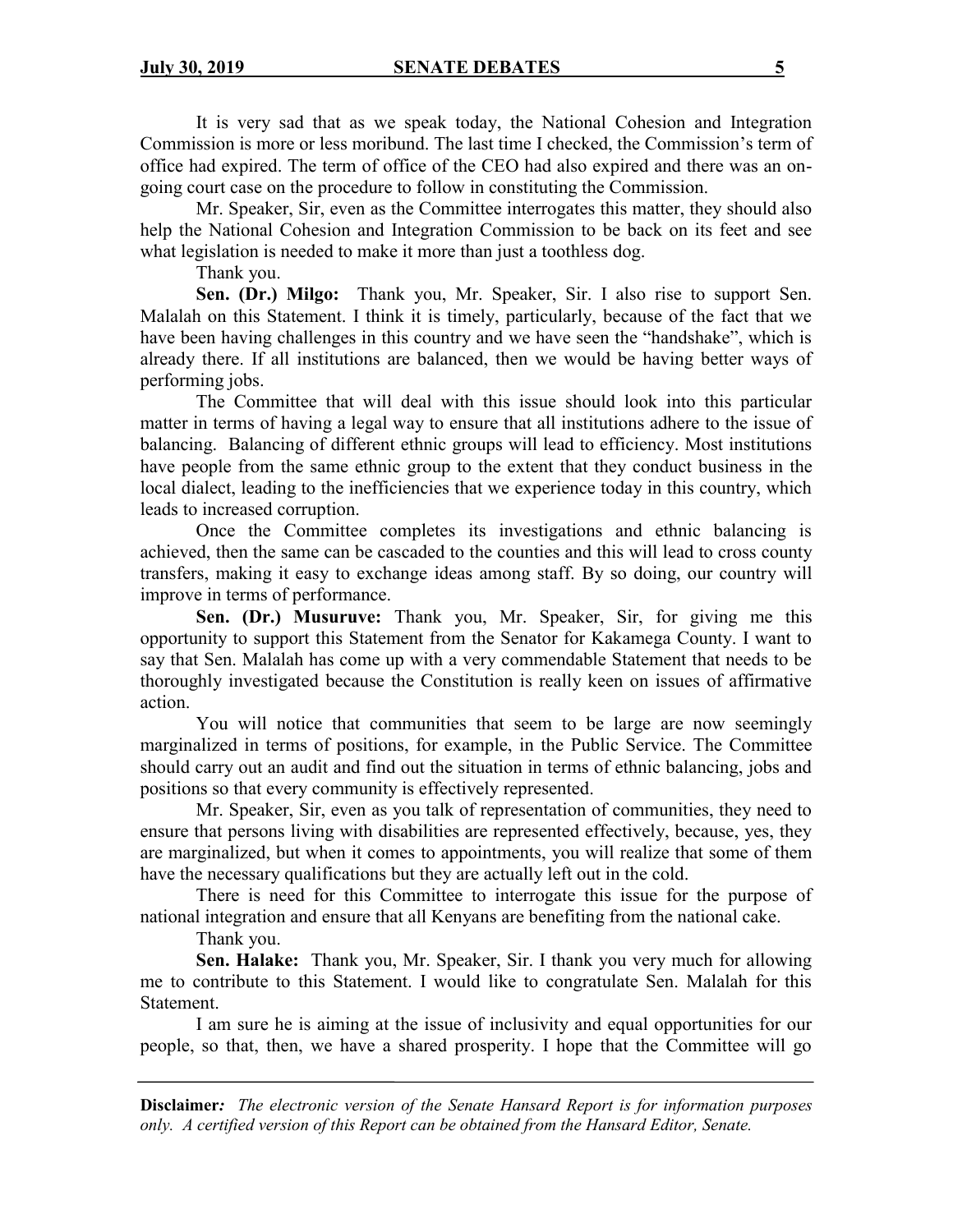beyond ethnic and regional, to look for other areas of inclusivity with regard to seeing how many women and people with disabilities are actually there.

As much as we are looking at regional balance and the ethnic composition of our workforce, we would also like to see the other aspects of inclusivity, equality and equal opportunities as pertains to women, the youth and people with disability. I hope that the Committee will also include those issues which are very easy to determine from the data that they will obtain.

Mr. Speaker, Sir, if you look deeply into the issue of inclusivity, you will realize that it is also about education. We could also argue that, perhaps, it is not merit alone that is going to determine where you get placed in our Public Service. We should also scrutinize whether our education system is inclusive enough to ensure that upstream to the job market, we have an inclusive representation of everybody in our country as opposed to having one ethnic or regional group or one gender represented in our work force.

The issue of inclusive education is also important, especially for us who come from those parts of the country where there is a lot of disparity with regard to education. We hope the Committee will give recommendations on the factors that are causing this.

Mr. Speaker, Sir, looking at the issues around what this Statement is speaking to, as you know, we have had issues around ethnic antagonism and competition. Recently, we watched on television people who were being hauled to the courts having the same names or the same regional background. Perhaps this could be the reason why these questions are being asked. We need to look beyond ethnic balance to other perspectives that include women, youth and people with disability.

I congratulate and support Sen. Malalah.

**The Speaker** (Hon. Lusaka): Proceed, Sen. Orengo.

**The Senate Minority Leader** (Sen. Orengo): I will speak just briefly, Mr. Speaker, Sir, in support of this request for Statement. I fully support it and commend the Deputy Minority Leader and Senator for Kakamega. One of the things that I wanted to point out, other than the issue of balance in terms of regions and numbers, there is a portfolio balance that is very important. It is not good giving people from a certain area certain positions, which may be merely cynical, and saying, "We have given regions such as the Coast certain positions, which you should appreciate."

Sometimes what is more important is that there are some very key positions in Government which, for some reason--- In fact, if you look at it from the time of Independence, there are some key areas in the Public Service that tend to go to particular communities. This is a matter that should not be considered to be an idle comment. People will feel more included in terms of being part and parcel of the leadership of the nation depending not only on the number of positions that are distributed equitably on the terms of competence and integrity, but also in terms of the portfolio balance. Therefore, it is not just numbers, but also the status of those positions.

Mr. Speaker, Sir, I can see from the distinguished Member who has just spoken, the issue of women, which I think is also very important. There are countries which are taking the lead; for example, in South Africa, they are saying that in the public service, including the Cabinet, you can almost have equal numbers of both genders. That is the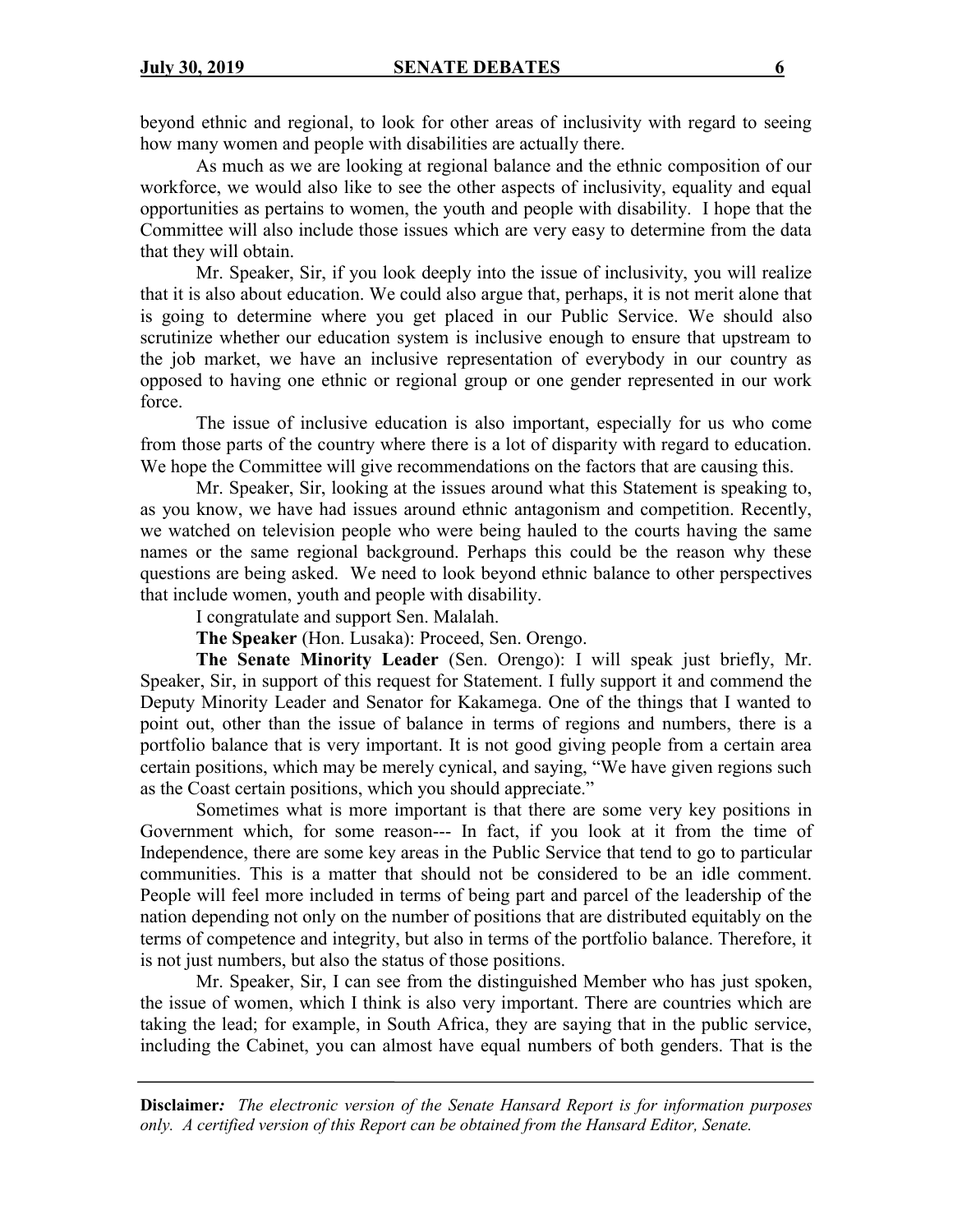way to go. However, beyond that, I would want to see a situation where every position in the public service could be given to anybody, irrespective of where that person comes from.

Mr. Speaker, Sir, if I started enumerating from a position such as that of the Governor of the Central Bank of Kenya (CBK), we can determine where the Governor has come from in the last 50 years. If you take a sector, such as security, and try to determine where these people come from, you will then begin to see how discriminatory the system is, instead of just thinking about numbers.

This is, therefore, a very important request for Statement, and I look forward to seeing it. I remember that there was time when hon. Sifuna asked such as question, and it brought a lot of furore, but what turned out was the truth. These are the kind of signals we should be looking at in advance to determine whether the country is going in the right direction or not.

Thank you, Mr. Speaker, Sir.

**The Speaker** (Hon. Lusaka): Hon. Senators I see a lot of interest and we have many other Statements that we need to speak to. I will, therefore, just give two minutes to those who I will invite to speak from now on.

Proceed, Sen. (Dr.) Kabaka.

**Sen. (Dr.) Kabaka:** Thank you, Mr. Speaker, Sir, for giving me these two minutes. I support this Statement by the Senator or Kakamega, who is my friend.

Mr. Speaker, Sir, the Constitution is very clear in Article 27 on equality and freedom from discrimination. As the Senator for Siaya has stated, having given some historical genesis of inequalities in the Government positions, I wish to state very clearly that even without this Statement being issued, it is in black and white. We know very clearly that there is a lot of disparity, and we know the tribes to which these key Government positions go to. The problem with this State is the tribes, and it is not a question of academics. This is because the majority of the tribes in this country have people who are well-schooled. However, we still find that they are being discriminated and not given these key positions in the Government.

Mr. Speaker, Sir, we have a problem even with the Parliament, both at the National Assembly and the Senate. Some people may not go through during the vetting process simply because they come from a certain tribe. I would even come down and talk about my tribe, the Kamba. As we have been told here, the Kamba have been given certain positions since Independence, especially in the military and the police. Why are they given those positions? It is not because of their academics, but because they are very honest. However, we are now saying---

**The Speaker** (Hon. Lusaka): Senator, be careful as you head in that direction, because you may be asked to substantiate how honest the Kamba are. Keep within---

**Sen. (Dr.) Kabaka:** I will do that, Mr. Speaker, Sir. In 1982, when there was an attempted *coup d'état* in this country, it took the late General Mulinge, a Kamba, to save the then President Moi. That was because of honesty. If he was selfish, this county would have taken a different direction. I am a student of history, but I do want to go to that.

We, therefore, need to have a very equal-levelled kind of governance where all the tribes feel that, indeed, they belong to this country.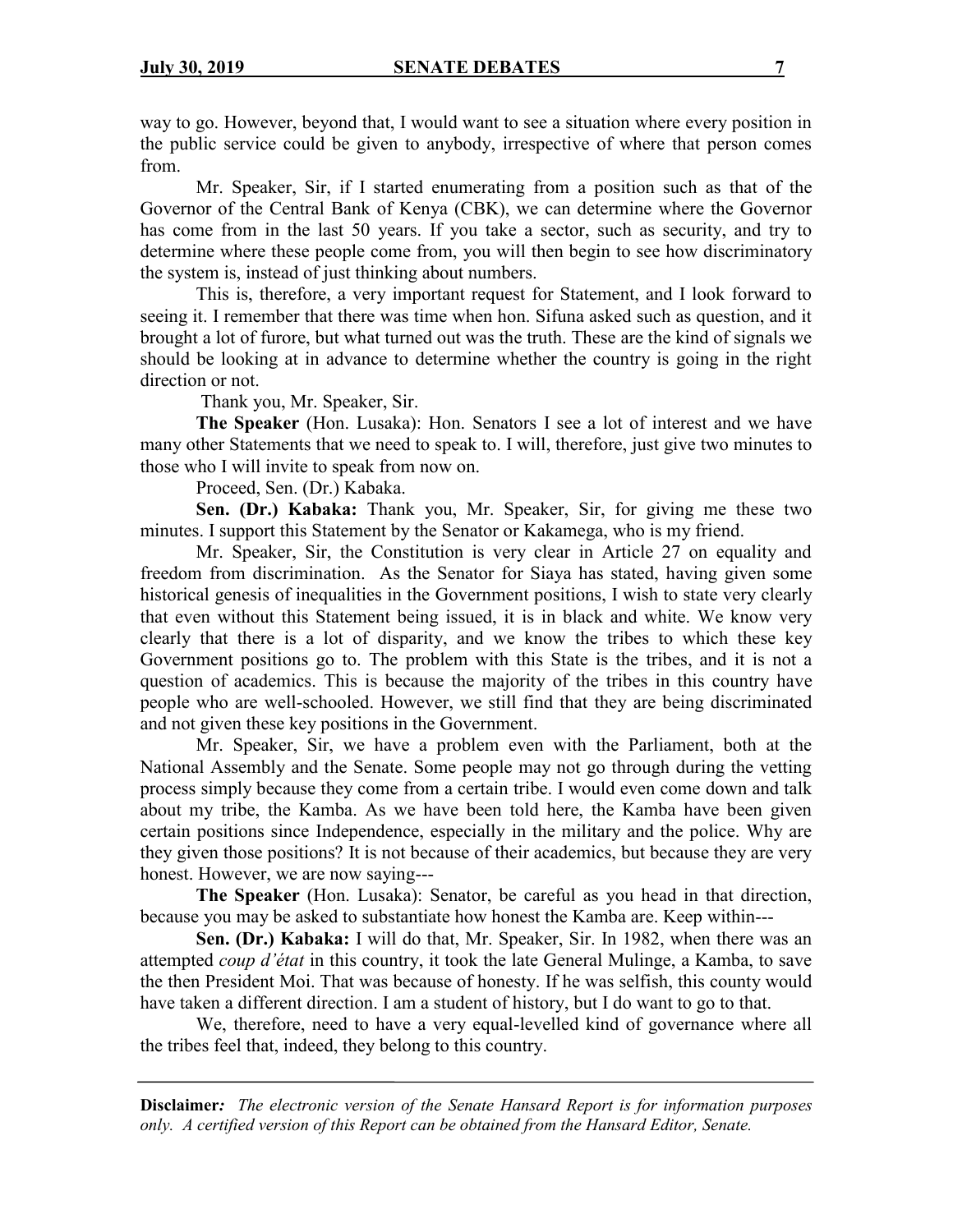#### I beg to support.

**Sen. (Rev.) Waqo:** Thank you, Mr. Speaker, Sir, for allowing me to add my voice to this very important Statement by Sen. Malalah. This Statement concerns all of us.

#### *(Loud consultations)*

Mr. Speaker, Sir, there is a lot of noise in that corner.

**The Speaker** (Hon. Lusaka): Let us consult in low tones.

**Sen. (Rev.) Waqo:** Thank you, Mr. Speaker, Sir. This is a very important Statement to each one of us. The issue of equality is something that has caused most of the challenges that we have in our country today. There are people who are not satisfied; there are people who are marginalised and who have never tasted the best part and portion of the resources that we have.

Due to that, I support this Statement. I believe that it will come to my Committee on National Cohesion, Equal Opportunity and Regional Integration. We will give it all the attention it deserves, and all the responses that the hon. Members are requesting for.

Thank you, Mr. Speaker, Sir.

**The Speaker** (Hon. Lusaka): Proceed, Sen. Boy.

**Sen. Boy:** Asante sana, Bw. Spika, kwa kunipa fursa hii. Namshukuru Seneta wa Kakamega, Sen. Malalah, kwa kuleta Taarifa hii.

### *(Loud consultations)*

**The Speaker** (Hon. Lusaka): Hon. Members, let us consult in low tones.

**Sen. Boy:** Bw. Spika, kama unavyojua, katika nchi yetu hii ya Kenya, mara nyingi sana katika uteuzi wa kazi huwa zina shida sana. Kusema kweli, Mheshimiwa Malalah hii Taarifa uliyoleta Seneti siku ya leo itakapojadiliwa na Kamati hii, itatoa mambo mengi sana. Hii ni kwa sababu umesema unataka kujua ni mabalozi na wakurugenzi wangapi ili tuweze kuhakikisha haki inatendeka.

Bw. Spika, hatusemi kwa ubaya kwamba kuna ubaguzi. Kama unavyojua, sisi ni watu wa nchi moja na tunapendana. Hata hivyo, wakati wa ugavi wa kazi, utashangaa. Wala sitaki kusema mengi. Kamati ambayo itateuliwa ichunguze jambo hili, itatoa ukweli na tutajua ni watu gani waliopewa nafasi hii.

Ninaunga mkono Taarifa ya Sen. Malalah.

**Sen. Shiyonga**: Thank you, Mr. Speaker, Sir, for giving me this opportunity to support the Statement by Sen. Malalah. Not many people can get the courage to bring such a Statement to be discussed in this House. I congratulate Sen. Malalah for that.

We all embrace our Constitution and the opportunities that have been given in it. However, when you see the distribution of opportunities especially high cadre opportunities in the Government, you will be ashamed. Even if the list will come – seeing as we are requesting for it - you will be dismayed to find that only people from one region or community are the ones who are employed in the lucrative areas.

What is the need then, of us, Kenyans, educating our children? What is the need of us investing in our children and communities if in the end, all the lucrative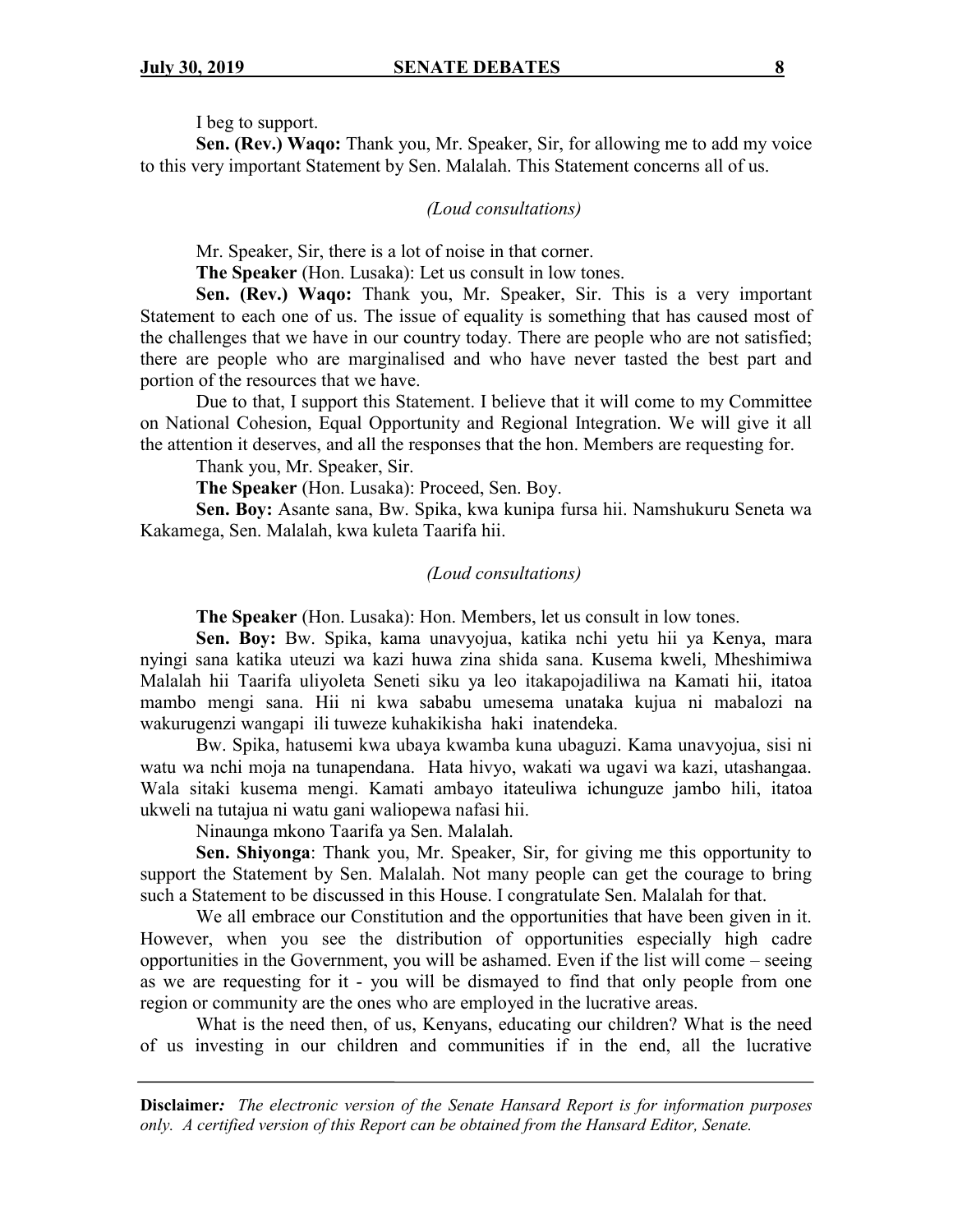opportunities are given to the same people and in a biased way? If you look at the embassies and State agencies, you will find that they have employed people from the same community. We are not ashamed to say that these people need to change this culture. It is a heartbreaking culture especially here in Kenya. It is also trickling down to county governments.

When this list comes, I would wish to be a friend of the Committee so that I can also give my contribution.

Thank you, Mr. Speaker, Sir.

**Sen. Olekina**: Thank you, Mr. Speaker, Sir. I rise to give my few unorthodox views on this Statement. This Statement has come at a very sensitive time in this country when our children seldom know whether they are Maasais, Kikuyus or Kalenjins. I long for the time when we can look at ourselves as one country, as Kenyans.

Having said that, I am also alive to the fact that the issue of ethnicity is more inclined to the issue of resources getting to the people. Although I support my colleague, Sen. Malalah, this is a very dangerous Statement, in my view. I hope that we can look at ourselves as Kenyans. If I ask my seven-year-old son the difference between a Maasai and a Kalenjin, he does not know. Who will give a hoot in hell what the difference is?

It is time we reward merit but not look at people in terms of where and from which ethnic group they come from. Some of us who are the minority, if we were to go in that direction, it would not be good. This problem is not confined to Kenya but the whole of Africa and the world; where people are not able to manage diversity in terms of ethnicity. As this Committee looks at this issue, they should bear in mind that some of these things which are being requested by my colleagues are very dangerous. The Statement is requesting that a list of the number of Government Ministries, embassies, State agencies, departments and parastatals as currently constituted in Kenya be provided. Secondly, it is requesting that we be told which ethnic group they come from. Are they not Kenyans?

We have to be very careful on how we proceed in terms of bringing affirmative action on the issue of inclusivity. I would urge the Committee looking at this, that the first thing that should lead them in getting facts so that we can advance affirmative action, is by defining who are these Kenyans and what part of Kenya they come from. This will ensure that the 47 county governments that we have feel represented in the big national cake.

**Sen. (Prof.) Ongeri**: Thank you, Mr. Speaker, Sir. Our Constitution, while acknowledging the Almighty God of all creation as the Supreme Being of this world, also recognises the aspirations of all Kenyans for a Government based on the essential values of human rights, equality, freedom, democracy, social justice and the Rule of Law.

Indeed, one of the reasons why this Constitution was established was to ensure that there is clear balance in terms of opportunities and equality in everything that we do whether in educational institutions, social areas or Government positions and everywhere else. We must impart values that our children and the generations to come will espouse, so that they live in a country that is free from all other encumbrances. There is nothing as bad as discrimination. This is what this Committee is supposed to look into and this is what this Statement is seeking. Are we are living true to the fidelity of our Constitution of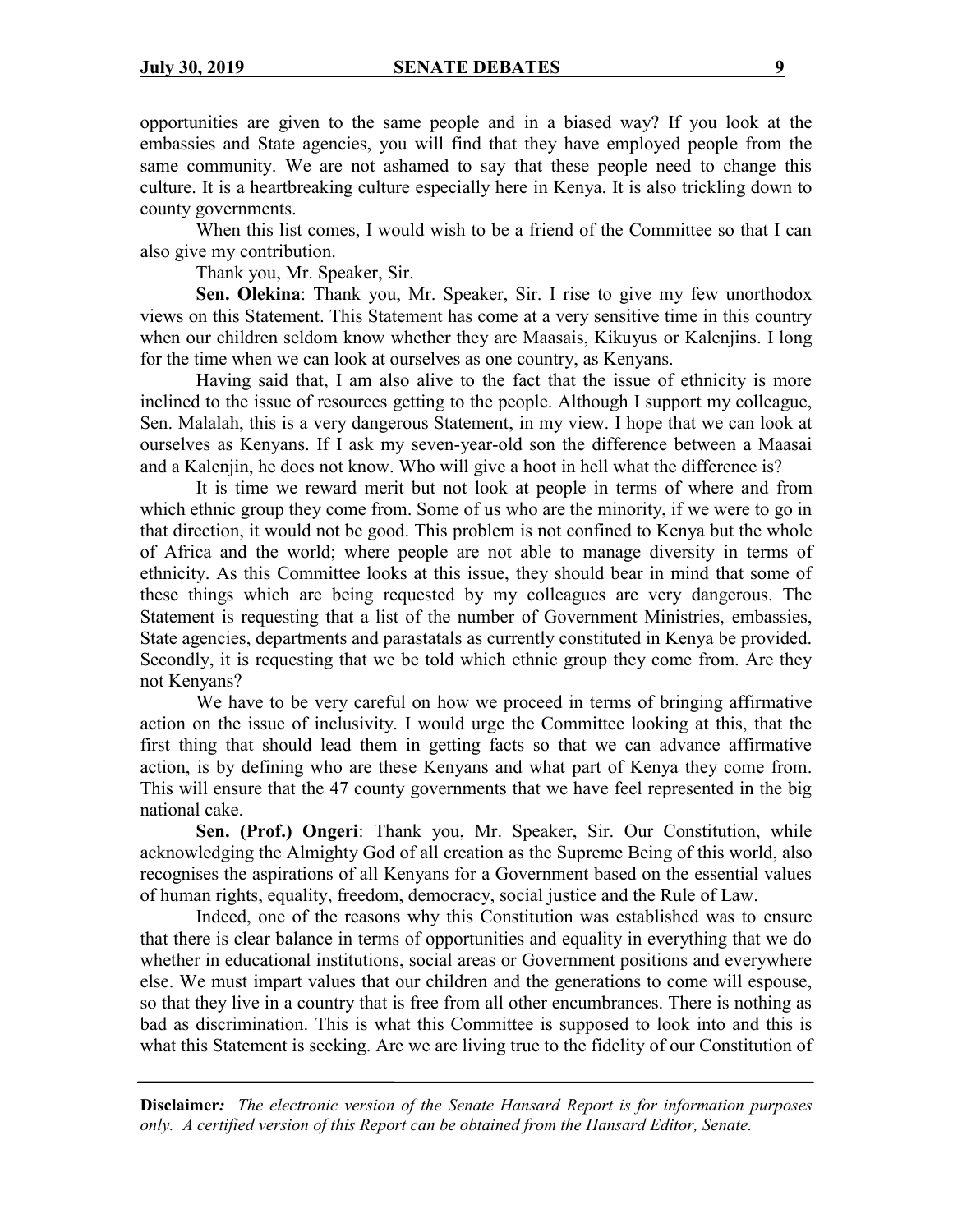equality? For now, I will stop there. I will make more comments when the Statement is responded to.

Thank you, Mr. Speaker, Sir.

**Sen. Mutula Kilonzo Jnr**.: Thank you, Mr. Speaker, Sir. I want to agree with Sen. Olekina that this Statement is necessary but it is also very dangerous. I am not sure whether Kenya is prepared to deal with the truth of what Sen. Malalah is asking.

The truth is that, just like in the Book of John 8.26, the majority of public service employment is centred around tribes of people who have occupied the Presidency. This is a fact. I am not sure once we get this information, what we are supposed to do about it. Therefore, as we interrogate this issue through the Committee, I am not sure whether the information will be given. However, when it is given, there will be gnashing of teeth like in the book of Revelation. This is because jobs in Kenya are given in a principle called "technical know-who" and not merit. Therefore ---

**The Speaker** (Hon. Lusaka): Sen. Ochillo-Ayacko, what is your intervention?

**Sen. Ochillo-Ayacko**: Mr. Speaker, Sir, I hate to interrupt my Whip; he might dewhip me. However, my Whip and Sen. Olekina said that what we are seeking is very dangerous. Now, I am very concerned about the security of Members including myself. Would I be in order to request Sen. Mutula Kilonzo Jnr. to let us know what kind of danger is lurking about the information that we are seeking so that we can take safety measures?

**Sen. Mutula Kilonzo Jnr**.: Mr. Speaker, Sir, it is not danger to the extent that you need to wear a helmet or have a bodyguard. The information is dangerous to the extent that once you know the tribes of the people who occupy these positions; do you remove them from those positions and give others? Are we going to condemn people who are in office because of their tribe? It is a question in the mind. What will you do with this information once it is given? You find people from the same tribe being listed from number one to 20. Will you remove them from office? That is the question. Who will you refer this matter to? Are you going to affect the principles of employment and other things?

I am just saying that the information is possibly readily available. You do not even need a week. This information can be availed to this House in three days. The fundamental question is; how will Kenya deal with the fact that jobs have been given to people from the same tribes since Independence? That is the danger.

Thank you, Mr. Speaker, Sir.

**The Speaker** (Hon. Lusaka): Hon. Senators, I hope that the Committee that will deal with this matter has intelligent people and they will know what information to provide to this House.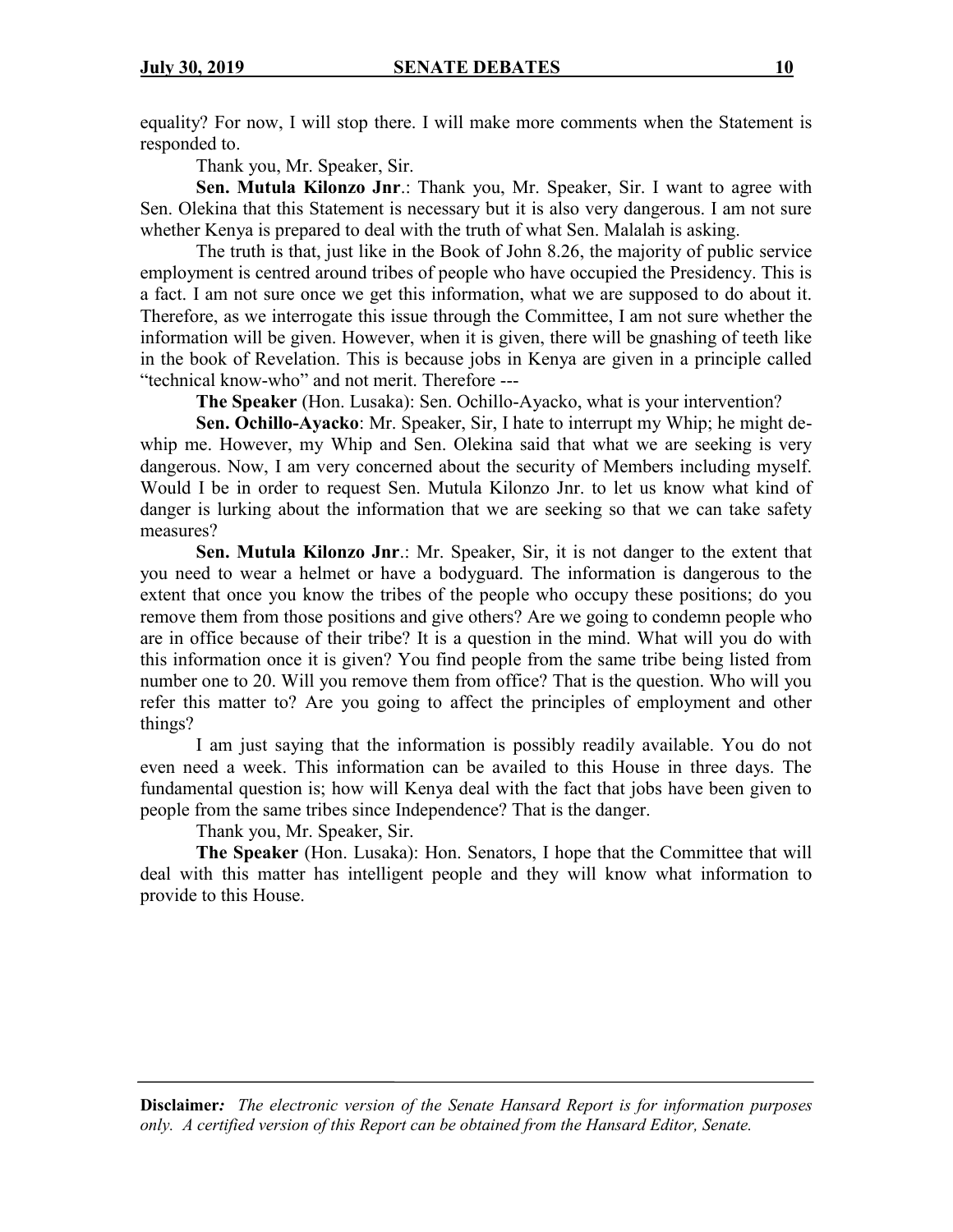#### **COMMUNICATIONS FROM THE CHAIR**

## VISITING DELEGATION FROM KEGEITU-INI SECONDARY SCHOOL, MURANG'A COUNTY

I would like to acknowledge the presence in the Public Gallery this afternoon of visiting students and teachers from Kegeitu-ini Secondary School, Murang'a County.

In our usual tradition of receiving and welcoming visitors to Parliament, I extend a warm welcome to them. On behalf of the Senate and on my own behalf, wish them a fruitful visit.

Thank you.

VISITING DELEGATION FROM THE UNIVERSITY OF NAIROBI

**The Speaker** (Hon. Lusaka): Hon. Senators, I have another Communication to make. I would also like to acknowledge the presence in the Public Gallery this afternoon of visiting students and lecturers from the University of Nairobi, Nairobi City County.

In our tradition of receiving and welcoming visitors to Parliament, I extend a warm welcome to them. On behalf of the Senate and on my own behalf, I wish them a fruitful visit.

I thank you.

THE DEMISE OF THE LATE HON. KEN OKOTH, MP, MEMBER FOR KIBRA CONSTITUENCY

**The Speaker** (Hon. Lusaka): Hon. Senators, I have another Communication on the demise of the Late Hon. Ken Okoth, MP, Member of the National Assembly for Kibra Constituency.

Hon. Senators, on the evening of Friday,  $26<sup>th</sup>$  July 2019, the country received with great sorrow the sad news of the demise of the Member of the National Assembly for Kibra Constituency, the late Hon. Ken Okoth, MP.

The late Hon. Ken Okoth was born in Kibra's Kisumu Ndogo, Nairobi City County in 1978. He attended Olympic Primary School and thereafter proceeded to the Starehe Boys' Centre where he sat for his KCSE examinations in 1995. Between 1997 and 2001, Hon. Okoth attended St. Lawrence University, Canton, New York, USA, where he graduated with a Bachelor of Arts in German and European Studies. He later attended Georgetown University, Washington DC, USA, for his Master of Arts in German and European Studies between 2002 and 2005.

The late Hon. Okoth made his debut in national politics in the run up to the 2013 General Election when he successfully vied for the Kibra Constituency seat where he served from 2013 to 2017. He was subsequently re-elected in the 2017 General Elections.

He was a vibrant Member of the National Assembly who served actively and diligently. In the  $11<sup>th</sup>$  Parliament, 2013-2017, he was an active member of the Departmental Committee on Education, Research and Technology where his contribution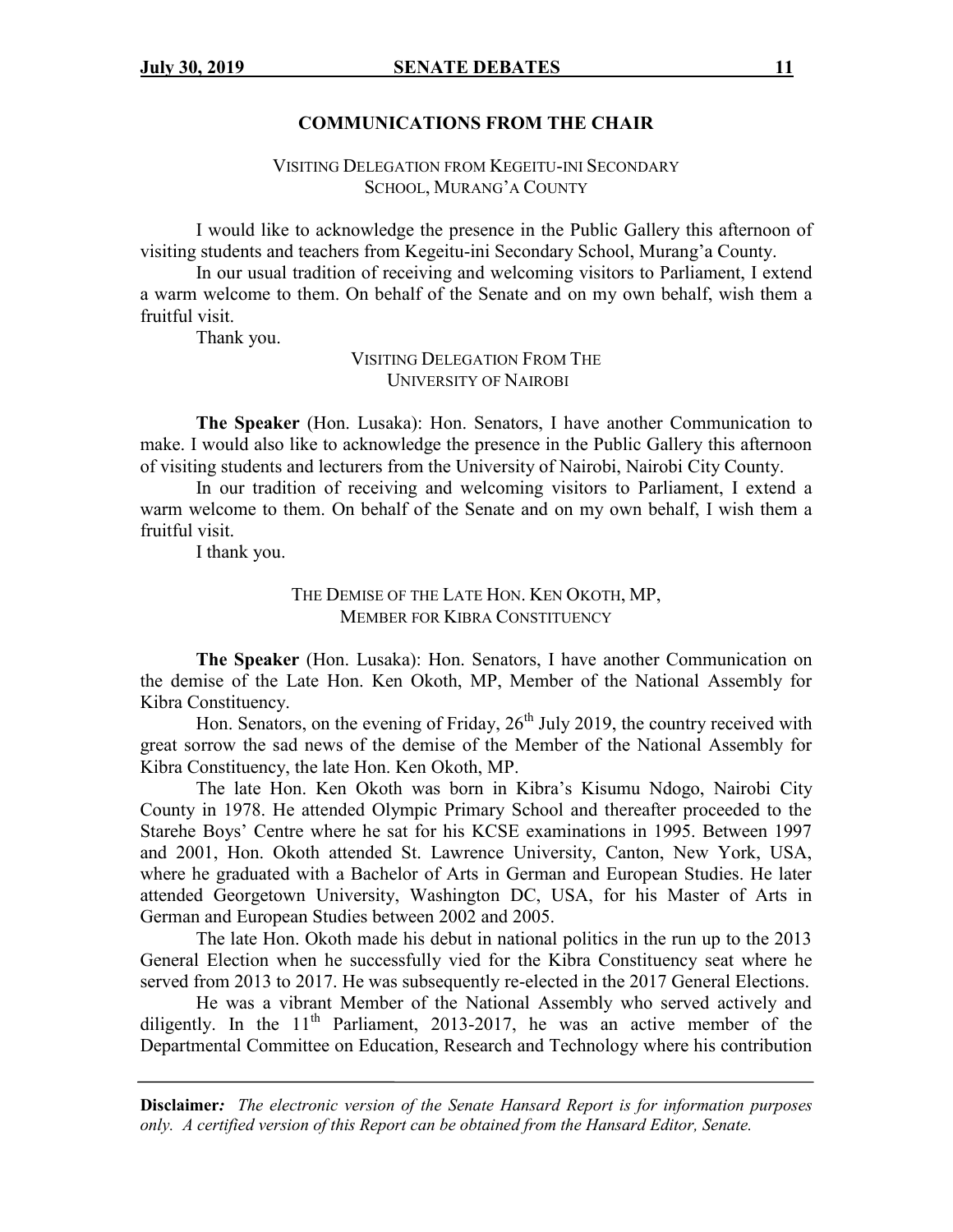and participation was commendable. In the current Parliament, he served as a Member of the Constitutional Implementation Oversight Committee and the Procedure and House Rules Committee. He also served as one of the founders and Chairperson of the Parliamentary Caucus on Sustainable Development Goals (SDGs).

Hon. Senators, before joining the National Assembly in 2013, the late Hon. Okoth started his career as a Resident Director in 2001 at St. Lawrence University, Canton, New York, USA. Between 2003 and 2004, he served as a History Instructor at the Friends School of Baltimore. He served as a lecturer of African Studies at Georgetown University School of Foreign Service, between 2005 and 2008. He also served as the Executive Director for the Children of Kibera Foundation, Washington, DC, USA and Nairobi between 2007 and 2012; and as a Resident Director at the University of Dar es Salaam Study Centre.

The late Hon. Okoth was a firm leader who never shied away from defending the rights of his constituents and the people of Kenya in general. In Parliament, he championed for three things among many others, and would always quote them, *"Uchumi bora, Elimu kwanza na Mazingira bora."* He was also instrumental in the passage of the Prevention of Torture Act, 2017 and the National Coroners Service Act, 2017.

Hon. Senators, his passing marks a dark moment not only for his family, the 12<sup>th</sup> Parliament and residents of Kibra Constituency, but for the country at large. Kenya has lost a candid, resolute, humble, gentle, pleasant and amiable legislator who endeavoured to give everything for what he believed in with great courage, tenacity and humility.

On behalf of the Senate and indeed on my own behalf, I wish to take this opportunity to condole with the family, friends and constituents of our late brother, Hon. Ken Okoth, for the loss of this great legislator.

In tribute to our departed colleague, I request that we all stand to observe a minute of silence.

I thank you.

*(Hon. Senators stood up in their places and observed a minute of silence)*

THE DEMISE OF THE LATE HON. (DR.) JOYCE LABOSO, EGH, GOVERNOR OF BOMET COUNTY

**The Speaker** (Hon. Lusaka): Hon. Senators, I have another Communication to make on the demise of the Late Hon. (Dr.) Joyce Laboso EGH, Governor of Bomet County.

As you are aware, today is another sad day for the country and the people of Bomet County in particular, following the heart-breaking loss of Governor (Dr.) Joyce Cherono Laboso who passed away while undergoing treatment yesterday,  $29<sup>th</sup>$  July, 2019.

The late Governor was born on  $25<sup>th</sup>$  November, 1960, and attended Kaplong and Molo Primary schools before joining Kaplong Girls Secondary School and the Kenya High School. A lover of multi-culturalism, Dr. Laboso studied French, Literature and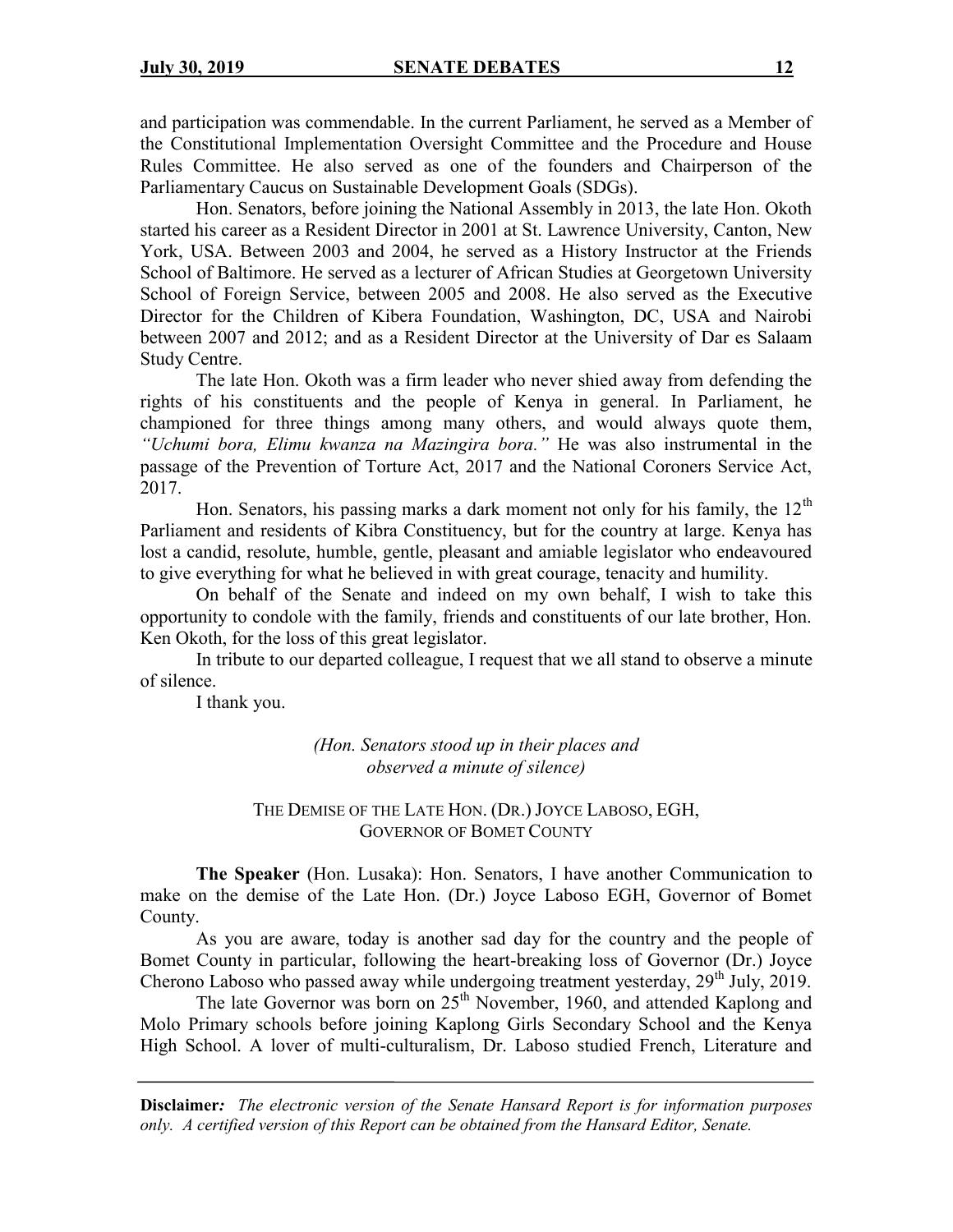Education at the Kenyatta University before proceeding to the Paul Valery University in France for Post-Graduate Diploma in Teaching of French. She obtained her Masters in Teaching of English as a Foreign Language from the University of Reading in the United Kingdom and was awarded a Ph.D. in Gender and Language Education at the University of Hull, United Kingdom.

The late Governor began her remarkable career by teaching at Kipsigis Girls High School before joining Egerton University as a lecturer rising to the position of Assistant Dean of Students. She also lectured for four years at Farrow House Education Centre in Hull, United Kingdom, before re-joining Egerton University as the Coordinator of Communications, Media, Library and Information Studies Programmes.

The late hon. (Dr.) Governor Laboso joined elective politics in 2008, following the passing on of her sister, the Hon. Lorna Laboso. She vied for the Sotik Constituency seat, which she won in a by-election on  $25<sup>th</sup>$  September, 2008.

Governor Joyce Laboso's parliamentary career was highlighted by one historical accolade after the other. To highlight a few, she was appointed to serve in the National Assembly's House Business Committee in her first term and served in the Departmental Committee on Education, Research and Technology. She was also an active Member of the Kenya Women Parliamentary Association (KEWOPA). The people of Sotik Constituency showed confidence in her leadership and development track record by reelecting her back to Parliament in March, 2013. Later in 2017, hon. (Dr.) Laboso made history by becoming the first woman Deputy Speaker in the history of the Parliament of Kenya.

Hon. Senators, the late Hon. (Dr.) Joyce Laboso was elected Co-President of the Africa, Caribbean, Pacific-European Union Joint Parliamentary Assembly (ACP-EU) from 2012 to 2013, taking leadership of Parliaments representing nearly 100 countries from four regions of the world. Her service at the ACP-EU earned her respect and honour in inter-parliamentary diplomacy.

Hon. Senators, as the Member for Sotik Constituency, the late Hon. (Dr.) Laboso had prioritized the development of roads, education, water, electricity and had championed women issues. It is on this pedestal that the people of Bomet County encouraged her to vie for the position of governor in the 2017 General Elections. She made history by becoming one of the first three women governors in Kenya.

As Governor, Hon. (Dr.) Laboso made great strides in transforming the livelihoods of residents of Bomet County through innovative and dynamic leadership, efficient and effective mechanisms and viable partnerships that focused primarily on core development needs of the people identified through public participation forums. Governor Laboso served the people of Bomet County tirelessly and wholeheartedly until her demise on 29<sup>th</sup> July, 2019.

The residents of Bomet County, the nation at large and the international community have lost a precious jewel, a distinguished scholar, a courageous leader and a good-hearted and jovial person.

On behalf of the Senate and on my own behalf, I wish to take this opportunity to condole with the family and friends of Governor (Dr.) Joyce Laboso, EGH.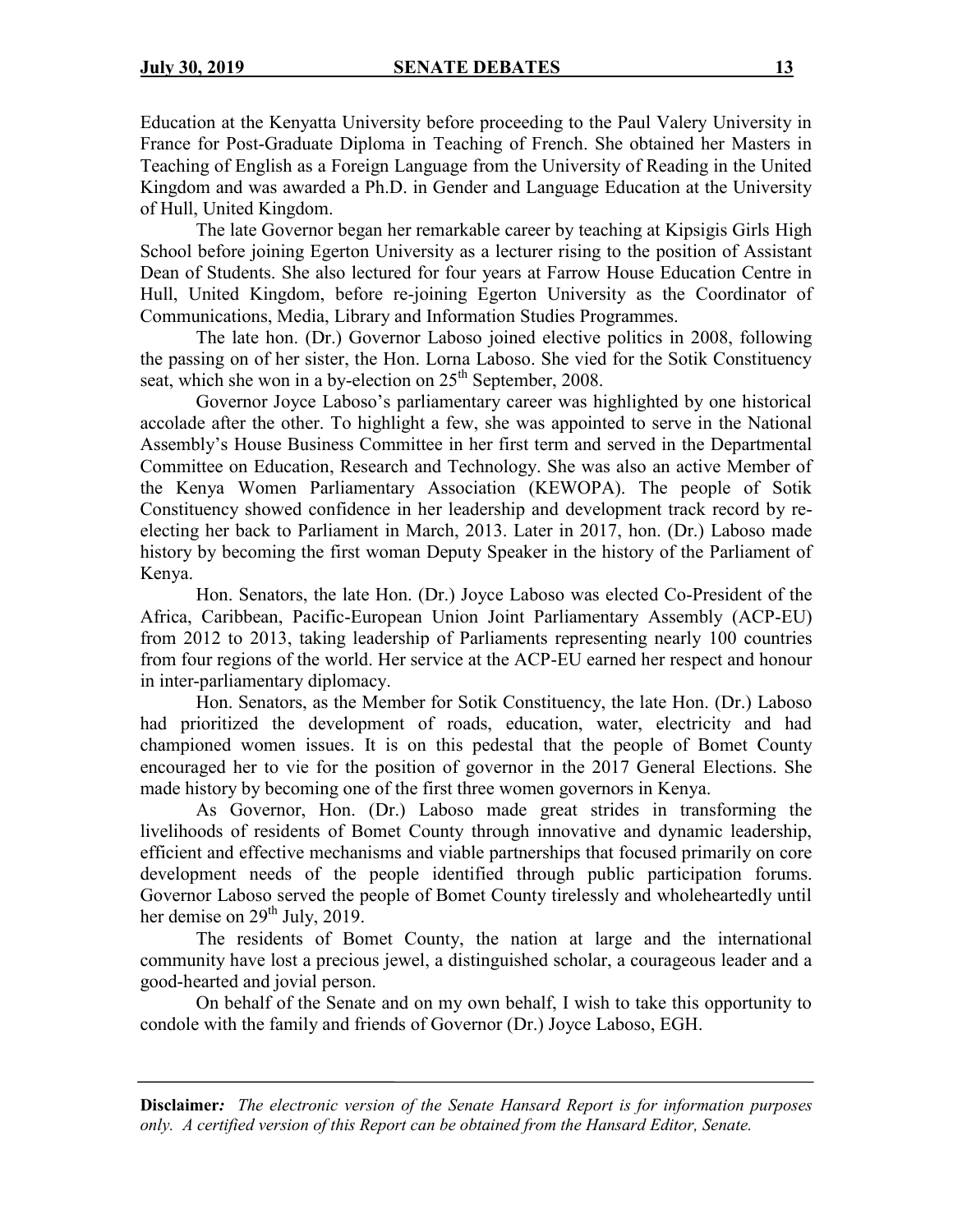In tribute and honour to our departed compatriot, I request that we all stand to observe a minute of silence.

I thank you.

*(Hon. Senators stood up in their places and observed a minute of silence)*

### **POINT OF ORDER**

## TRIBUTE TO THE LATE HON. KEN OKOTH AND THE LATE GOV. (DR.) JOYCE LABOSO

**The Senate Majority Leader** (Sen. Murkomen): Thank you, Mr. Speaker, Sir. I take this opportunity to pay tribute to the two fallen heroes.

Hon. Ken Okoth was a friend. He was an all-round human being. He loved his friends, family, constituents and country with all his heart. What you saw in Ken is what you got. He did not have different personalities. He was a straightforward person and very friendly.

We were among a group of young legislators elected together to the Eleventh Parliament. He served in the National Assembly as we served in the Senate. I can confidently say that he was ready to work with people across the political divide.

Mr. Speaker, Sir, we went with you to France to visit him. One thing that surprised me is that he dealt with his situation with a lot of grace, smile, commitment and passion for his people despite the fact that he was going through difficult times.

So, I convey my heartfelt condolences, that of my family and the people of Elgeyo-Marakwet County to the family, friends and the constituents of Kibra for the loss of such a great and accomplished gentleman.

Mr. Speaker, Sir, there are things that we have control of as human beings and there are those that we do not. So, those that we do not have control of includes the obvious fact that we will leave this world *via* death. What we can only say is that hon. Ken Okoth inspiring live lives amongst us.

I also convey my condolences to the family of Governor (Dr.) Joyce Laboso who was my personal friend. I got to know her before we passed the Constitution of Kenya 2010 when she engaged me to do civic education in Sotik Constituency. At that point in time, she was a Member of Parliament (MP) and I was a lecturer of law at the Catholic University of Eastern Africa (CUEA) and later Moi University. We worked closely with her. Luckily, when I came to Parliament, we were in the same political party. We served together with her.

I was amongst the people who stood by her when she went for the position of governor. It was a combination of wisdom, intelligence, tenacity and fortitude in the person of Governor (Dr.) Joyce Laboso. She was so intelligent that she got two degrees in the United Kingdom (UK). However, when you went to Bomet or interacted with her, she never loaded her great degrees or her achievements on you. I read an article of the newspaper that said that she became a trailblazer by accident because she inherited the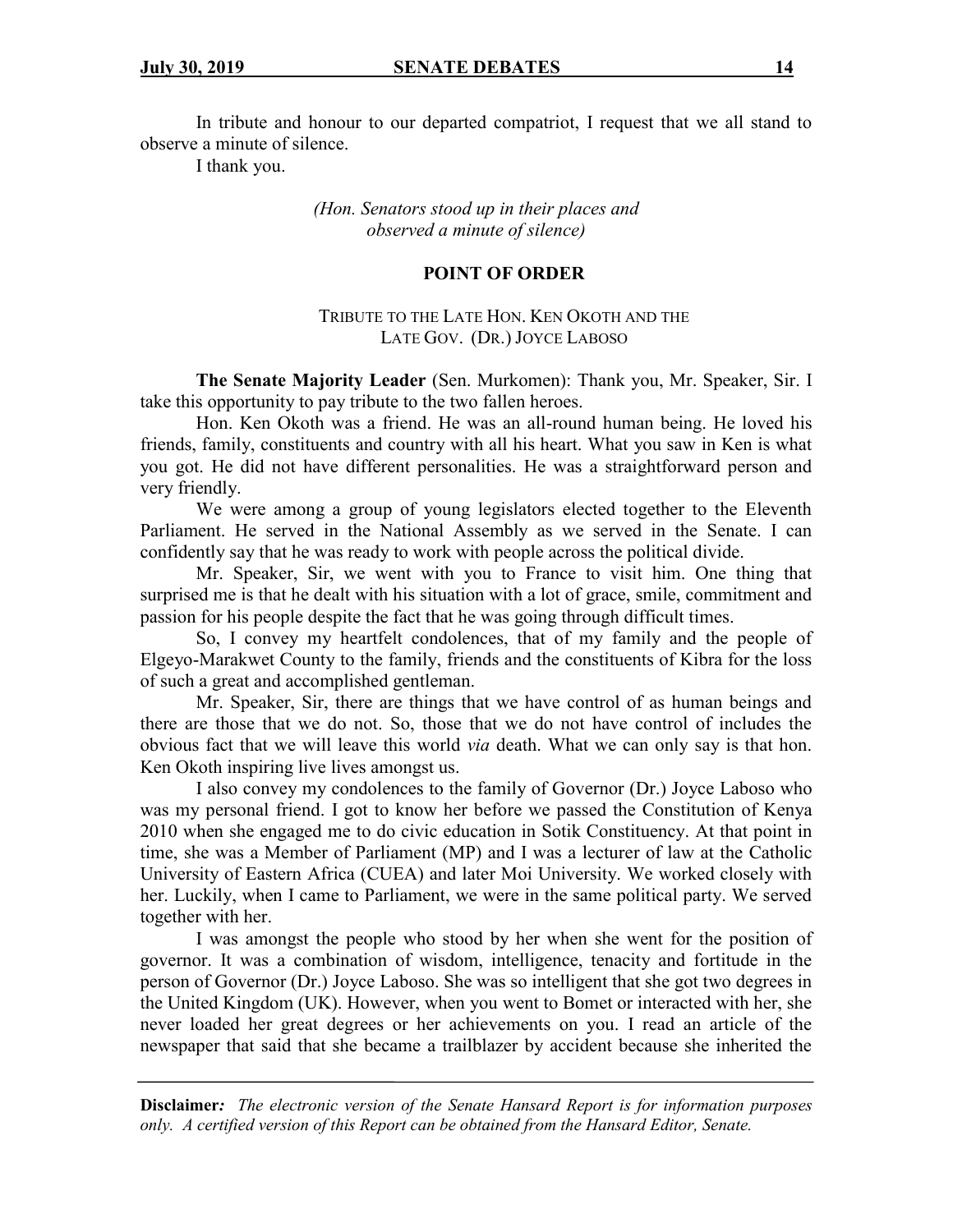seat from her sister. In fact, I reflect that Governor (Dr.) Laboso has only been in politics and public life for a short period of 10 years. However, when you look through her history as a MP, Deputy Speaker and first woman governor together with the Governor of Kitui and the Governor of Kirinyaga, we thank God for the person we knew. I say *pole* to the people of Bomet.

Mr. Speaker, Sir, as I conclude, there is a huge debate. I know that this afternoon, we will deal with a Bill on cancer prevention and treatment. There are a lot of theories and conversation about what exactly we should do to avoid or treat cancer. Those of us who are laypeople in the sense of being doctors sometimes get confused as to what advice should be taken. It is important that as a nation, we try to eliminate as much as possible the things that could lead to this disease whether it is safety of our food or environment. It is unfortunate that treating or preventing diseases, including cancer is a function of the Ministry of Health.

As a nation, we should do a holistic approach. The conversation of well-being and health of the nation should not focus on what the Ministry or Department of Health is doing. We should have a holistic approach about how our environment, the food we are eating and the department of physical exercise is. Ultimately, we will achieve better health as a nation and not focus on treatment which is extremely expensive and costly to the families. Therefore, because everybody wants to say something, I say *pole* to the people of Bomet and the people of Kibra. We will continue to pray for them. We will do everything possible in our capacity, as leaders, to continue making this country a better place to live in.

**The Senate Minority Leader** (Sen. Orengo): Mr. Speaker, Sir, I join you in the Message of condolence and say *pole* to the families of these two great leaders that we have lost. To begin with, hon. Ken Okoth was a young and vibrant parliamentarian. He was an all-rounder in many ways. I have seen few MPs who had the capacity like that of hon. Ken Okoth. He was a good legislator and at the same time, he came from the background of somebody like President Obama who knew how to work with the community do community work. He was extremely eloquent. He is one of the legislators who never shied away from appearing before the media, going on talk shows and answering questions, not only in his area of specialty, but on any matter of public interest. He was ready and set to engage with the media and the public.

Mr. Speaker, Sir, hon. Ken Okoth was elected to not an easy constituency which was formerly led by Rt. hon. Raila Amollo Odinga. Taking over from a person of that stature and offering services to that constituency effectively was not an easy feat to accomplish.

He also had a lot of courage and fortitude. I know few people who during times of pain and suffering still had a lot of fortitude. I did not have the advantage of going to France. However, many of us in the Senate, the National Assembly and the leadership generally went to France partly to see him particularly but some in the middle of their business in France.

He was always ready to be seen and engage those who had gone to see him. Sometimes, he would engage in conversations that a person who was going through so much pain would not be able to bear. He was a unique leader with great promise. I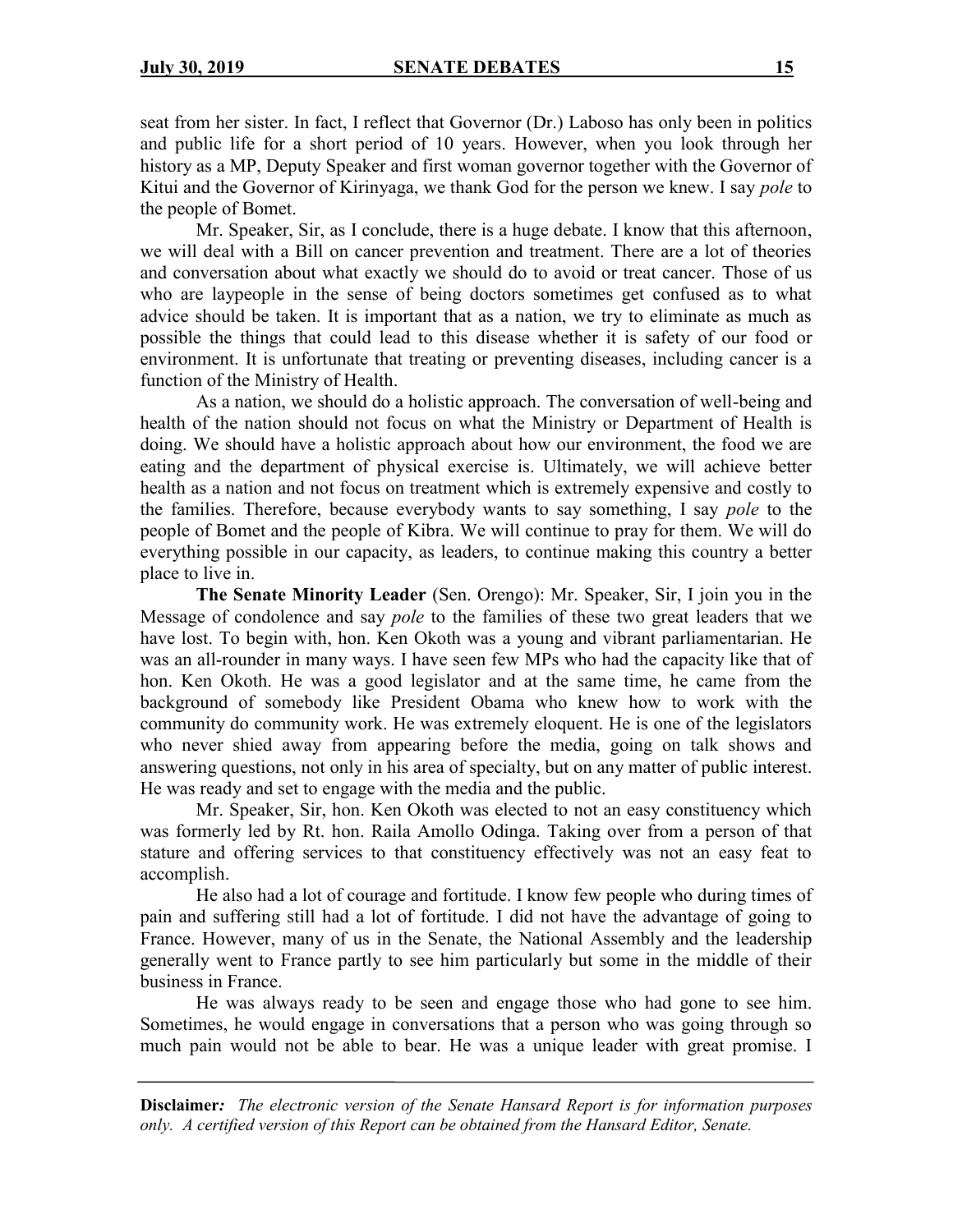always thought that there were bigger things coming his way with the type of qualities and capacity he had. He not only engaged in leadership formally and institutionally; he also engaged in public advocacy and taking part in engagements which required extraparliamentary means including in demonstrations.

I see the distinguished Senator for Nairobi City County in a smile. Hon. Ken Okoth beat him a little bit in that although he belongs to that category of leaders who create a brand. One of the things that I always tell my friends is that whichever party you belong to and whichever formation you are in, as elected leaders, you must always create your own brand in politics so that you can be remembered for what you were. Hon. Ken Okoth is one of the few people who we can remember for the kind of brand he created for himself despite the fact he was taking over from somebody who is regarded as a statesman in this country. I hope that his family will have the fortitude and strength to bear this sadness, misery and tragedy that met a young man of his age. May the good Lord rest his soul in eternal peace.

Mr. Speaker, Sir, Governor (Dr.) Laboso was equally a trailblazer because she did a lot of things that many people of her time and age were unable to accomplish. In a matter of decade, she became the first female Deputy Speaker of the National Assembly and was amongst the first three women governors in the country.

Governor (Dr.) Laboso was truly learned. People read literature and you discover that they have read English Literature and are proficient in English Language. It is rare to find somebody who got the highest degrees in English and French. I know that the French are very proud people. I had a French Teacher by the name Monsieur Pugeous. The French believe that they are best in the arts.

**The Speaker** (Hon. Lusaka): What is your point of intervention, Sen. Kibiru?

#### *(Loud consultations)*

**Sen. Kibiru**: On a point of Order, Mr. Speaker, Sir. The Senators seated next to me are consulting loudly. We need protection from you because we are not used to noise at the back bench.

**The Speaker** (Hon. Lusaka): Hon. Senators, let us consult in low tones.

Kindly, proceed, Sen. Orengo.

**The Senate Minority Leader** (Sen. Orengo): Mr. Speaker, Sir, I did not hear that noise myself.

I am sure everybody want to say something so let me make my remarks brief.

Gov. Laboso was a modern leader and a learned lady. As I said earlier, I had a French Professor in the University of Madagascar who used to tell us about the superiority of the French over the English in Literature. About 200 years ago, you could not be a proficient diplomat unless you knew French. Diplomacy used to be carried out in the French Language and that only took a turn towards the end of the  $19<sup>th</sup>$  Century.

Mr. Speaker, Sir, very people knew that Governor (Dr.) Laboso spoke French because she did not carry it around. She was not just a good speaker of the French Language but very well versed in French history and literature. I have lived in the larger Kericho, and for her to have been elected a governor in that area, it was a feat. I hope that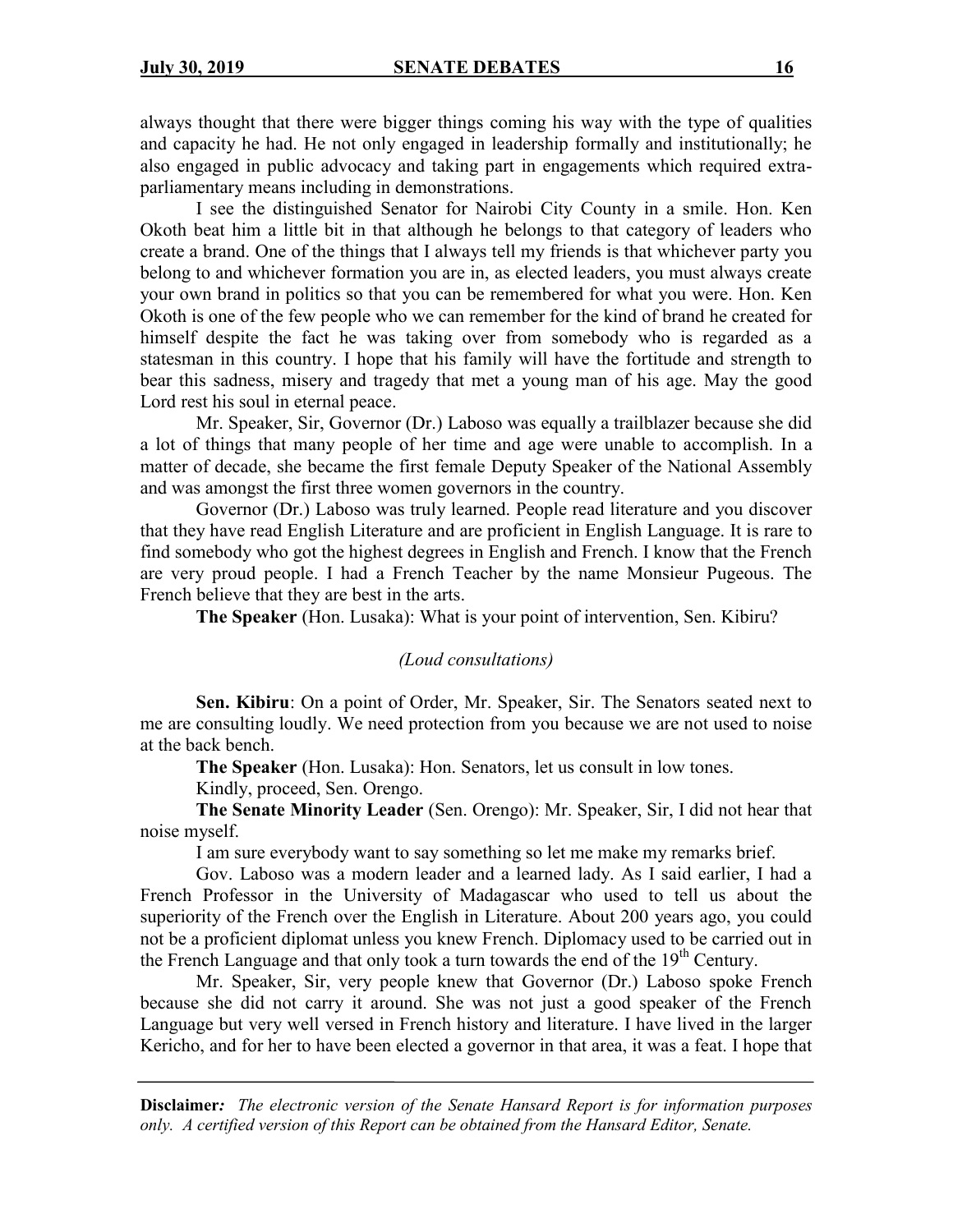the lady Senators who are here will be inspired to become governors. The lady Senators have what it takes to be governors.

I think that Kenya will be a better place with more ladies as governors than men. The men have been a little bit of disappointment because some of them are thieves. None of the three lady governors has been questioned or subjected to any serious investigations. There might have been audit queries here or there but largely, proportionately, they have done very well. The lady Senators have also done very well. When the men are all gone, the ladies sit here until 6.30 p.m. I do not know where we men hurry to while the lady Senators sit here until the Speaker adjourns the House.

Mr. Speaker, Sir, I pray for the family of Governor (Dr.) Laboso. We are mourning the great lady who has made Kenya one; people mourning in Kisumu and Bomet counties. We are also mourning in Siaya County. That is the wonderful thing about women. They can make the world truly one place. Men are a little bit backward but women can live anywhere, anytime and rise above the rest in life. I pray that the Almighty will put the soul of the late Governor (Dr.) Laboso in eternal peace.

Asante sana, Bw. Spika.

**The Speaker** (Hon. Lusaka): Hon. Senators, I see a lot of interest in this matter. I therefore direct that for the purpose of equity and fairness, every speaker will have three minutes each.

Kindly proceed, Sen. Kinyua.

**Sen. Kinyua**: Asante sana, Bw. Spika. Nachukua fursa hii kutuma risala zangu za rambirambi na watu wa Laikipia kwa mwenda zake, Gavana Laboso and mwenda zake, mhe. Ken Okoth.

Jambo la kuvunja moyo ni kwamba wote waliathiriwa na ugonjwa wa saratani. Sisi tuliobaki, tunafaa kujiuliza ni nini tunaweza kufanya kupigana na janga la ugonjwa wa saratani. Ugonjwa wa saratani umekuwa kizungumkuti kwetu sisi.

Bw. Spika, ni muhimu kwa kaunti zote 47 kuweka mahabara za kuchunguza ugonjwa wa saratani kwani jambo hili lasumbua sana.

**The Speaker** (Hon. Lusaka): Sen. Kinyua, ningependa kukujulisha kwamba kuna mswada wa ugonjwa wa Saratani ambao utajadiliwa kwa undani baada ya kutoa rambirambi zetu. Usijadili ugonjwa wa saratani kwa undani sasa hivi kwani tutajadili kwa undani Mswada huo.

**Sen. Kinyua**: Bw.Spika, nakubaliana nawe kabisa. Sitaki kujadili swala la ugonjwa wa saratani kwa mapana na marefu sasa hivi.

Namkumbuka Gov. Laboso kwa utendakazi wake. Mwezi wa Julai mwaka jana, tuliungana naye katika kungamano la magavana kule Marekani na niliona kwamba alijitolea mhanga kufa kufanya kazi yake kwa makini na ueledi mwingi.

Bw. Spika, sikuwa nimekutana na mwenda zake, Mbunge wa Kibra, lakini kutokana na yale nimesikia kumhusu, alikuwa mtu aliyefanya kazi yake kwa kujitolea. Alikuwa mtu aliyependa kutabasamu kwani alikuwa mtu wa furaha. Ni vyema sisi kama viongozi kujifunza kwamba mtu anapopewa jukumu, anatakiwa kulitekeleza kwa umahiri mkubwa.

Sina mengi ila kusema kwamba Mungu azilaze nyoyo zao mahali pema peponi. Asante sana, Bw. Spika.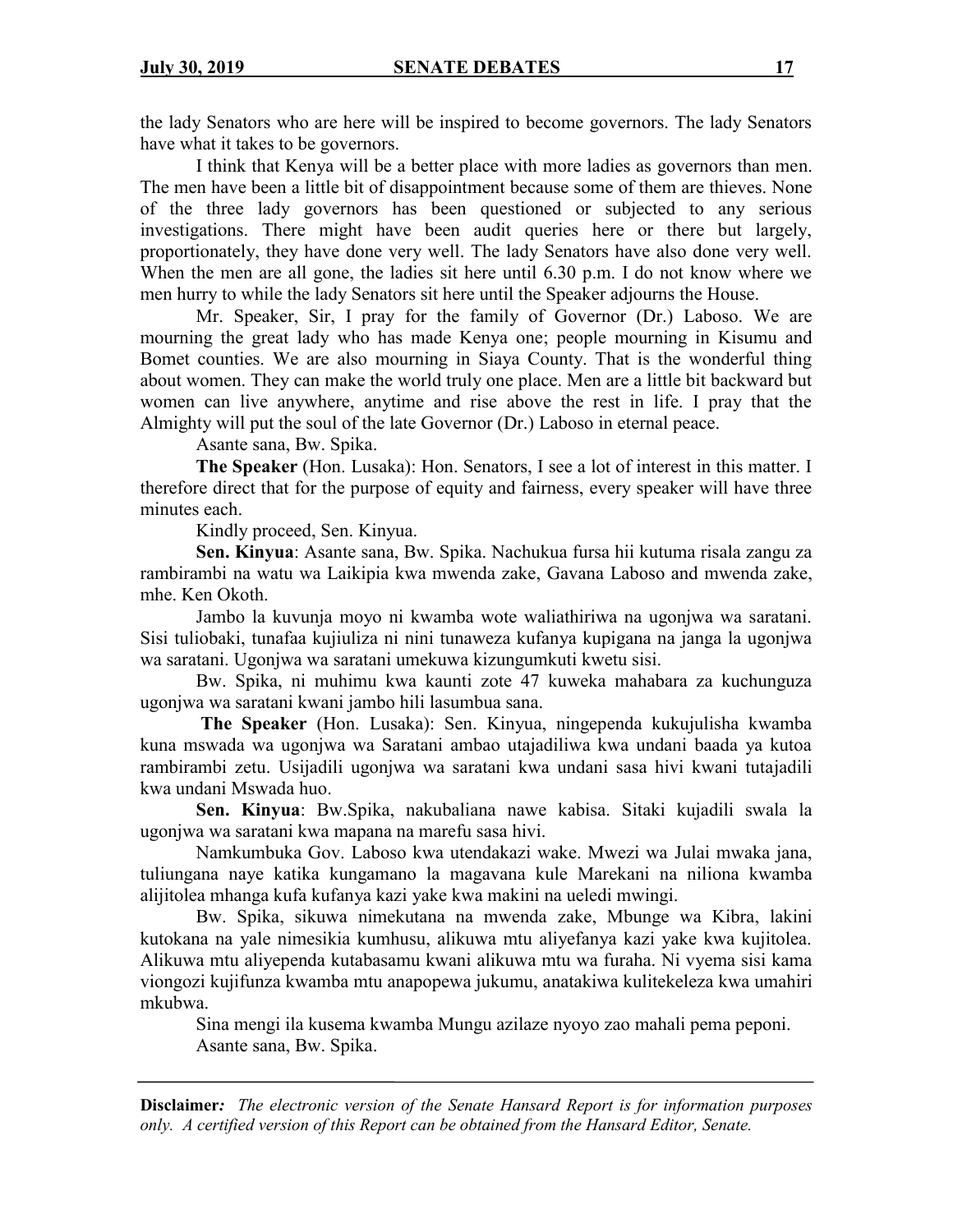**Sen. Mutula Kilonzo Jnr.**: Mr. Speaker, Sir, I also wish to pass my condolences on behalf of my family and the people of Makueni County to the family of the late hon. Ken Okoth and the late Governor (Dr.) Joyce Laboso.

Our minds will never forget a picture that circulated of the late hon. Ken Okoth and one of colleagues, Sen. Sakaja, whom I would like to thank now that he is seated in front of me. At the last function that the late hon. Ken Okoth and Sen. Sakaja attended together, they shared hugs and warmth that will be eked in our minds for a long time. I thank Sen. Sakaja for supporting our brother during his time of need when he was most frail.

Mr. Speaker, Sir, there could be Members of this House who are battling the same disease that the two leaders were fighting. I wish that we could discuss this matter a little more openly so that we can help the people whom we can when we are alive. People should not suffer in silence.

More importantly, during the burial of our late colleague, the Senator for Migori, we said that it is time to set aside our differences as leaders and talk about this matter a little more deeply. Ordinary Kenyans cannot afford the medical care in relation to cancer.

I have posted an article that I found in a newspaper in Britain. I hope that the President and everybody who is involved in the handshake must do this in honour of the two leaders.

The article is on the treatment of cancer without chemotherapy. I was visited by a lady who had cancer. She showed me pictures of when she did not have hair. She did her treatment without chemotherapy; her hair grew and she healed. She told me that the doctor who treated her without chemotherapy is a Kenyan but cannot disclose because his colleagues can get rid of him because cancer is a money minting venture for doctors and hospitals.

There is treatment, but can we discuss this more openly because there is a doctor in Kenya who can treat cancer patients without chemotherapy; he is available. If you go to these cancer and oncology centers in Apollo, India, you will be shocked to think that you are sitting in a small province of Kenya out there in India. This is because of our people seeking treatment there for things that we can do here.

Mr. Speaker, Sir, all of us, leaders, must speak with one voice; and not because we have lost leaders, but because ordinary Kenyans are suffering as much as those two leaders were suffering. Allow me to conclude by saying two things, which will be the last ones. One, I must thank the people of Bomet. It is only until today that I discovered that this lady was married to a Luo from Koru. Kenyans are actually not tribal, if they can elect a lot a lady who is married out there in Kisumu. We, leaders, are the people who bring tribalism to this country.

**An hon. Senator:** Very true!

#### **Sen. Mutula Kilonzo Jnr.:** *Ni nyinyi mnaleta hii maneno.*

Mr. Speaker, Sir, somebody like Hon. Ken Okoth, as a young person at 41, has made such a difference in Kibra. I went to do ablution blocks there when I was the president of Rotary at the age of 25 years old. This tells you that other than tribalism, if the youths of this country were given an opportunity, they would end tribalism, corruption and all the divisions that everybody is talking about.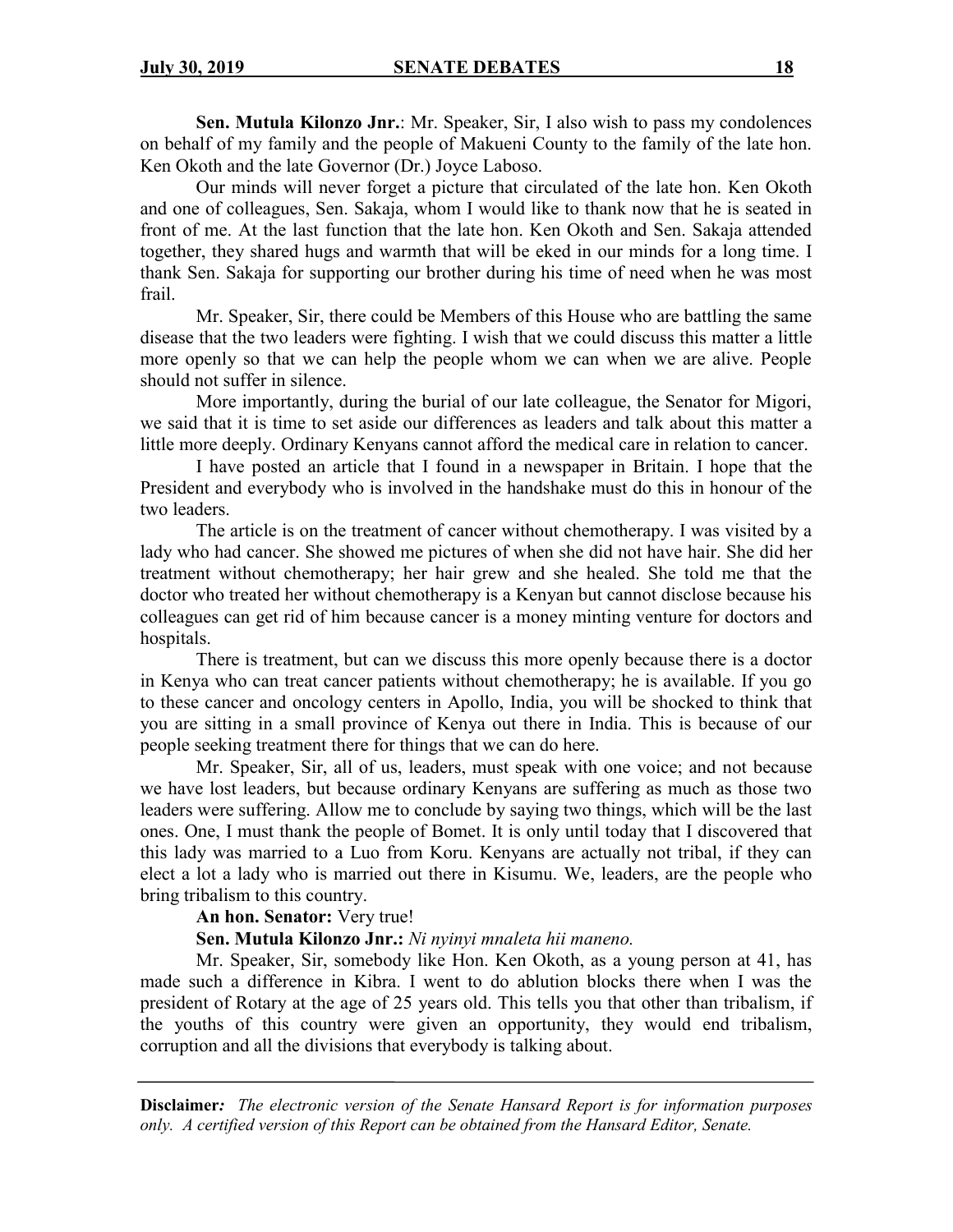Thank you, Mr. Speaker, Sir.

**Sen. (Prof.) Kamar:** Thank you, Mr. Speaker, Sir, for giving the opportunity to join my colleagues in passing my condolences to the two bereaved families; the family of the late Hon. Ken Okoth and the late Governor, Hon. (Dr.) Joyce Laboso. I send condolences both from my family, and on behalf of Uasin Gishu County.

Mr. Speaker, Sir, I did not get to know Hon. Ken Okoth, but when I saw that he was only 41 years, my heart went out to his young family, the children he has left behind within a very short time and the people who depended on him. We learnt a lot about Hon. Ken Okoth after his departure because of women who wailed and said that they did not have anybody else to take care of their children, now that Hon. Ken Okoth is gone. We have lost somebody who was not only a breadwinner to his family, but also to the community.

Mr. Speaker, Sir, I join my colleagues that we need to interrogate this issue called cancer. This is because at the age of 41, you have not even started to live. When you look at a case like that of Hon. Ken Okoth, you realize that the little he made in this world, he spent it treating himself; so, he has gone with everything. We, therefore, need to ask ourselves how we can make cancer a disease that must be treated through the Universal Health Care (UHC), which is free.

Mr. Speaker, Sir, I knew Hon. (Dr.) Joyce Laboso for a very long time. She came to this Parliament when I was in the  $10<sup>th</sup>$  Parliament. She was an excellent woman, and a trailblazer par excellence. In fact, she took over my position in the Speaker's Panel when I became an Assistant Minister of Environment. When she came back in the  $10<sup>th</sup>$ Parliament, there was no doubt that she had performed very well as a member of the Speaker's Panel and became our first woman Deputy Speaker in this country.

Hon. (Dr.) Joyce Laboso worked with us in Parliament, specifically in the Kenya Women Parliamentary Association (KEWOPA). She was somebody who freely shared advice, ideas and wanted success for everybody. I would never forget when the 22 Women Members of Parliament were given an opportunity to go for a training course in Sweden, because all of us went. She ended up becoming a resource person herself, because she had a way of interrogating every situation that we were in. She kept interrogating all the issues that we raised, and requested to look at them from the eye of a lecturer, just in case it benefited anybody. We are, therefore, going to miss her.

Mr. Speaker, Sir, as far as Rift Valley women are concerned, she was a woman of excellence and a trailblazer, as I had said earlier. In fact, during her campaign to be governor, it was not only South Rift that campaigned for her, but the whole of the North Rift went for the campaigns. We actually used to go all the way from as far as Trans Nzoia, and all of us from Uasin Gishu and Nandi would go as a convoy to campaign for her. This is because we could see a lot in her; her determination and boldness. For her to have campaigned against a very strong former Cabinet Minister and Governor was something that was unique. We are, therefore, going to miss her. I pray for the two families. May God be with them and strengthen them during this time.

Mr. Speaker, Sir, I am glad we are going to be discussing the issue of cancer in this House. We need to separate two issues; whether Kenya is researching or not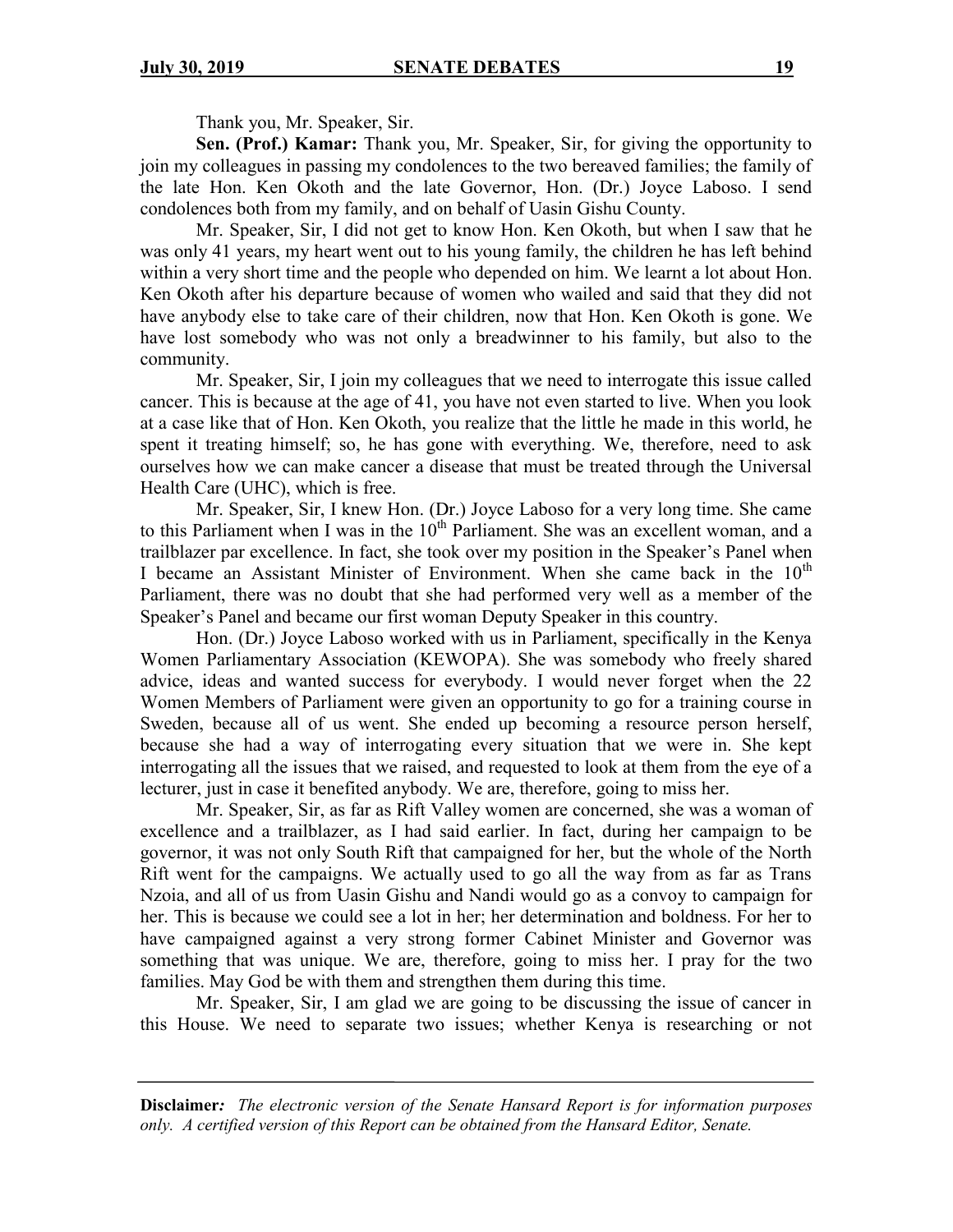researching in this area. If not, we then need to start supporting research on these kinds of diseases that are wiping out our people.

Mr. Speaker, Sir, I know that my colleagues, just like myself, have been involved in fundraising, either for treatment or funerals because of cancer. In the last two years, hardly a month passes by without a case coming before me. I, therefore, join you and the House in sending our condolences to the families.

Thank you.

**The Speaker** (Hon. Lusaka): You are lucky they did not time you.

However, Sen. Olekina, keep to three minutes.

**Sen. Olekina:** Mr. Speaker, Sir, on my own behalf, my family and the people of Narok County, I rise to express my condolences to my two good friends. I remember that on  $17<sup>th</sup>$  December, 2015, was the first time that I shared a podium with the late Hon. Ken Okoth through the Jeff Koinange Live (JKL) Show. I came to appreciate him as a person who really cared about the community, and who was a brilliant brain that I would surely miss.

Mr. Speaker, Sir, on  $10^{th}$  June, 2018, I travelled together with the Governor of Kakamega County to do a fundraiser for Lorna Laboso Secondary School, where we were hosted by the late Governor, Hon. (Dr.) Joyce Laboso. I found her to be very loving, caring, a leader, a mother and a person who cared for the people of Bomet. The people of Bomet have lost a great leader, who tried to unite them.

I vividly remember that when we sat down together, all she cared about was leaving a legacy for her late sister. She really wanted to contribute so much to that school so that it could keep the memory of her sister alive.

Last night, I kept on thinking about how much she cared about her sister; what about her now? It, therefore, behooves us, as leaders, to take this opportunity, now that we have lost two great minds, who are our colleagues, to think about how we live our lives; and to think about this issue of cancer.

 Mr. Speaker, Sir, I know we will be debating that issue in detail, but it is about time we really considered about old days when we used to control what we ate. There are many chemicals in this country, which have spread all over. Maybe these are the things that are destroying our population. We have to be bold enough to compare our life with that of our forbearers to see how they led theirs and what it is that we are picking up that is destroying us.

May the good Lord rest their souls in eternity.

**Sen. (Dr.) Milgo:** Thank you, Mr. Speaker, Sir, for this time to condole with the two families. First of all, I would like to condole the family of the late hon. Ken Okoth, a very youthful leader. He was able to demonstrate that it does not matter where one comes from. If anyone works hard, their dreams will be valid. He was able to transform Kibra Constituency, especially in terms of education.

To my great Governor the "Iron lady", I pass my condolences to her family and to the great people of Bomet County. Governor Joyce Laboso has borne this disease for over 28 years and still worked very hard. This is one woman who was able to make friends all over. She broke barriers by making friends in all communities. That is why she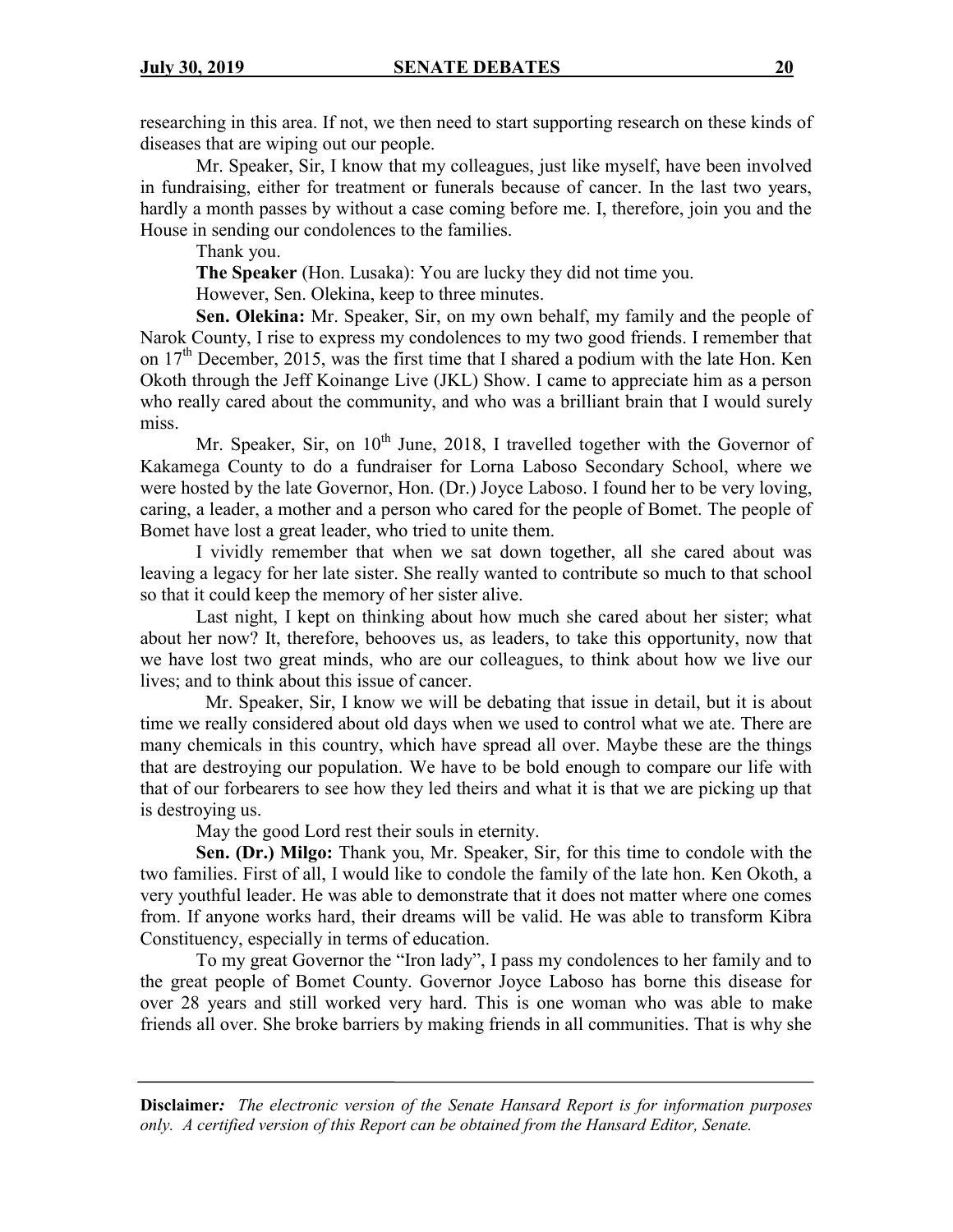was even married among the Luo Community. Right now, as the Senate Minority Leader said, there is mourning in three counties because of her. She was such a great leader.

Mr. Speaker, Sir, that is one leader who was able to bring peace in my county in a very miraculous way. Her County Integrated Development Plan (CIDP) and Strategic Plan for the county is so great that I am only wishing that the people who remain behind will be able to take it forward. This is because in a short span, she had done very many things in terms of education.

There was even a very progressive Universal Health Care (UHC) Programme that she recently launched that is going to take care of the needy people based on her interest. In her passion for education, she put up a very magnificient girls' school in the name of Lorna Laboso Girls' School where I served sometime back. This was a leader who wanted to ensure that all her people would be able to benefit from education and go to greater heights just as she did.

Mr. Speaker, Sir, this was one woman who is a trailblazer and a mentor for the women. That is why I am here today. We, in the leadership, have lost a great leader, mentor and guide to us. All the time she was calling us and guiding us in terms of how to go about issues. As you know, she was able to fight in a very interesting role when she was vying for the governorship position---

**The Speaker** (Hon. Lusaka): Your time is up!

**Sen. (Dr.) Milgo:** Mr. Speaker, Sir, Just one minute. That governor comes from my county.

**The Speaker** (Hon. Lusaka): Okay. Since you are from Bomet County like her, I have added you one minute.

**Sen. (Dr.) Milgo:** Thank you, Mr. Speaker, Sir. In recognition of these and many other leaders we have lost, it is high time cancer was declared a national disaster. We should in this case provide free treatment and look into the issue of research to ascertain whether it is lifestyle behaviour or the type of food that is causing cancer. Every weekend we are burying people. When we bury ten people on a weekend, seven of them will have died of cancer. Even right now, there are very many people that are suffering from it.

I thank God that, after a short while, we will be speaking to the Cancer Bill. I am sure we will do something about it.

May God rest the soul of those two great leaders in eternal peace.

**The Speaker** (Hon. Lusaka): Proceed, Sen. Ochillo-Ayacko.

**Sen. Ochillo-Ayacko:** Thank you, Mr. Speaker, Sir, for giving me an opportunity to add my voice to the condolences being given to our two great leaders. I buy in totality the positive expressions that have been made in favour of our departed colleagues. I wish to say the following:

Mr. Speaker, Sir, Kibra is known for very many things. However, one of the things people never say is that Kibra people are capable of electing good leaders. At this very difficult time and trying time, I condole with the people of Kibra for losing their leader. I also congratulate them for giving hon. Okoth to the National Assembly---

*(Loud consultations)*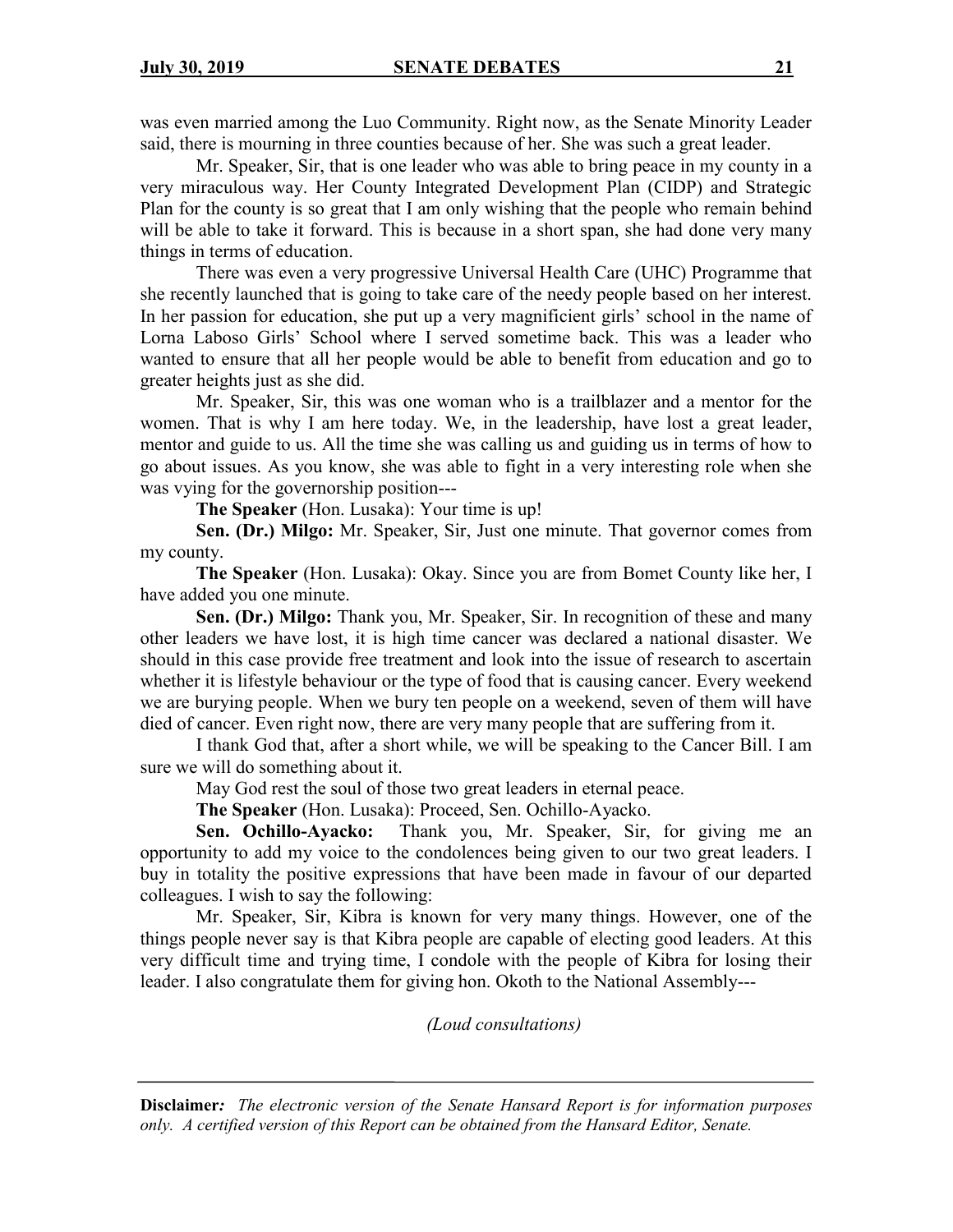**The Speaker** (Hon. Lusaka): Order! Let us consult in low tones, Senators.

**Sen. Ochillo-Ayacko:** Mr. Speaker, Sir, I also congratulate them for giving hon. Okoth to Parliament. Without the votes and steadfastness of the people of Kibra Constituency, most of us would not have interacted with hon. Okoth. I, therefore, applaud the people or Kibra and pray that their strength and wisdom continues as they mourn and bury their leader and as they seek for his replacement.

I also take this opportunity to thank the people of Bomet. For a people to think of electing a lady who in our culture is married in another community, defend and stand with her, I think the people of Bomet represent the best in terms of the Kenyan electorate. They deserve our prayers and sympathy at this time. As they undergo this kind of agony, I pray that their wisdom continues. In future when opportunity presents, they should continue leading Kenyans in choosing the best among us.

Mr. Speaker, Sir, lastly, there is a verse in the Bible; Proverbs 18:22 which says that a person who finds a wife finds a good thing and is blessed by God. I thank God for blessing Dr. Abonyo and his family and giving unto them hon. Laboso. She was a good woman. May God encourage and defend this family all the time.

I thank you.

**Sen. Omanga:** Asante, Bw. Spika. Ningependa kujiunga na wenzangu kwa niaba yangu, familia yangu na Wananairobi kwa jumla kuomboleza mhe. Ken Okoth, Mbunge wa Kibra na Bi. Gavana wa Kaunti ya Bomet.

Kusema kweli ugonjwa wa saratani umetunyang'anya watu waadilifu. Kama wenzangu walivyosema, mhe. Ken Okoth ambaye alikuwa kijana na kiongozi hapa Nairobi kwa miaka yake michache, kama Mbunge wa Kibra, alifanya mengi. Aliyekuwa Mbunge kabla yake, akawa Waziri Mkuu na akawa Mbunge miaka 20 hakuweza kufanya yale mhe. Okoth alifanya kwa miaka saba ambayo alikuwa Mbunge.

Bi Gavana ambaye ametuacha amekuwa mama ambaye ni kioo kwa sisi akina mama uongozini. Ni mama aliyetuonyesha mwelekeo. Pia aliweza kutusaidia sisi akina mama ambao tumeingia uongozini.

**Sen. Madzayo:** Hoja ya nidhamu, Bw. Spika.

**The Speaker** (Hon. Lusaka): What is your point of order, Sen. Madzayo?

**Sen. Madzayo**: Bw. Spika, wakati huu tunapoomboleza vifo vya viongozi wetu, singependa kumuingilia dada yangu, lakini umeyasikia matamshi yake hapo awali, kwamba aliyekuwa Waziri Mkuu, Bw. Raila, hakufanya chochote kwa miaka 20 aliyowakilisha Kibira na kwamba huyu marehemu tunayeomboleza alifanya mengi kwa muda mfupi? Je ni sawa kwa yeye kusema maneno kama hayo? *Standing Orders* zetu hapa haziruhusu mheshimiwa kumkashifu mtu ambaye hayuko ndani ya Bunge hili.

**The Speaker** (Hon. Lusaka): Nafikiria hayo yalikuwa ni maoni yake tu, kwamba alikuwa akilinganisha utendajikazi wa hao watu wawili. Pengine anaona huyu amefanya kazi nzuri kwa muda mfupi. Si kumaanisha kwamba yule aliyekuwepo hakufanya chochote. Nafikiria ni maoni yake tu.

**Sen. Olekina:** On a point of order, Mr. Speaker, Sir.

**The Speaker** (Hon. Lusaka): What is your point of order, Sen. Olekina?

**Sen. Olekina**: Mr. Speaker, Sir, with all due respect, we did listen to what my colleague was alluding to and it is a very dangerous trend. There is no way that the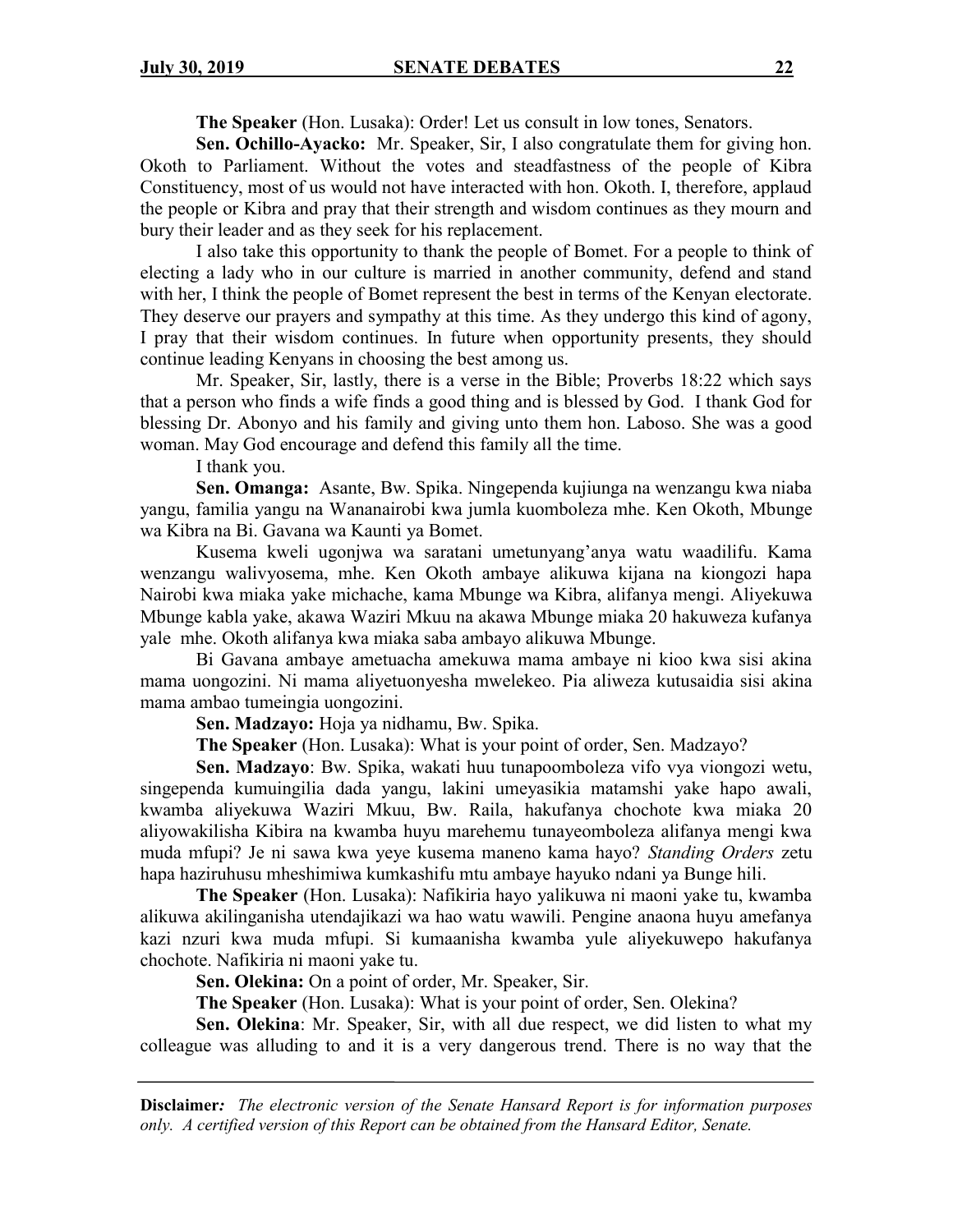former Prime Minister can defend himself in this House. It is important for us to deviate from issuing such statements unless the Hon. Senator can substantiate her claims; it is not fair to former Prime Minister.

**The Speaker** (Hon. Lusaka): Sen. Omanga, you may proceed.

**Sen. Omanga**: Bw. Spika, sikusema kwamba aliyekuwa Waziri Mkuu hakufanya kazi yoyote. Nilikuwa ninazungumzia kilio change na vile ninaweza kuomboleza kama Sen. Omanga. Nazungumza kama mkaazi wa Nairobi kuwa marehemu Ken Okoth amefanya kazi nyingi kwa miaka tano ambayo haikufanywa hapo awali.

Tuko na mama na watoto wetu ambao wanaishi Kibra. Kwa hivyo, sisi kama wakaazi wa Kibra tunasema kuwa marehemu alisaidia kujenga mashule ambayo hayakuwa kabla yeye kuingia uongozini. Sijasema kuwa aliyemtangulia hakufanya chochote. Nilisema kwa maoni yangu na maombolezi yangu kwamba huyu kiongozi ambaye ametuwacha alifanya mengi kuliko ambayo tulifanyiwa miaka 25 iliyopita.

Ningependa kuomboleza na kutoa majonzi yangu kwa hao waheshimwa wawili ambao wametuacha. Tunafaa tutafute tiba ya huu ugonjwa wa saratani. Pia ningependa tuweke mikakati ya kuwezesha watu wetu kupimwa ili ugunduliwe kabla ugonjwa huu haujaingia kwa mwili sana. Pia tunafaa tutoe mafunzo kwa wananchi jinsi wanafaa kuishi na kula ili kuzuia kupata saratani. Ningehimiza idara za Serikali ambazo zimeidhinishwa kuangalia vyakula kama nyama na vyakula vingine, wachunguze hivi vyakula kwa makini sana.

**Sen. Wetangula**: Thank you, Mr. Speaker, Sir. I join you and the nation and on behalf of myself and my family, the people of Bungoma and the FORD Kenya fraternity to give our condolences to the families of our departed brother Hon. Ken Okoth, the MP for Kibera Constituency and Mama Joyce Laboso, the Governor of Bomet County.

Hon. Ken Okoth brought life and gusto to youthful leadership in this country in general and Nairobi in particular. Representing a complex constituency like Kibera was not easy yet he did it with ease. He was popular, amiable, successful and, above all, a friend to all.

We had an opportunity to visit Hon. Okoth in hospital in Paris and he had such a strong will to live. He told us that he knew he did not have much time to live. However, he also knew that in his short time he had lived, he had done a lot of things. Hon. Okoth will go down in history as one of the few young Members of Parliament who have turned round a constituency and left it better than they found it. We pray that his soul may rest in eternal peace and the people of Kibera will have an opportunity to have yet another Ken Okoth to carry on with the crusade and the journey that he had started.

Mr. Speaker, Sir, Hon. Laboso is a woman like no other. She fought hard, she distinguished herself, was successful and, above all, she succeeded where nobody expected her to succeed. During the campaigns, we had a mammoth rally in Green Stadium in Bomet. I think she was watching the rally on TV because it was aired live. The rally had a huge turnout. After the rally, she called me, she laughed and said: "Weta, *hiyo ni kiti yangu*. You guys have come to Bomet. You have been amused by the presence of huge crowds, the votes will come---"

*(Sen. Wetangula's microphone went off)*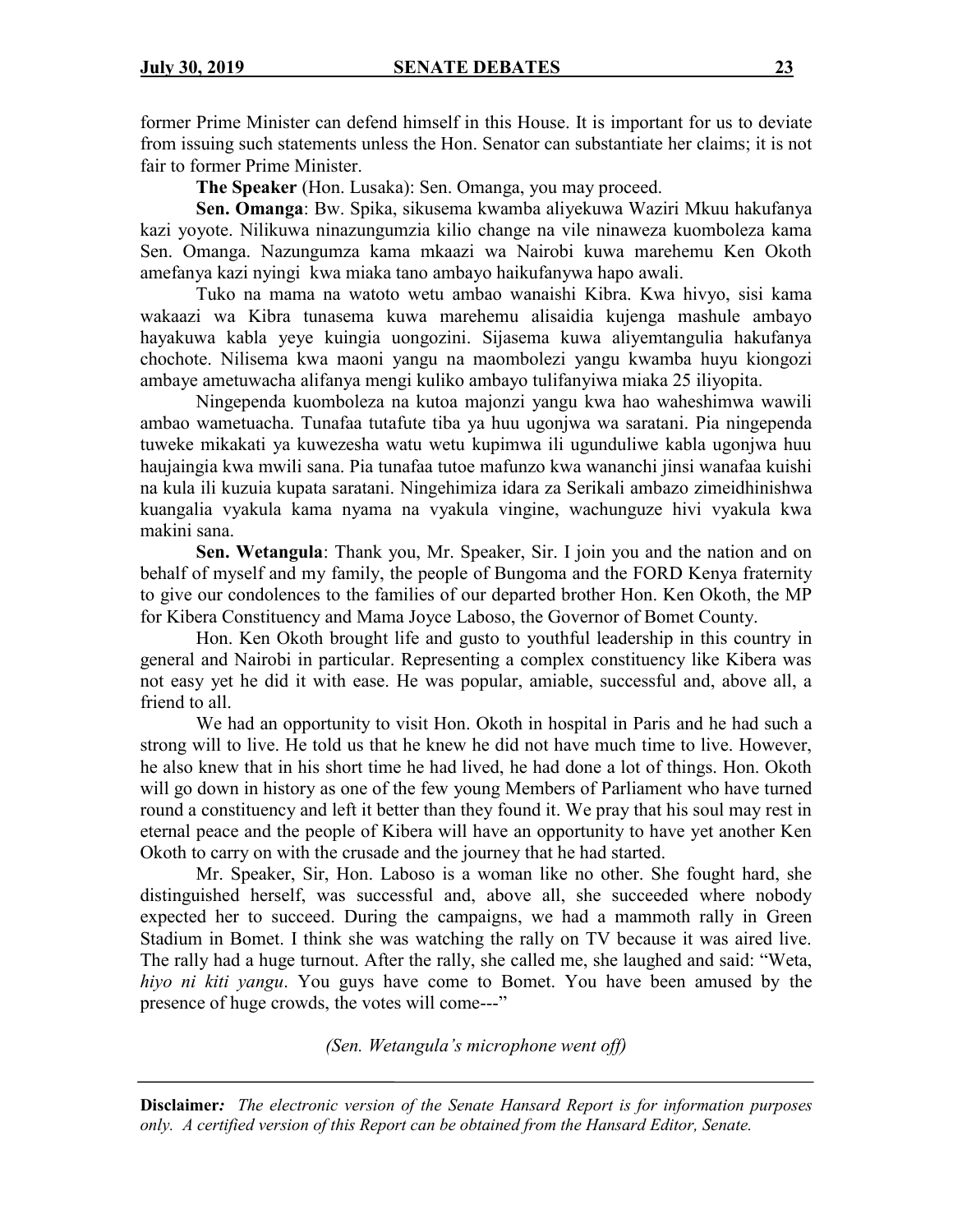**The Speaker** (Hon. Lusaka): You have one minute, please.

**Sen. Wetangula**: Mr. Speaker, Sir, defeating Hon. Isaac Ruto was not easy. Hon. Isaac Ruto was an institution and had a huge stature politically in this country, but Joyce made mincemeat of him and won the seat. We salute her.

May the good Lord rest her soul in eternal peace.

Mr. Speaker, Sir, the whole country is talking about cancer. As Sen. Murkomen said, the issue of cancer should not just be left to the Ministry of Health only, but all inter-governmental agencies involved in the lives of the people should bring about awareness on the question of eating the right diet and keeping ourselves healthy through exercises. I heard Sen. Mugo say yesterday that installing machines everywhere to detect cancer is not a solution. Helping people to avoid getting cancer is what we should be doing.

Lastly, may I also send my condolences to the family and friends of our colleague in the lower House, Hon. Shinali of Ikolomani Constituency, whose 30 year old son died in the US through a freak swimming pool accident. May the family be given strength as we wait for the body to be brought back home for burial. My nephew knows the family very well and I am sure he feels the way I feel.

Thank you, Mr. Speaker, Sir.

*(Interruption of Debate on Statement)*

#### **COMMUNICATIONS FROM THE CHAIR**

VISITING DELEGATION FROM MUTHAIGA PRIMARY SCHOOL, NAROK COUNTY

**The Speaker** (Hon. Lusaka): Hon. Senators, I would like to acknowledge the presence in the Public Gallery this afternoon of visiting students and teachers of Muthaiga Primary School in Narok County.

In our usual tradition of receiving and welcoming visitors to Parliament, I extend a warm welcome to them. On behalf of the Senate and my own behalf, I wish them a fruitful visit.

Thank you. Sen. Sakaja, you may proceed.

*(Resumption of Debate on Statement)*

**Sen. Sakaja**: Thank you, Mr. Speaker, Sir, for this opportunity to condole with the families of our colleagues on my own behalf and on behalf of the people of Nairobi. First of all, I thank colleagues for condoling with the people of Nairobi. I also give my condolences to the families of Hon. Okoth and Hon. (Dr.) Laboso. We have really lost; it has been a very tough few weeks for us, as the country. We have lost very many friends over the past few weeks.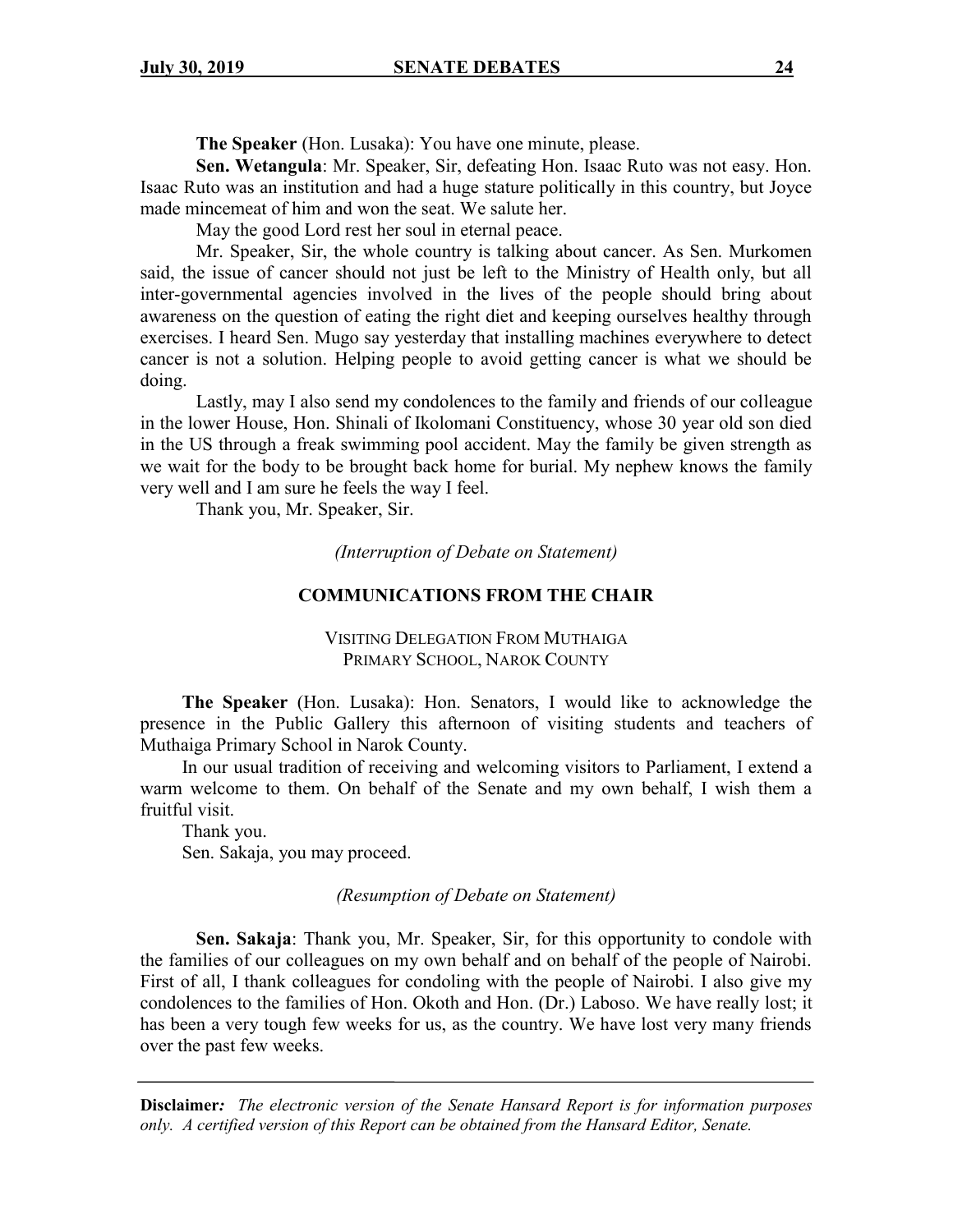*[The Speaker (Hon. Lusaka) left the Chair]*

### *[The Deputy Speaker (Sen. (Prof.) Kindiki) in the Chair]*

In the death of Hon. Okoth, I have lost a brother, a colleague, a friend and one of the most effective Members of Parliament (MPs) in Nairobi. In 2013, when we came to Parliament, we came together as young MPs and formed what we called the Kenya Young Parliamentarians Association (KYPA), where I am still the Chairperson and Hon. Okoth was then my first treasurer.

As young legislators, we had agreed to come together from across political divides and parties to push the agenda for young people. Hon. Okoth stood very strong, despite a lot of pressure then, because those who were in my Committee at that time from the Orange Democratic Movement (ODM) Party and who were the Majority, were being asked how they elected the Chairperson of The National Alliance (TNA) Party to be the Chairperson of KYPA. However, Hon. Okoth made a strong case.

Mr. Deputy Speaker, Sir, even in the run-up to the election, I remember a photo went out where I was with Hon. Okoth at a social place, and he was under a lot pressure. People were even calling him a mole because he was interacting freely with me. We said that we should never allow politics to divide us.

We are proud of what Hon. Okoth has done. He is home grown; he was born in Kibra Constituency and was the first Member who came from there and really understood the issues. He was passionate and believed in what we call in Nairobi, *siasa safi*. That no matter where you are from; no matter your tribe or name, we can all co-exist and stay as brothers. His passion for education was palpable.

Mr. Deputy Speaker, Sir, we have lost a man with a great heart and a great vision. I was with Hon. Okoth just the other day at a function he had invited me to in Kibra Constituency. I went to support him. Before he went to France early in the year, we had sat down on Denis Pritt Road and he told me that he would just go for a few months and then he would come back.

During that function, he was very optimistic that after September---

*(Sen. Sakaja's microphone went off)*

**The Deputy Speaker** (Sen. (Prof.) Kindiki): Your time is up!

**Sen. Sakaja**: Mr. Deputy Speaker, Sir, he was my MP.

**The Deputy Speaker** (Sen. (Prof.) Kindiki): He was an MP of very many people. However, being the Senator for Nairobi, I will give you an additional two minutes.

**Sen. Sakaja**: Mr. Deputy Speaker, Sir, he had hopes of going back. In fact, he had been told that the treatment that can be done now locally would be enough until September for him to go back.

We, as Nairobians, have lost. There are meetings which are going on where we have been contributing as KYPA. However, tomorrow, we will do a list for all Members to contribute for Hon. Okoth. We will give details of the programme of his funeral.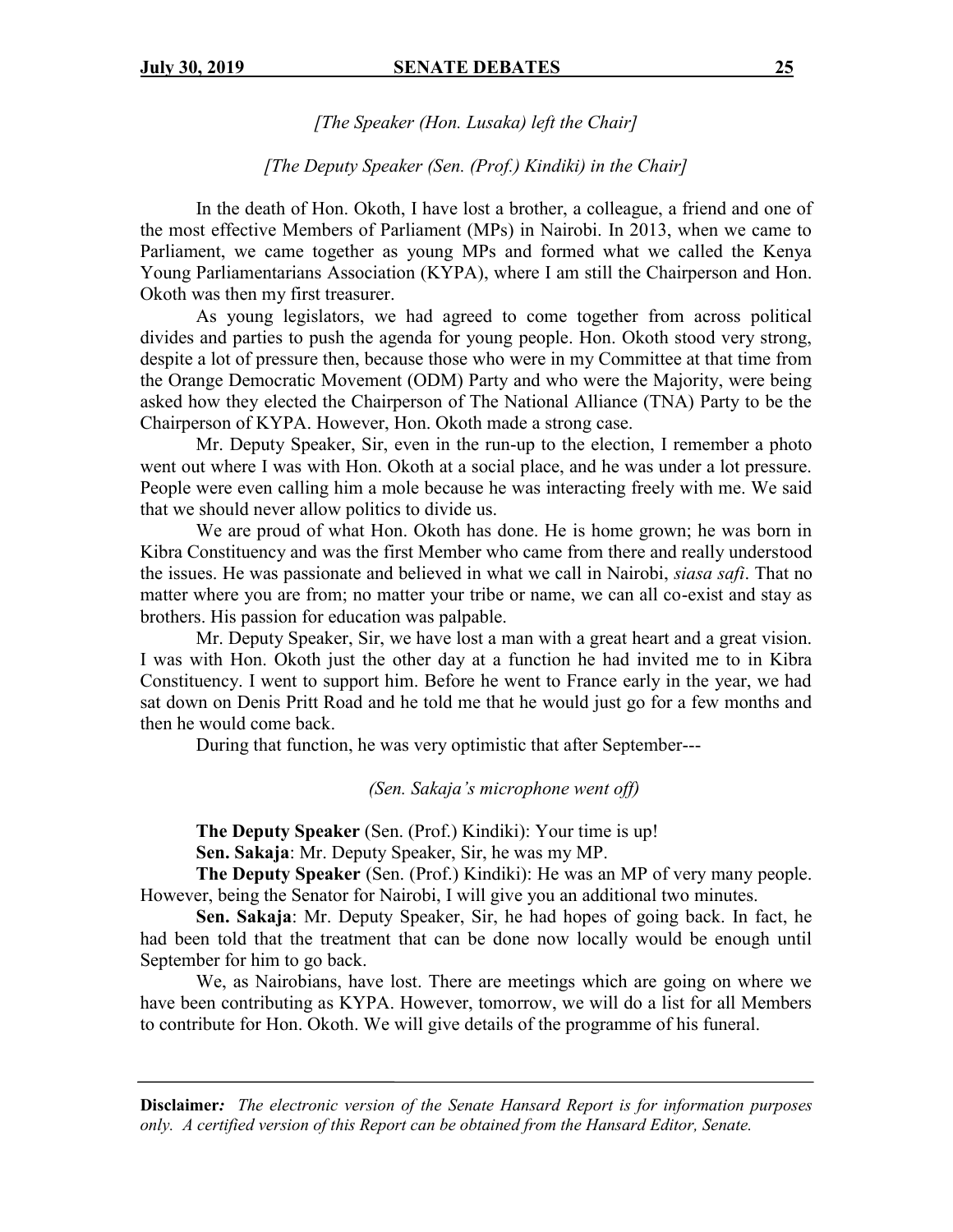Finally, Mr. Deputy Speaker, Sir, Hon. (Dr.) Laboso was also a friend. I am happy that on Sunday, I was able to go to hospital. We became close in the last Parliament, where she was the Deputy Speaker. In 2016, when we went to Philadelphia for the Democratic National Convention (DNC) for Mrs. Hillary Clinton, I remember going to print for her caps branded "My choice is Joyce". The joke was that people in Bomet County would say: "*Chois* my choice" and not differentiating the "J" and "Ch." She was brilliant. I thank Edwin Abonyo, the husband, who is also my friend for standing strong. We will miss them both.

Finally, my MP from my rural home, Ikolomani Constituency, Hon. Bernard Shinali, has also lost his son. It is a family that I know very well, since we come from the same village. I, therefore, wish to give my condolences.

Thank you, Mr. Deputy Speaker, Sir.

#### *(Loud consultations)*

**The Deputy Speaker** (Sen. (Prof.) Kindiki): Order, Senators! The next Bill is about cancer. I have requested the Mover to spend few minutes to move the Bill, issue condolences and then we continue along the same line. The Bill is about cancer, which is now a national disaster. The two Members we are eulogizing have died because of cancer. On that note, I leave it there.

I now direct that we reorganize the business a little bit and go straight to Order No.10; The Cancer Prevention and Control (Amendment) Bill (Senate Bills No.9 of 2019).

Next Order.

#### **BILL**

#### *Second Reading*

#### THE CANCER PREVENTION AND CONTROL (AMENDMENT) BILL (SENATE BILLS NO.9 OF 2019)

**The Deputy Speaker** (Sen. (Prof.) Kindiki): Proceed, Sen. (Dr.) Ali. Keep the promise.

**Sen. (Dr.) Ali**: Thank you, Mr. Deputy Speaker, Sir.

**Sen. Wetangula**: On a point of order, Mr. Deputy Speaker, Sir.

**The Deputy Speaker** (Sen. (Prof.) Kindiki): What is it, Sen. Wetangula?

**Sen. Wetangula**: Mr. Deputy Speaker, Sir, I know we have gone digital and the Bills are posted on the screen of our gadgets. However, when a Bill is being moved, you want to read through it, underline certain sections and do all sorts of writing before you contribute intelligently. Can the Clerks-at-Table be bringing at least several hard copies of the Bills to put here for those of us who want to read, underline and analyse the Bills?

**The Deputy Speaker** (Sen. (Prof.) Kindiki): Sen. Wetangula, I thought we went digital. That Bill is on your screen.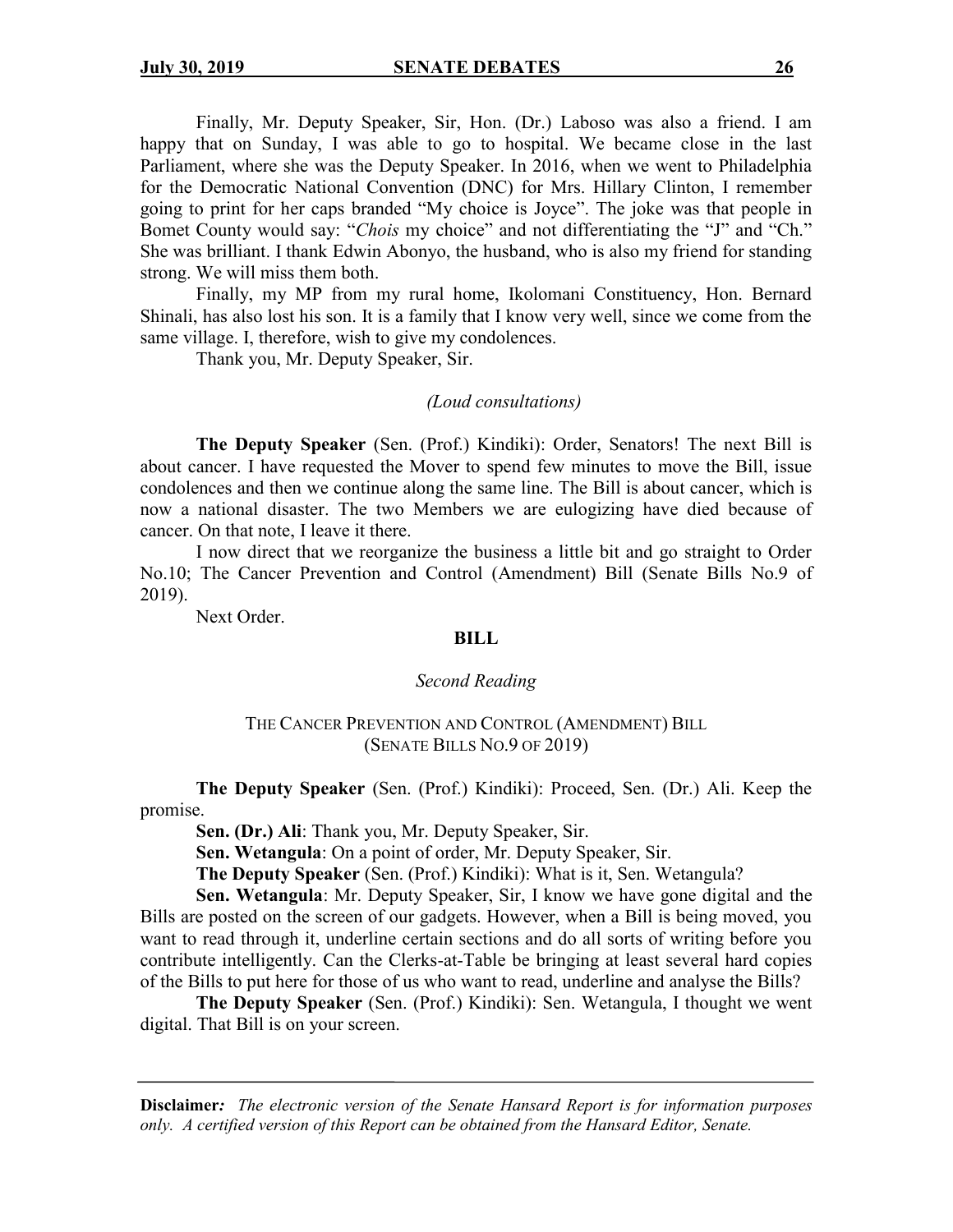**Sen. Wetangula**: Mr. Deputy Speaker, Sir, it is on the screen, but how do I underline the salient points on the screen before I come to contribute?

## *(Laughter)*

**The Deputy Speaker** (Sen. (Prof.) Kindiki): All right; it will be provided. I direct that a few copies be provided for Members on request, starting with the Senator for Bungoma County, who already has a copy.

Proceed, Sen. (Dr.) Ali.

**Sen. (Dr.) Ali**: Thank you, Mr. Deputy Speaker, Sir. First, I stand to give my condolences to the families of the MP for Kibra Constituency and the Governor for Bomet County.

Mr. Deputy Speaker, Sir, I beg to move that The Cancer Prevention and Control (Amendment) Bill (Senate Bills No.9 of 2019) be read a Second Time.

The aim of this Bill is to amend the Cancer Prevention and Control Act No.15 of 2012 in order to align it to the Constitution and bring medical services touching on cancer closer to the people. To achieve this, the Bill seeks to provide a framework for collaboration between the National Cancer Institute of Kenya (NCIK) and county governments, outlining the specific roles of county governments in the prevention, diagnosis, treatment and control of cancer.

Globally, cancer causes more deaths than HIV/AIDS, Tuberculosis (TB) and malaria combined. Cancer is a burden in low and middle income countries. In our country, cancer accounts for 70 per cent of the global cancer burden. In Kenya, cancer is the third leading cause of death and second among non-communicable diseases, accounting for over seven per cent of the overall mortality rate.

Mr. Deputy Speaker, Sir, despite these alarming statistics, the prioritisation of prevention, screening and early detection of cancer as provided for under the Cancer Prevention and Control Act of the National Cancer Control Strategy 2017-2022, cancer screening and early detection services are not available at the primary healthcare level. Facilities offering cancer treatment and palliative care are mainly available at the national level and a few private hospitals. Hence the reason for mass movement of cancer patients to foreign countries in search of treatment.

Mr. Deputy Speaker, Sir, whereas cancer can be manageable, in Kenya, more than 70 per cent of patients diagnosed with it are at advanced stages, with high incidents of misdiagnosis and inadequate screening hindering early detection. The challenge posed by the lack of adequate cancer screening, treatment and palliative care is a huge burden, which we must address as a country with the urgency it deserves.

Mr. Deputy Speaker, Sir, our Constitution provides for two levels of Government; the national Government and county governments. This system of governance was intended to bring power as well resources and services closer to the people. Under the Fourth Schedule of the Constitution, health is a devolved function. County governments are responsible for establishment and management of county health services.

The Health Act provides that county governments are responsible for among other things financing and further development, staffing of health facilities, procuring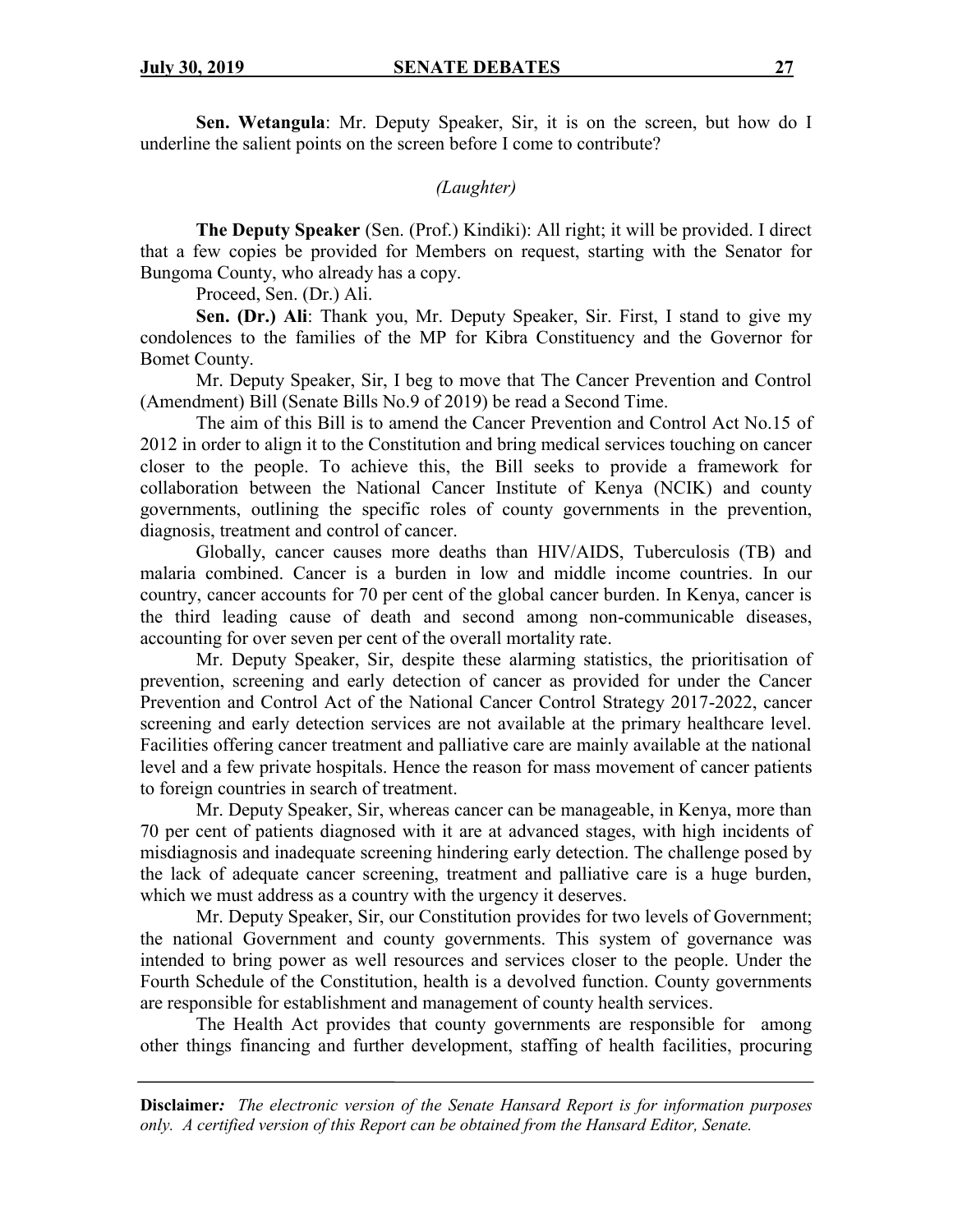managing of health supplies, coordinating health activities, monitoring of standards and reporting on county health.

Mr. Deputy Speaker, Sir, although the Cancer Prevention and Control Act was enacted in 2012 after the promulgation of the Constitution, the Act leans towards centralization of services as regards prevention, treatment and control of cancer.

The only function to be performed by counties under this Act is conducting educational and information campaigns on prevention, treatment and control within their respective counties.

Mr. Deputy Speaker, Sir, the Bill proposes to re-engineer the provision of services relating to the prevention, treatment and control of cancer by bringing the County Government on board with a view to effectively address the ever worsening burden associated with cancer.

To achieve this, the Bill proposes to amend Sections 2, 5, 6, 20 and 21 of the Cancer Prevention and Control Act. The Bill also proposes to insert a new Part 3A to provide specific functions of county governments. Whereas Section 6 of the Act provides for a Board of Trustees responsible for the administration and overall governance of the National Council Institute of Kenya, Section 2 of the Act defines the Board as the Board of management established under Section 6.

Clause 2 proposes to amend Section 2 of the Act to redefine the word "both". Section 4 of the Act establishes the National Council Institute of Kenya. Pursuant to Section 5 of the Act, this institute is responsible for all matters relating to cancer prevention, treatment and control in the country, including advising the Cabinet Secretary, establishment of hospitals, care centers and other institutions to address issues touching on cancer.

Mr. Deputy Speaker, Sir, despite the fact that the bulk of healthcare is devolved, the functions of the institute have not been aligned to the functions of the county government. To address this gap, Clause 3 of the Bill proposes to amend Section 5 of this Act, so that the institute advices both the national and county governments, coordinates services provided by the national Government and collaborates with the county governments in all matters related to cancer, including establishing facilities, delivery of services---

## *(Loud Consultations)*

**The Deputy Speaker** (Sen. (Prof.) Kindiki): Order, Sen. (Dr.) Milgo! You are seated like a roadside vegetable seller.

**Sen. (Dr.) Ali:** Establish facilities, delivery of---

**Sen. Sakaja:** On a point of order, Mr. Deputy Speaker, Sir.

**The Deputy Speaker** (Sen. (Prof.) Kindiki): What is it, Sen. Sakaja.

**Sen. Sakaja:** On a point of order Mr. Deputy Speaker, Sir. I do not wish to interrupt the Vice Chairman of the Committee on Health, but I just want your consideration of Standing Order No.90 and the application of it. This is because first time Members might be confused with the application of Standing Order 90 with respect to speeches being read. Your direction is necessary.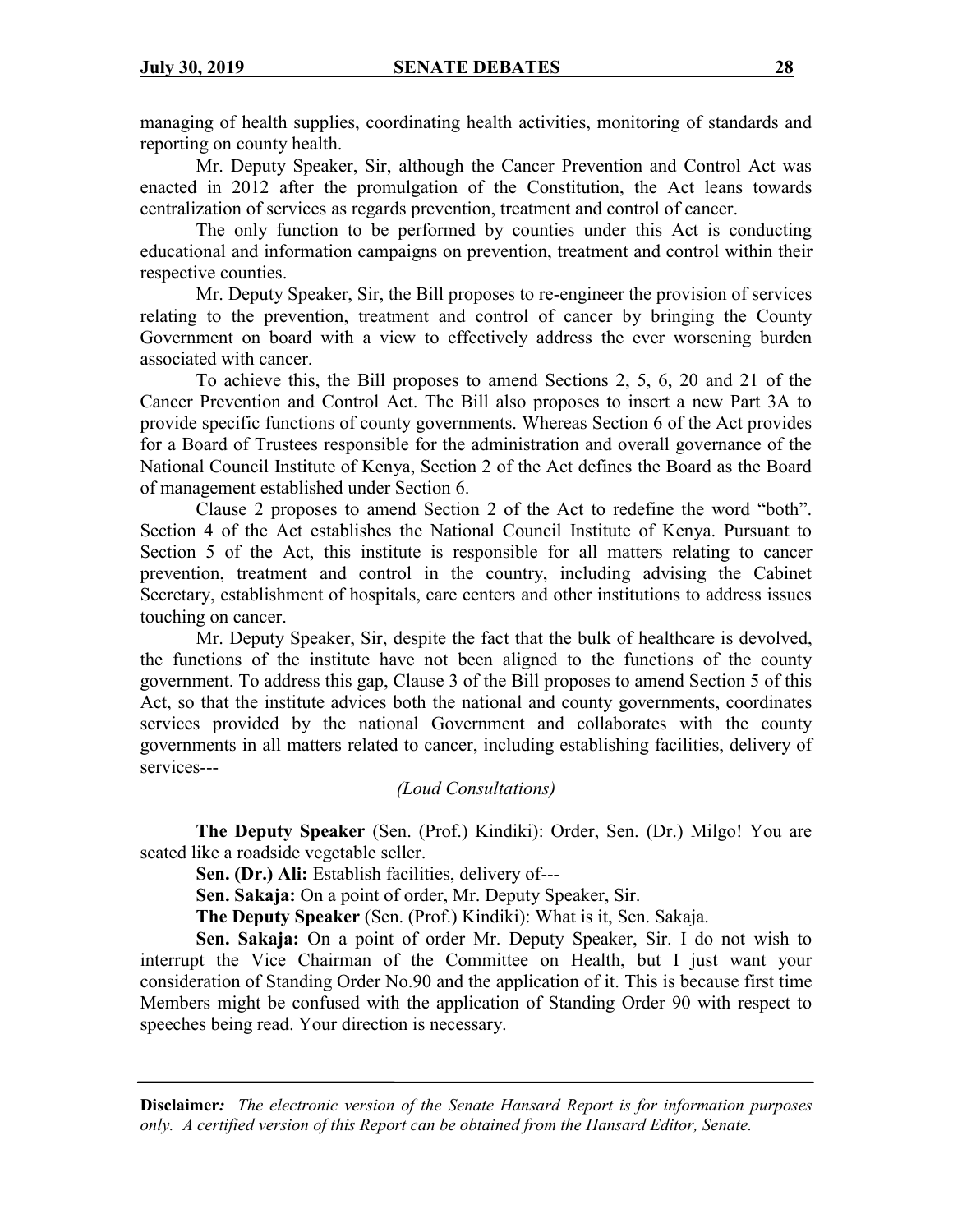I know Sen. (Dr.) Ali is a very experienced legislator, but to what extent can a speech be read or reference be made?

**The Deputy Speaker** (Sen. (Prof.) Kindiki): Order, Sen. (Dr.) Ali! You are supposed to make references to your moving notes. The reading of speeches is not allowed whether you are moving or debating a Motion.

**Sen. (Dr.) Ali:** Thank you, Mr. Deputy Speaker, Sir. I was moving the Bill.

I said that the Bill proposes to amend Section 6 of the Act by bringing on board two County Directors in the Board from the Council of Governors (CoG).

We have also added a new Part 3 to the Act because this Bill proposes to align the Act to the functions of the County Government. Clauses 5 and 6 of the Bill propose to amend Section 20 and 21 of the Act to obligate the county governments to maintain county cancer registers specific to the respective counties.

Clause 7 of the Bill seeks to amend the Act by inserting a new Part 3A to address the prevention and control of cancer in counties.

The Bill also proposes a new Section 22A which makes provision for the roles of county government in the prevention and control of cancer in counties, obligating county governments to establish cancer centers and palliative care facilities, employ adequate personnel and implement national policies and standards.

The proposed new Section 22B makes it mandatory for every county to establish a county centre within the respective counties. The functions of the County Cancer Center are set out under proposed new Section 22C. The proposed new Section 22D on its part outlines the framework for reporting by a County Cancer Centre.

Mr. Deputy Speaker, Sir, the burden of cancer is placing a huge burden to the country, particularly those people responsible suffer a lot. This is what I intend to present and I will ask Sen. (Dr.) Musuruve to second.

 **The Deputy Speaker** (Sen. (Prof.) Kindiki): Sen. (Dr.) Musuruve, I will exercise Standing Order No.1. You also do not have more than 10 minutes so that you allow the other colleagues to not only debate the Bill, but also to give their condolences.

**Sen. (Dr.) Musuruve:** Thank you, Mr. Deputy Speaker, Sir, for giving me an opportunity to second this Bill. Before I second, I pass my condolences to the families of the late hon. Joyce Laboso and the late hon. Ken Okoth. On behalf of my family and persons with disabilities, I say *pole* to the friends, relatives and the nation at large.

Mr. Deputy Speaker, Sir, this Bill is coming at the right time when we are talking about issues of cancer. The amendments are coming in handy. They are amending the principle Act of 2012 where counties were not feeling factored in and cancer was looked at from a national perspective. It was not possible to address and reach out to the real Kenyan who is affected by cancer.

Cancer is very expensive. For the common *mwananchi*, it is not easy to manage. As a cancer survivor, I went through the hustle of trying to look for funds in order to go for treatment in India and it was not very easy.

Mr. Deputy Speaker, Sir, these amendments are good because they will allow the common *mwananchi* to be able to access diagnosis and screening at the county level. It will also be able to treat and even ensure that palliative care is given to the common *mwananchi*.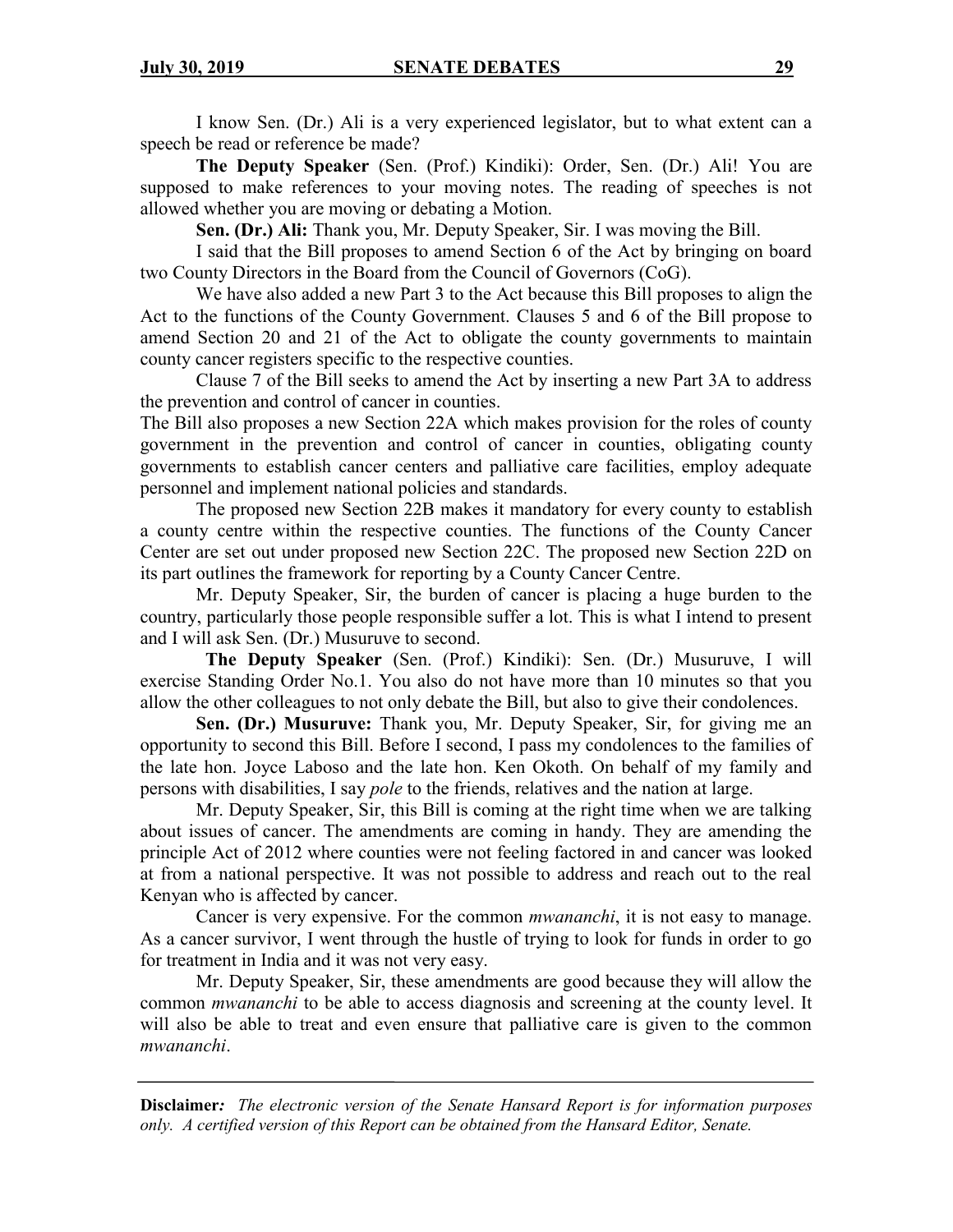We talk strongly about cancer when leaders are affected. I think we need to speak to this issue every time so that we ensure common *mwananchi* is aware of it. As I speak right now, the entire nation is looking at the Senate to see what legislative measures we are coming up with to ensure that the common man is getting services. There is need for the common *mwananchi* to access, afford and be treated of cancer.

There is also need for county governments to take up this responsibility. This Bill proposes establishment of cancer centres in all 47 counties. I support it because if we have these centres, it means that the county governments will ensure they factor in the issue of cancer prevention, diagnosis and treatment.

Cancer should be one of the development plans for the counties. Every county should have a plan on how to prevent cancer. They should have palliative care and psychological treatment for those who are suffering from it.

Many Kenyans are ignorant when it comes to cancer. These centres will educate people about it. Some types of cancer are genetic and we also have the risk factors of cancer. Therefore, there is need for research at county level and that will help the counties know how to deal with this issue.

This Bill has addressed the research issue. There is need for us to ensure that these services reach the common man. Vision 2030 talks of the wellbeing for all Kenyans. However, we cannot achieve it if we are unable to curb the cancer menace. Treatment should reach the common man. National Hospital Insurance Fund (NHIF) should cover cancer patients. Many families are affected by cancer. These are issues that we have to address as a Senate. We cannot be a productive nation if we do not address the wellbeing of the people.

Many doctors have taken cancer to be a moneybag. That is why cancer treatment is extremely expensive in this country. There are centres that claim to deal with cancer, but they do not encourage research. We must invest in our oncologists by training them. Many people go out of the country to look for specialised treatment. I believe it is possible for us to have affordable cancer treatment in Kenya. All we need to do it to train our own oncologists.

Many Kenyans are bleeding because of cancer. I fear calling some of the cancer patients because they are always asking for money for treatment or drugs. I am not the Government. We must make legislations that will enable them to access affordable treatment. Cancer drugs are very expensive and the common man cannot afford them. In fact, the common man wallows in pain and waits for God to tell them, "come home."

We must address this issue. We cannot rest on our laurels when Kenyans are dying. The national policy on cancer should go down to the county government. The county executive should come here to tell us what they are doing. This Bill talks of the need for a register in all counties. This centre is supposed to have a register of people who have been diagnosed with cancer. It should also indicate what the county government have done to curb the disease.

The money that goes to the counties should be used to prevent cancer. The county executives should bring a report to the Senate to show us what they are doing in the counties. We have to know how they are curbing the disease. We should not keep quiet about it, but we address it. Kenyans are depending on the policies that we will make in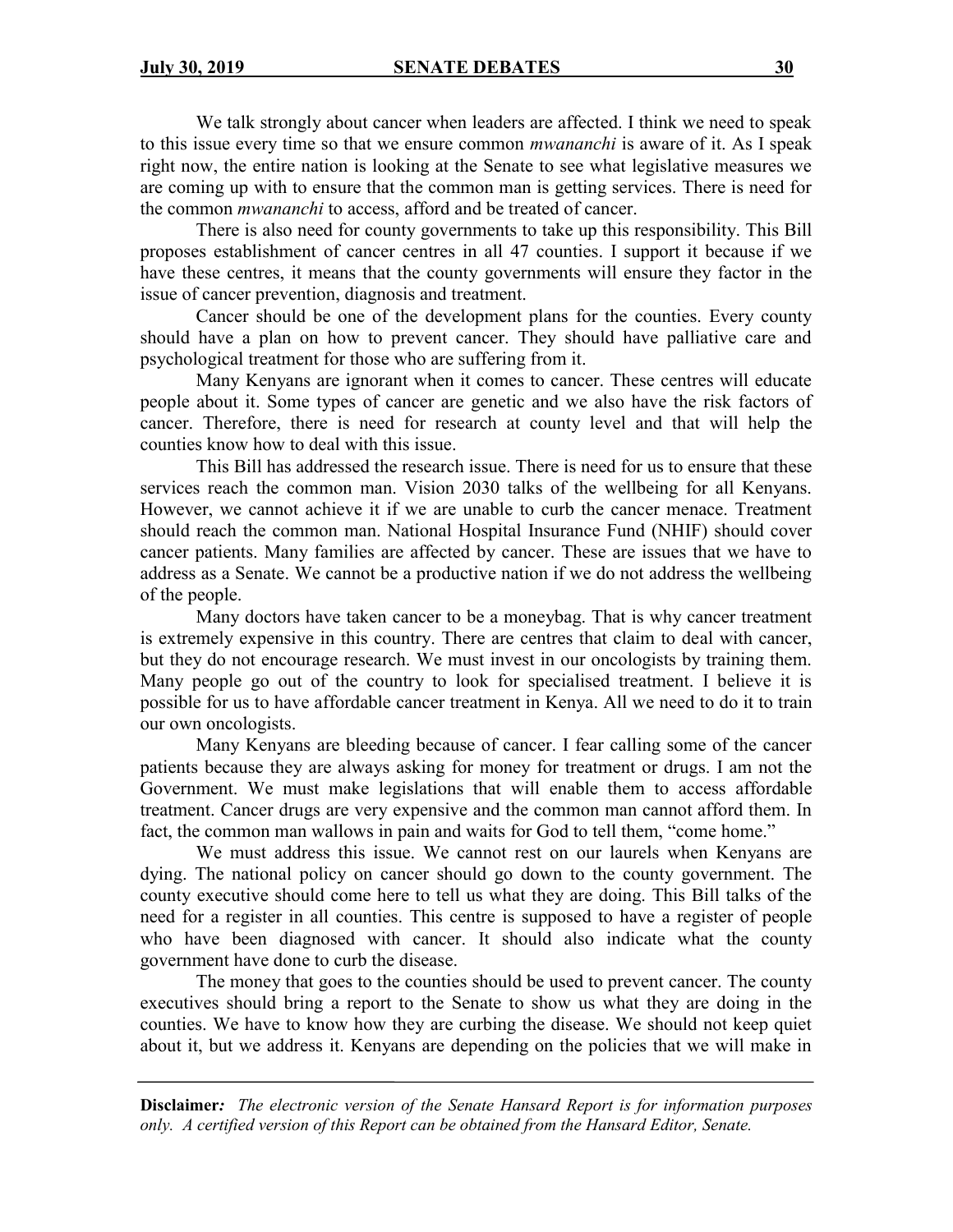this House. Declaring cancer as a national disaster is not enough. What will happen after declaring it as a national disaster? If the Twelfth Parliament walks the talk, Kenyans will commend it for curbing this disease.

HIV/AIDS scourge once claimed many lives. In 2011, President Obasanjo called upon world leaders to address it. The world leaders converged and agreed it was actually killing a number of people. The countries agreed to invest a lot of money in research and that helped reduce the disease. It is possible for cancer to come to a stop---

*(The Red timer went off)*

Mr. Deputy Speaker, Sir, can I kindly have one minute?

**The Deputy Speaker** (Sen. (Prof.) Kindiki): I will give you two more minutes.

**Sen. (Dr.) Musuruve**: Thank you, Mr. Deputy Speaker, Sir. I am sure that we can stop the spread of cancer if we come together. We all agree cancer is killing people and invest in research.

The debates going on about cancer are misleading. One will advise you not to eat a certain food just for you to be told that deficiency of that food will make you suffer from marasmus. We have diverse causes and treatment of cancer. Therefore, we must have diverse approaches towards it. We have to take this with a lot of seriousness and I am sure that the nation will appreciate it. We have to come up with practical solutions to ensure that cancer is curbed immediately.

**The Deputy Speaker** (Sen. (Prof.) Kindiki): And you beg to? **Sen. (Dr.) Musuruve**: Thank you, Mr. Deputy Speaker, Sir. I beg to second. **The Deputy Speaker** (Sen. (Prof.) Kindiki): That was very passionate.

*(Question proposed)*

*(Interruption of Debate on the Bill)*

## **COMMUNICATION FROM THE CHAIR**

VISITING DELEGATION FROM CHEBONEI GIRLS HIGH SCHOOL, BOMET COUNTY

Hon. Senators, I want to recognize visitors who are with us in the Public Gallery. They are students and teachers from Chebonei Girls High School, Bomet County. They are welcome to the proceedings of the Senate this afternoon.

I thank you.

*(Resumption of Debate on the Bill)*

**Sen. Kang'ata**: Thank you, Mr. Deputy Speaker, Sir. Allow me to support the proposed amendment by the Senator for Wajir County. These are timely amendments.

Currently, Kenya is in the midst of an epidemic that we call non-communicable diseases which include cancer, diabetes and high blood pressure. It is time for us we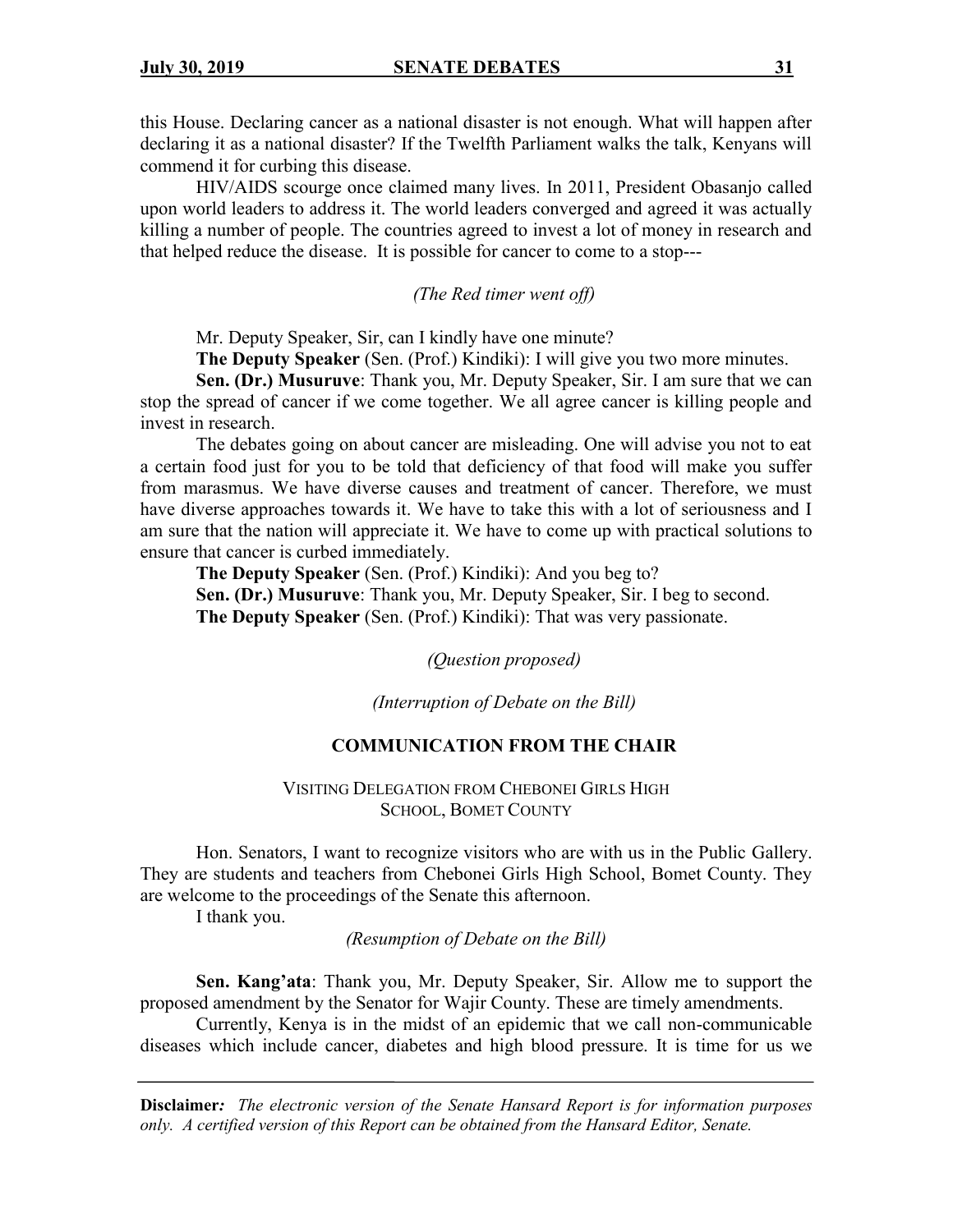came up with sophisticated interventions to ensure that our people do not die from the new non-communicable diseases.

There are several interventions that this country can undertake. I propose that we teach our people to eat healthy food. It is said that we are as healthy as what we eat. Traditionally, people used to eat foodstuff such arrow roots, sweet potatoes and others. They used to drink porridge.

These days we drink sodas and eat processed foods. Science has been able to prove that consumption of such foodstuff is one of the many causes of cancer. I would urge our people to revert back to what we call African roots and culture, particularly with regard to consumption of natural food. It is what made our forefathers to live for long and to live a healthy life as opposed to the current trend where people are now consuming sugary and processed foods which are not quite healthy. This is one of the causes of cancer.

Mr. Deputy Speaker, Sir, we would urge our counties to continue diagnosing. Early detection of cancer can assist in ensuring that we do more intervention. Personally, I have been conducting free medical camps in Murang'a County without any support from the Government or any donor. I usually save some of the little money that we are paid here in the Senate, and use it to conduct medical camps. For instance, I will be holding a medical camp on 17<sup>th</sup> August, this year. One of the services that I will render in that camp is free cancer screening. The idea of that is to ensure that we screen our people for free and do a Pap Smear to check cervical cancer for our women. We will also conduct physical examination of breast cancer so that we can do better intervention.

This amendment by our brother can assist in that endeavour to raise public awareness that there are simple ways of checking whether you have cancer. For instance, one can go to our clinics and do diagnosis of cancer. I support that amendment to the extent that maybe through my endeavours, private donors and public interventions we can continue making our people knowledgeable on issues concerning cancer.

The third intervention which is captured in this Bill is the one that is aimed at ensuring our Level Three and Level Four hospitals can become cancer centres. Currently, I have seen those interventions here in Nairobi. They tend to be quite expensive. However, the poor people in this country cannot come all the way to Nairobi or go to referral hospitals to get good cancer services. I hope this proposal will devolve those curative interventions at the grassroots level. For instance, in Murang'a County, I would want to hear that a person from Mathioya Constituency, Kangema Constituency and Maragua in Makuyu can access these cancer, curative or intervention measures there.

I now want to talk about the two leaders who passed away. I take this opportunity on behalf of myself, family and the people of Murang'a to County express grief for the loss of the two leaders. I knew them at a personal level by virtue that I was a Member of the National Assembly between the years 2013 and 2017. At that time, those two leaders were also serving in the Eleventh Parliament in the National Assembly.

I knew the then Deputy Speaker, Dr. Joyce Laboso as a very good person, amiable and very selfless. The people of Bomet will surely miss her.

Let me also take this opportunity to eulogize my personal friend, Hon. Ken Okoth. He was a very good friend of mine and was a fairly young person. We have lost a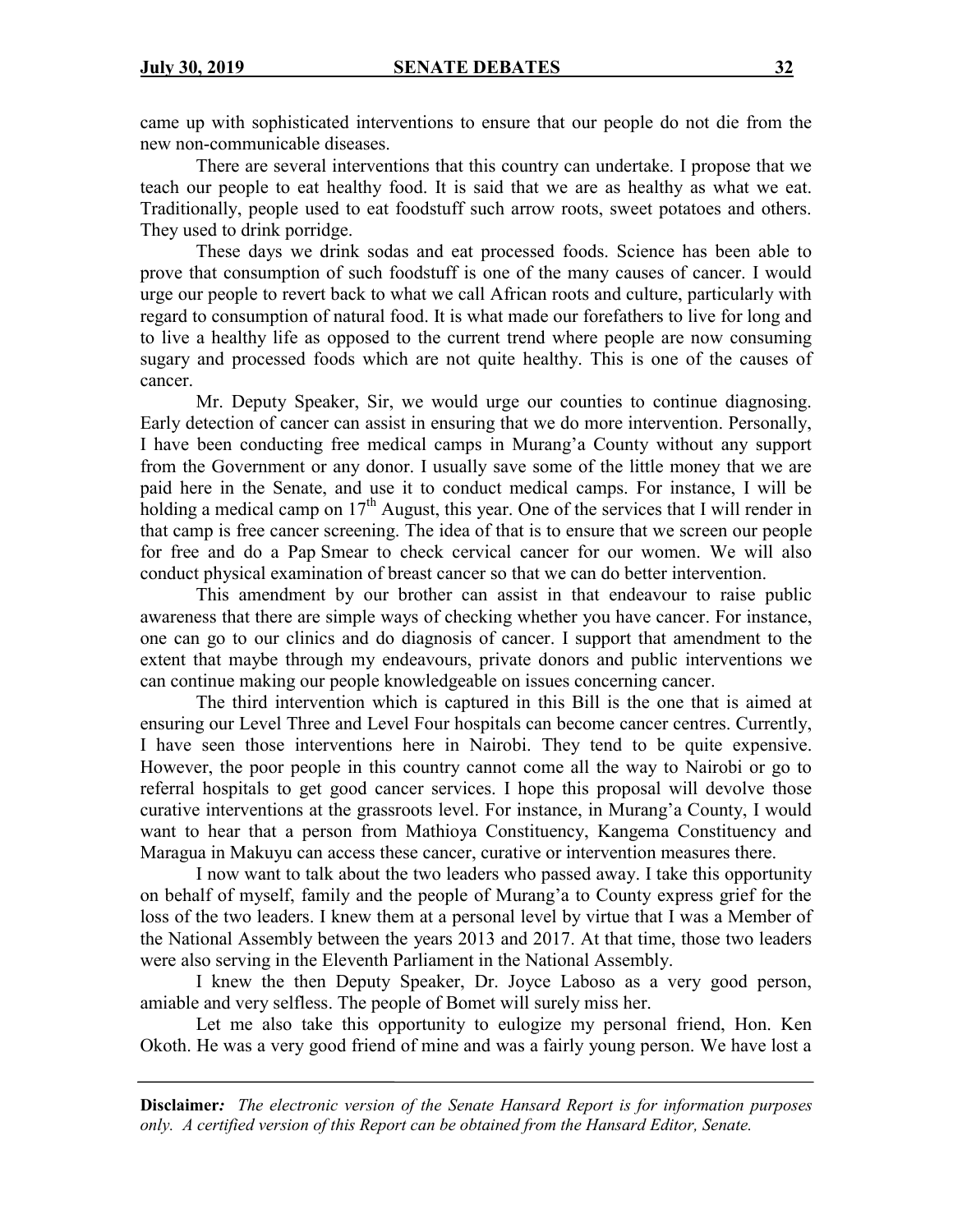young leader. He was also quite thoughtful; I recall one day we appeared with him at a debate on *Citizen TV* and he was able to persuade me that he thought the Government should not intervene in the management of Kenya Airways (KQ). To him, he thought this was a grand project that at times could not add value. He gave very solid arguments towards such an unconventional issue and I was very impressed by him.

Most importantly, Ken will always be remembered by the people of Kibra. We all know Kibera is a constituency comprising of one of the largest *ghettos* in this world. It is an area with a lot of poverty.

**The Deputy Speaker** (Sen. (Prof.) Kindiki): Sen. Kang'ata, please, summarise. The levels of interest are very high.

You are just going round and round which is against the Standing Orders.

**Sen. Kang'ata:** Mr. Deputy Speaker, Sir, we will miss Hon. Ken Okoth and we shall always love him, particularly the people of Kibera and those of who have sat with him in the National Assembly.

**The Deputy Speaker** (Sen. (Prof.) Kindiki): Hon. Members, some of the best speeches are normally short. The most remembered speeches are short and brutally precise.

The Senate Majority Leader.

**The Senate Majority Leader** (Sen. Murkomen): Mr. Deputy Speaker, Sir, I thank the Mover of this very important amendment Bill for recognizing that the involvement of the counties in the fight against this scourge of cancer has not been done for the last many years.

Mr. Deputy Speaker, Sir, I have heard the Mover and the Seconder of this Motion make very passionate presentations. One of the things that we must tell ourselves is that it is important to have good equipment for the diagnosis of cancer. That is a good step at the local level. The next step is to ask ourselves is once cancer has been diagnosed what can be done? What kind of treatment is available? Is it going to be a death sentence for everybody who is discovered to have cancer?

There are many stories that are untold about cancer survivors and victors. Two of them are in this House; Sen. Mugo and Sen. (Dr.) Musuruve have gone public to say that they have survived the scourge of cancer by going through the right treatment. Prof. Anyang'- Nyong'o was also among the first leaders to go public on the same.

Mr. Deputy Speaker, Sir, what we need to do now to amplify is not just the diagnosis, but to tell people that it is possible to do early diagnosis and that the Government has provided mechanisms for successful treatment. Just like in the scourge of HIV/AIDS, in the past, one of the reasons why people never wanted to go and test whether they were HVI positive or not was because some feared that once you find it, you wait for the day to die. Now because there is hope and treatment, many people are willing to go through the process of diagnosis of whether or not they are HIV positive.

The same way we must, first of all, provide mechanisms for treating persons who have found to have cancer or whatever kind of tumours as a country. How is that going to be possible? It is only through universal healthcare. Universal healthcare means that it is possible for every citizen to get healthcare in this country. How can we guarantee this universal healthcare? We can do this by having universal health coverage. When you talk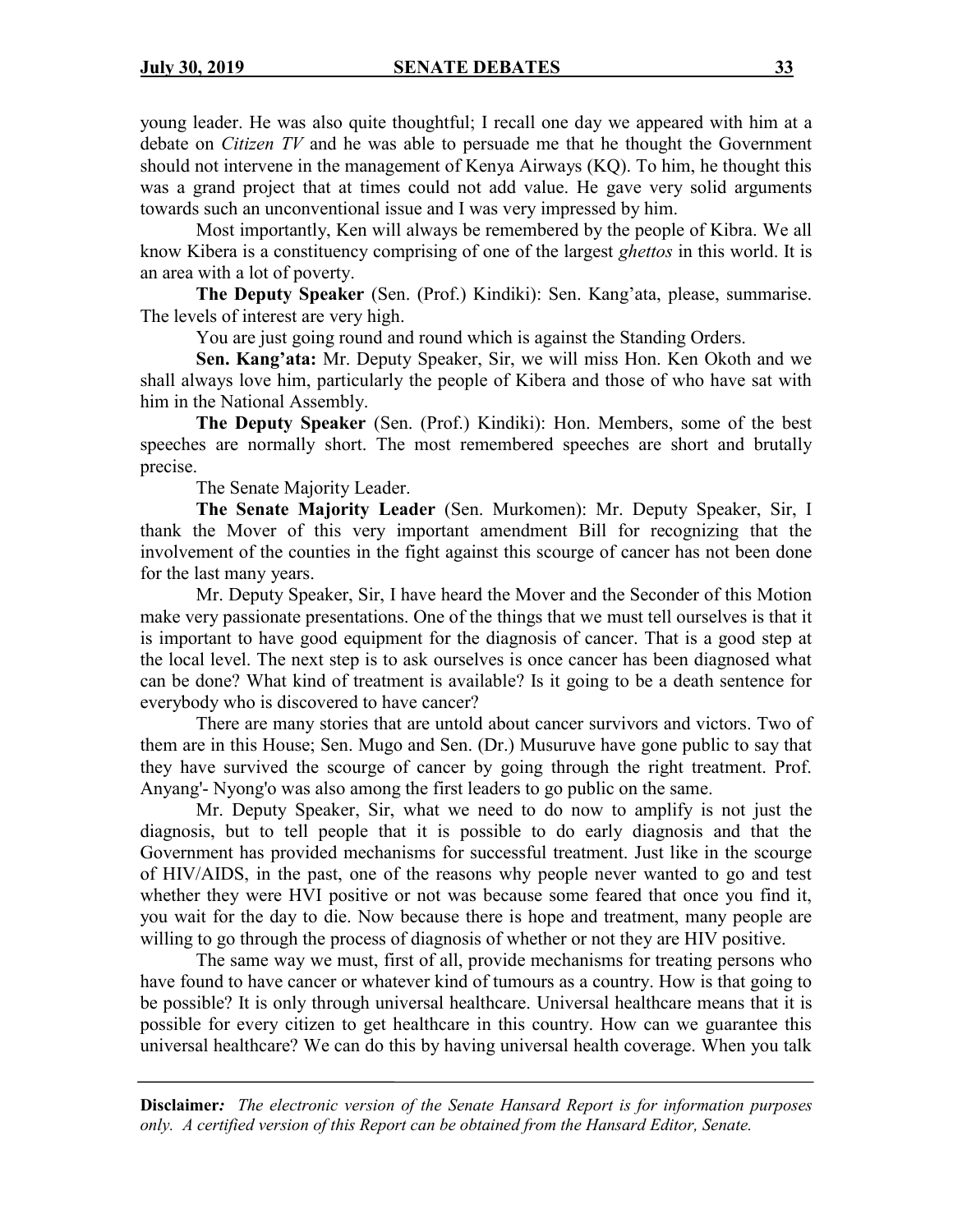about health insurance in this country, we need to move the National Hospital Insurance Fund (NHIF) programme to a level where we can treat everybody who is going through any kind of disease, including cancer. Since the cost of treating cancer is so high, most of the patients go through pain and suffering.

I must confess that I feared to go and see my friend, the late Governor Joyce Laboso in hospital because the pain and suffering she went through in the last few days was unbearable. I was there two days before she passed on and she was in indescribable pain. Not just her. Cancer patients and their families go through a lot of pain and suffering. Just imagine a person going for treatment in London, India and then she comes back to the country by air. It was terrible for Gov. Dr. Laboso and her husband.

We must make a little heaven down here. The only way as leaders we can make a little heaven down here is to guarantee our people universal healthcare. The best way to do so, in my opinion, is to ensure that once we give the equipment to every county, we must move a step further and make universal healthcare and insurance accessible to every citizen.

Mr. Deputy Speaker, Sir, we must also have proper research. What is the point of having universities in this country that have fantastic professors and ecologists if there is no link between them and the society? We waited until we had doctors from India for them to treat certain diseases in certain parts of the country that were usually ignored, for example, skin cancers among others. Is it possible for us in leadership, through the universal healthcare in the national Government's Big Four Agenda to move the practice of medicine from the university and medical centres to the rural level? As Sen. Kangata said, most people here do medical camps. Is it possible to have that kind of practice in the local level?

Mr. Deputy Speaker, Sir, I know of a certain lady in my county whose son I employed and kept saying that they used traditional medicine to treat cancer. Unbelievably, that is about five years ago and his mother is still alive. He took local medicine and treatment. Is there a way to go beyond this argument that cancer treatment and medicine is expensive? As Sen. (Dr.) Musuruve said, it becomes a mechanism for profiteering. Also can people be given honest answers, for example, if they do not do chemotherapy they will live for long than to precipitate with certain treatments or surgeries? This information must be put in public.

We are getting confused as citizens. When such situations occur, social media and *WhatsApp* groups send all kinds of information as to what causes cancer. Some say that if a person drinks bottled water or hot tea, they get cancer. A research was in the public that because people drink a lot of hot tea in Bomet and Kericho counties, there is a lot of cancer of esophagus. It is difficult to believe some of it. However, in moments of desperation, citizens get confused and people panic. Where do we go for proper information that people can take and use?

The thing that disturbs my mind at the moment is if you go to many places in my region of North Rift, many people grind maize that has aflatoxins and have gone bad and they give it to cattle. When cows take it, we are told that the milk will have traces of aflatoxin which we are told cause cancer. If that is true, why is it that the practice is still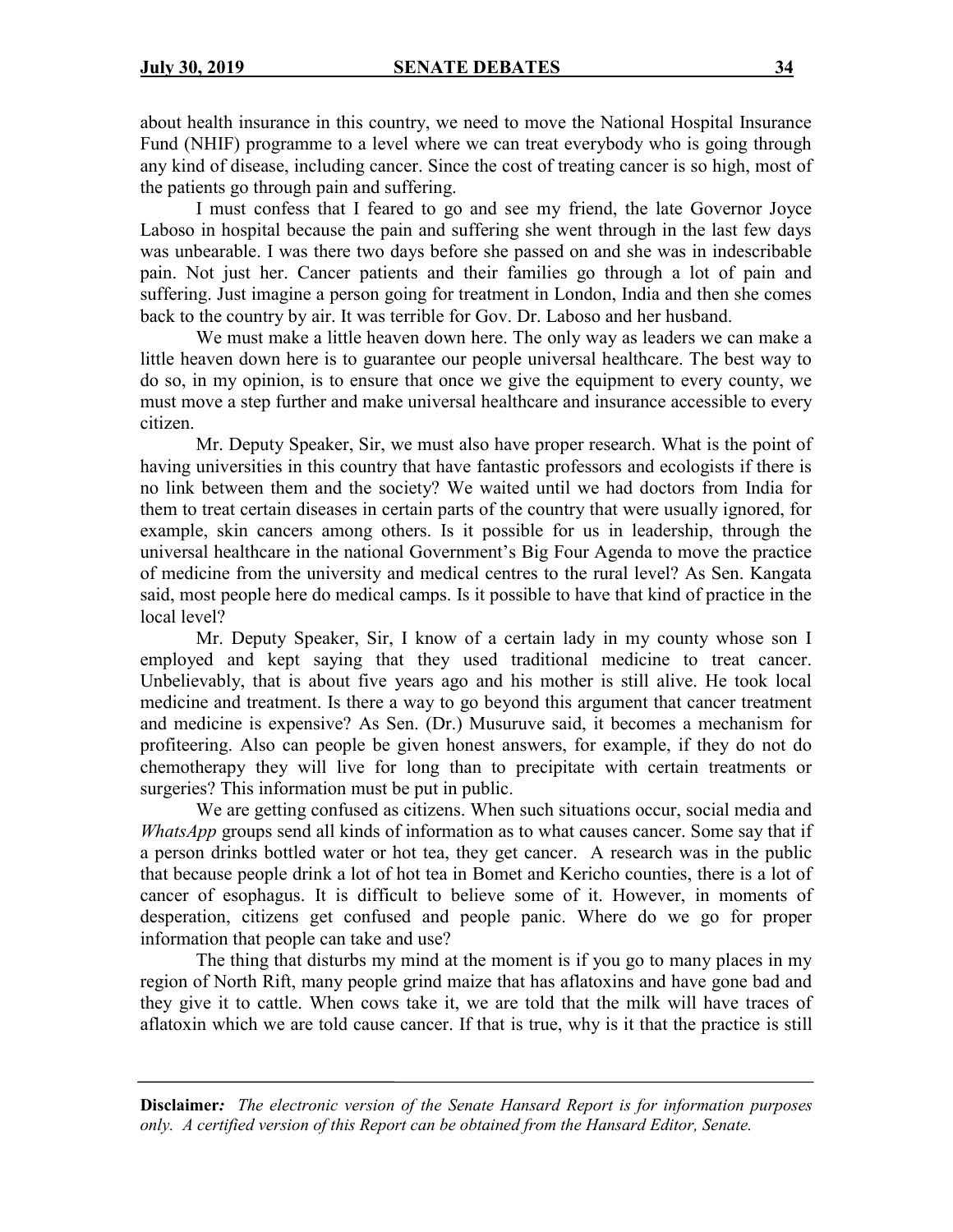prevalent in a whole region? There is that kind of conversation across the country. Can we take public information and public health seriously?

If you look at public health departments in the counties and national Government, they are small departments yet as Sen. (Prof.) Ongeri will educate us further, they are more important because they work towards prevention. However, we are focusing so much on the treatment instead of working on the prevention. What are we doing about sewage or vegetables that are harvested from sewages in Nairobi and sold in our markets?

I praise journalist Dennis Okari for covering the issue of the meat which triggered action. However, that action will take place in two or three weeks. When the cameras are removed, we will go back to our normal behaviour of preserving food with the wrong preservatives and so forth. This information needs to be put in the public.

This Bill is fantastic. When a person moves a Bill, he or she should sit here or designate someone to take proposals from Members.

**The Deputy Speaker** (Sen. (Prof.) Kindiki): Order!

**The Senate Majority Leader** (Sen. Murkomen): Mr. Deputy Speaker, Sir, anyway, we have the HANSARD.

It is important to create a mechanism for collecting public information on cancer that can be used to prevent it rather than for purposes of treatment.

I support and state that we must stay on course to deal with this matter. It is important to go to heaven and it is also important to make a little heaven down here.

**Sen. Madzayo**: Asante, Bw. Naibu Spika. Naunga mkono Mswada huu ambao unataka kufanya mageuzi katika sheria zetu zilizoko za ugonjwa wa saratani na vile tunaweza kujikinga ili tusipatikane na athari zake.

Tangu tuingie hapa mwaka 2017, tumempoteza Seneta mmoja, ndugu yetu, Seneta wa Migori aliyeshikwa na ugonjwa wa saratani ya koo na kupoteza maisha yake. Ikiwa itawezekana, ni muhimu kusisitiza zaidi kwamba Serikali iweze kuchukua hatua na iweze kuweka kipaombele na uangaliwe sana kama janga la kitaifa.

Watu wanaofariki kutokana na athari za ugonjwa wa saratani ni wengi sana. Si wa Bomet, Elgeyo Marakwet ama sehemu za Rift Valley tu, bali Wakenya wengi wanapoteza maisha yao kwa saratani. Hata kule Kilifi Referral Hospital kuona wadi maalum ya wagonjwa wa saratani. Tunajiuliza maswali mengi. Tangu tupake Uhuru, hatujawahi kuwa na visa vingi vya ugonjwa was saratani kama ilivyo sasa.

Namshukuru ndugu yangu, Sen. (Dr.) Ali, kwa kuleta mageuzi katika sheria ya ugonjwa wa saratani na vile mtu anaweza kujikinga ili kufanya maisha ya Wakenya yawe bora zaidi.

Nikiangalia uzuri wa Mswada huu ni kuwa kila kaunti ya Kenya itatakikana kuwa na *cancer centre,* ambayo itakuwa katika hospitali na kila mtu atapewa nafasi ya kuchunguzwa kama ana ugonjwa wa saratani. Hilo ni jambo nzuri. Ni lazima tulisisitize vifaa hivi vyakuchunguza ugonjwa viwe katika kila kauti hapa nchini.

Bw. Naibu Spika, Wakenya wengi wamepoteza pesa nyingi wakitafuta matibabu ya wapendwa wao. Watu wameuza nyumba wanamoishi, mifugo, mali zao zote na vitu vyote ndani ya ili baba, mama, shangazi, nyanya au ndugu zao waweze kupona kutokana na ugonjwa huu wa saratani. Hatima ya kufanya hivyo, watu wao wanafariki. Mfano mzuri ni huu wa dada yangu, Dr. Laboso, aliyepata tabu sana. Alienda hospitali Ulaya na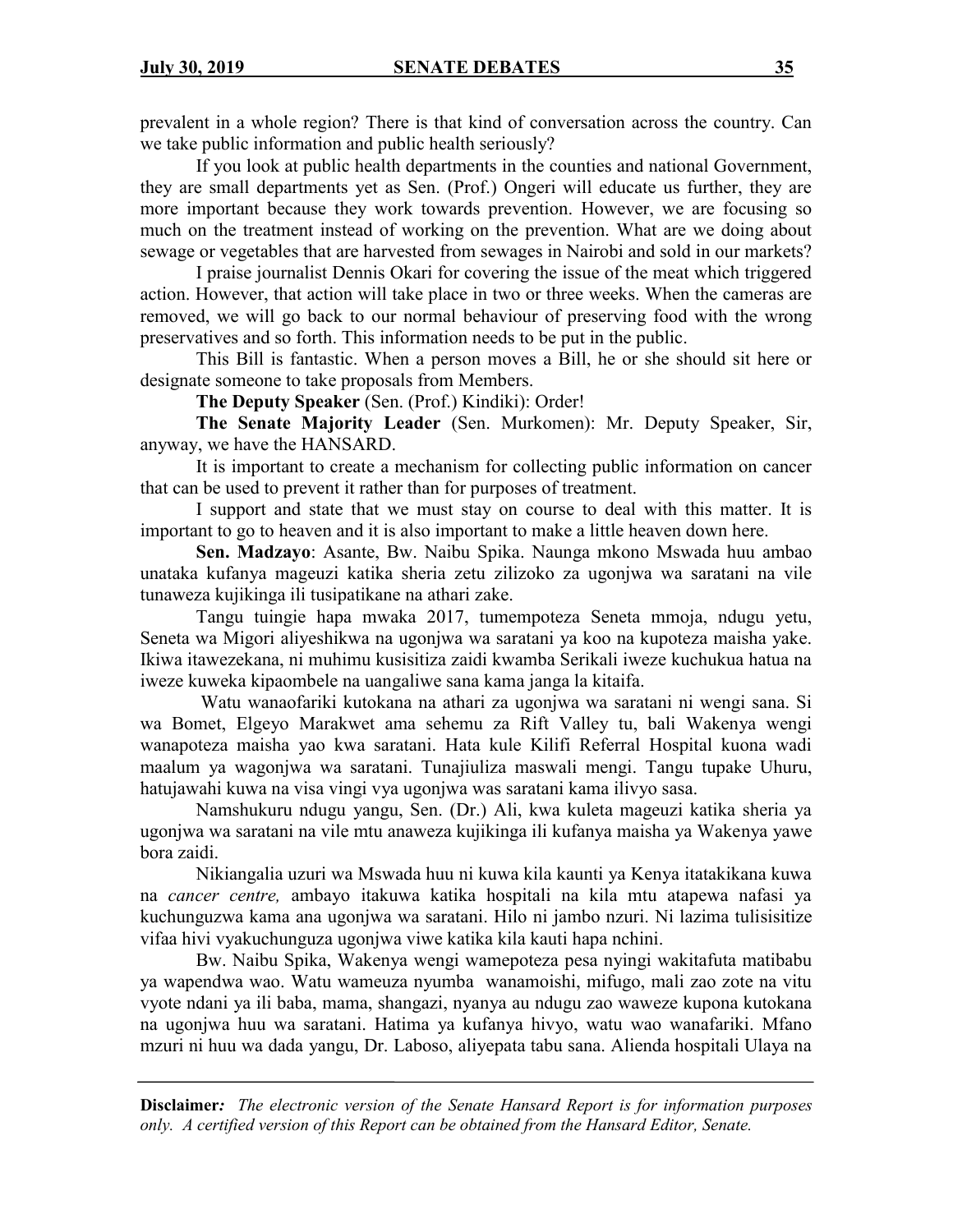pesa nyingi zilitumika. Vile vile ndugu yetu, Ken Okoth, alitumia pesa nyingi sana kujitibu. Lakini mwishowe haikuwezekana.

Ni lazima liwe jukumu letu sote, kama Wakenya, kuangamiza ugonjwa huu wa saratani kwa kupitisha sheria hii ambayo italeta mageuzi mazuri, kwamba kila Mkenya aweze kufikia hospitali ili atibiwe ugonjwa huu wa saratani.

Bw. Naibu Spika, mwisho naomba uniruhusu nitoe rambirambi zangu kwa familia na jamii ya Mbunge wa Kibra, ambaye alikua rafiki yangu. Urafiki wetu ulikuja baada ya kugeuziana kofia; kwa kuwa yangu ilikua inamtosha yeye, na yake ilikua inanitosha mimi. Tulikua katika zile harakati za siasa, lakini Mwenyezi Mungu ana sababu zake. Alikuwa kijana miaka 41. Aliwafanya ni mengi watu wake.

Sisi sote tuliwapenda Mhe. Ken. Okoth, na dada yetu, Dkt. Joyce Laboso, lakini Mwenyezi Mungu anazo sababu zake. Ikiwa sababu za kuwachukua hawa wawili ni kuhakikisha kwamba Wakenya wote watakaobaki hai wataweza kupona, basi wao wametangulia. Ikiwa wametangulia, wametangulia kwa sababu yetu, ili vifo vyao viokoe Wakenya wote watakaopatikana na ugonjwa wa saratani ikiwa Mswada huu utapita na pia Serikali ikitia mkazo kuhakikisha kwamba hatua zimechukuliwa dhidi ya ugonjwa wa saratani. Ugonjwa huu unafaa kutangazwa kuwa janga la kitaifa ili Wakenya wote wafahamu na tuupige vita vya kutosha ili tuuangamize kabisa.

## Asante, Bw. Naibu Spika.

**Sen. (Prof.) Ongeri:** Thank you, Mr. Deputy Speaker, Sir, for giving me this opportunity to also ventilate my views on this issue of cancer.

First of all, I want to convey my condolences to the family of the late Joyce Laboso. I had the singular honour of being very close to her late parents, Mzee Laboso and Mama Sarah. We used to be together and have meals together and I saw them grow up. It was a rude shock yesterday to hear about her untimely death because of cancer. Equally, I want to pass my condolences to the family of the late hon. Ken Okoth for such an untimely death, again due to cancer.

The dominant factor here is that when I was in medical school teaching Sen. (Dr.) Ali, I used to tell them that one of the causes of cancer is old age. However, this narrative has changed dramatically and age is no longer a factor. This is because we are seeing many young people who are in their tender ages developing cancer. As he rightly mentioned during the presentation, cancer now stands out at number 3 as one of the major causes of death. If you look at the prevalence level, cancer stands out prominently as one of the areas that we, as nation, need to pay attention to. Therefore, while supporting this Bill, there are certain areas that we need to correctly and appropriately place emphasis.

What is this animal called cancer? Cancer is caused by carcinogens or carcinogenic agents. Your body is made up normal cells that work under normal circumstances, which maintains a normal environment, a normal milieu and a normal Ph. The body functions very well at the optimal body fluids level. However, when there is change in the characteristics of the cell or the cell membrane, it does not matter whether the cell is in the breast, prostate, uterus ovary, intestine, colon, stomach, lungs or even in the brain. When the cell's normal characteristics are lost – in other words the cells in the body are not able to recognize that cell – then you have what you call a cancer process. This is where cells start proliferating abnormally. They grow very fast and in a very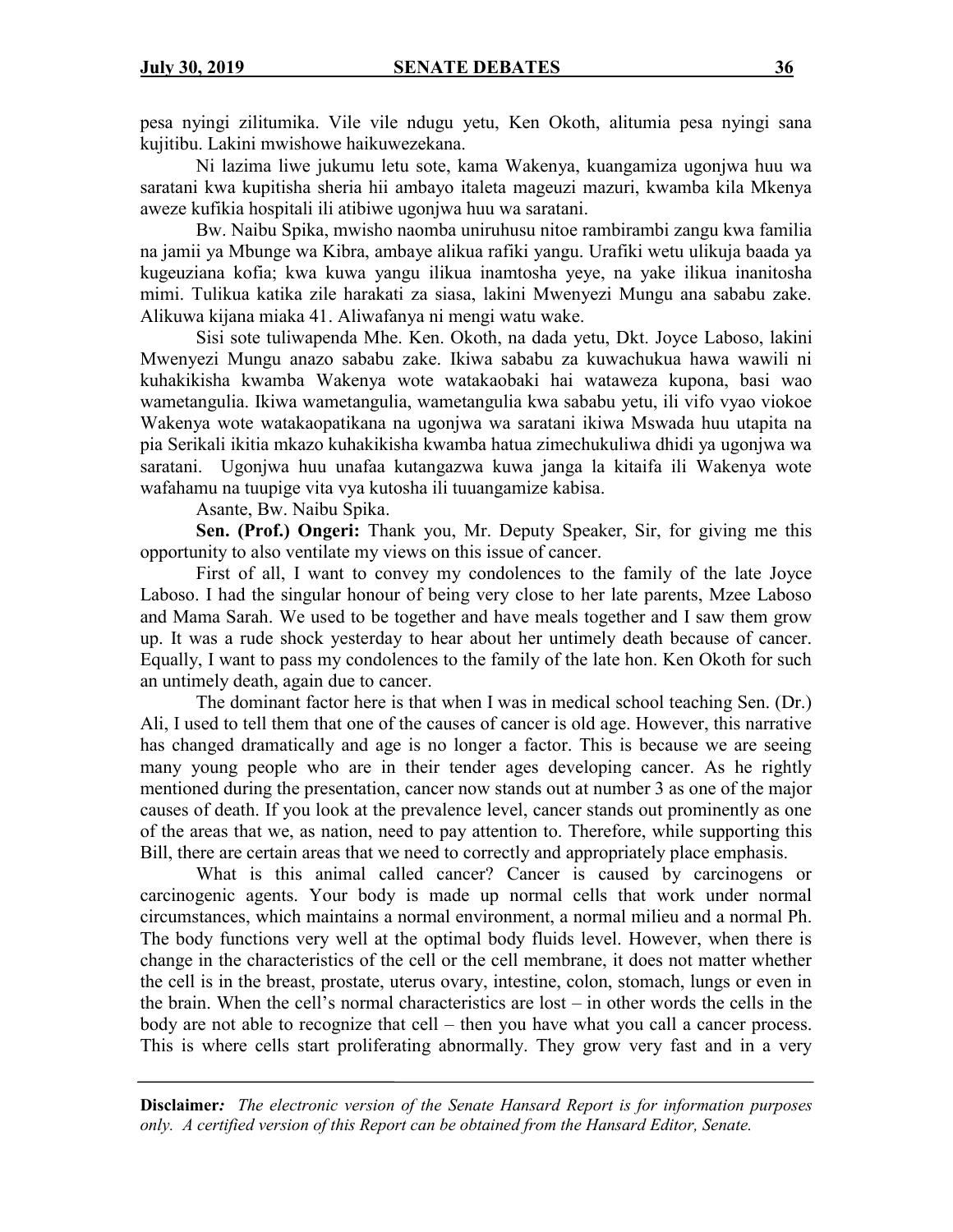uncontrollable manner, therefore, causing disease and, obviously, the kind of death that we are seeing here today.

Mr. Deputy Speaker, Sir, there are agents that trigger these mechanisms. I want to mention just one or two things. They could be chemicals or some of these pollutants that we see around us. There are so many chemicals that are now coming into the market, particularly in the agricultural sector, in our own houses, in fumigation and in meat preservatives. Particularly what we heard the other day, the metabisulphites, which are full if nitrites. These are positive causative agents of cancer.

We need to understand that it is only by preventing these things that are around us that we can prevent the incidence and prevalence of cancer to the level it has reached in this country. It could also be molecular like in the case of those who are working in tobacco farms. Those who are exposed to tobacco leaves via the skin or those who chew tobacco, it could affect either their tongue, lungs or the throat.

As I mentioned earlier, some could also be caused by viral infections. There are very few number of causes that are genetic or which are inherited from one family to the other. One of the things that I would have expected to see, Sen. (Dr.) Ali, is that there should be a representation of people living with cancer in whatever board there is. Yes, I agree that the county governments must now wake up and create cancer centres. However, I would have liked a greater emphasis on prevention, which you put much later in the Bill. This is because prevention has the potential of curtailing the incidents and prevalence of cancer to the extent we are seeing today.

Mr. Deputy Speaker, Sir, we appreciate and understand that some of the gases that we are working with are dangerous. These days, we are working in mines where we mine coal and other substances to enrich ourselves. However, do we know that some of these gases are potential agents that cause cancer? There was a time when the roofing was made of asbestos sheets, and yet we would drink water from these roofs. That is a potential way of getting cancer.

Mr. Deputy Speaker, Sir, we need to look at the environment and the agents that cause some of these cancer problems. In the environment, we have gases, some of which are very innocuous. They may appear to be odorless, but they cause problems, particularly in areas where you have a lot of these other minerals that form radioactive substances. These might include lithium and many other elements that are able to fluoresce. This is particularly in areas where there are a lot of minerals that form the radioactive substances, I think lithium and many other elements that are able to fluoresce. These elements can produce odourless gas, which when one inhales, they feel that they are okay and yet, they are inhaling poison that causes cancer.

Mr. Deputy Speaker, Sir, we should now look at the environment. What are we doing about it? Look at the pollution level in this country and we are complaining about the causes of cancer. The pollution level is a result of so many chemical fumigations that are going on in the dumping sites and garbage that is fermenting all over the place and emitting gases that are not good for us to breathe. We should, therefore, look at the environment we live in, our home surroundings, cities and towns. How do we approve the plans? The congestion that we see both in buses and markets creates a potential for one getting cancer.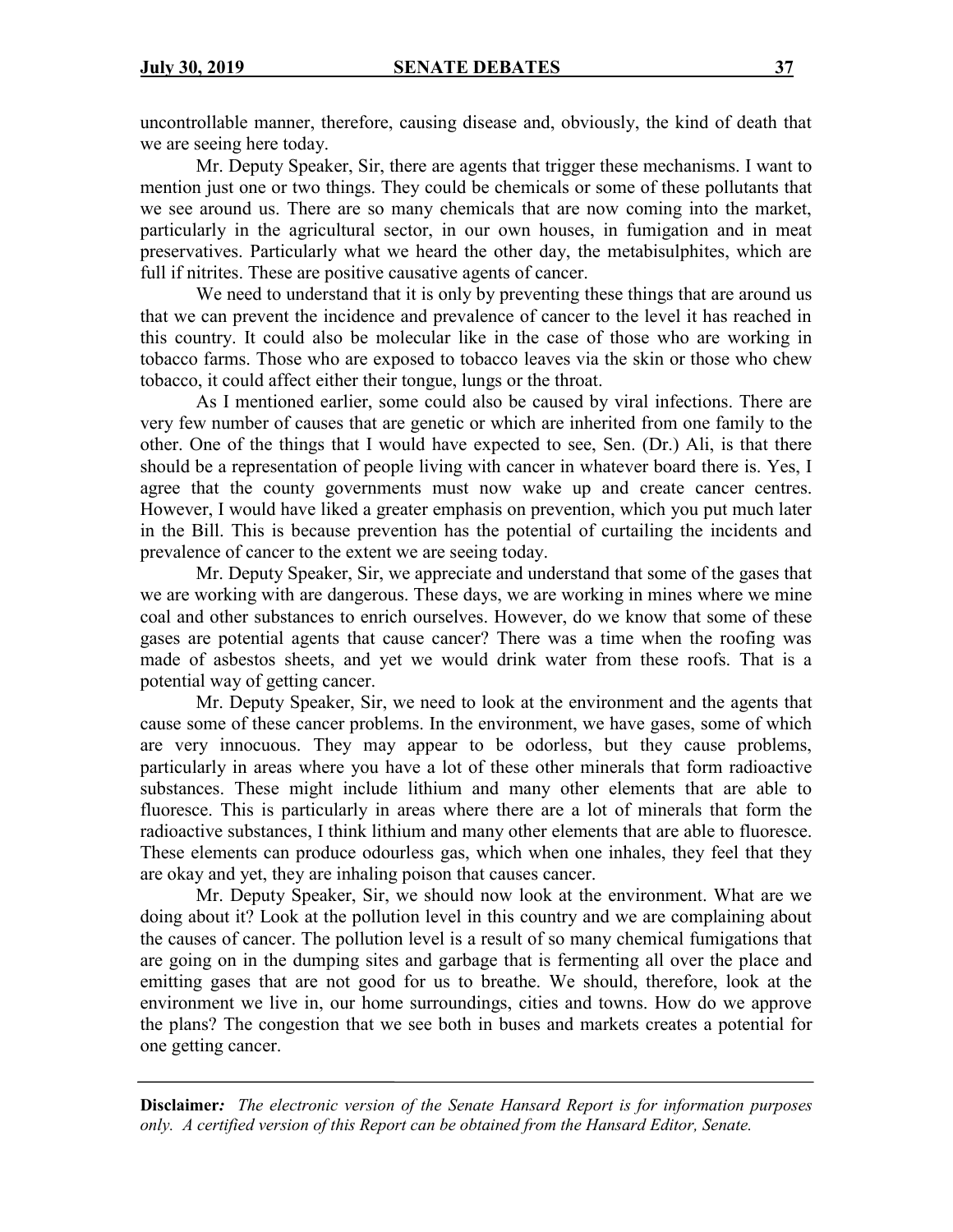We also have occupational problems. We have issues such as chemicals, for those who are working in chemical industries and hospitals. They are potentially exposed to radioactive substances. Those who are working in asbestos firms are potentially exposed to those substances.

Mr. Deputy Speaker, Sir, I want to come to lifestyle. I think I heard Sen. Murkomen asking about the advice we could get. Our lifestyle has got to change dramatically. The consumption of sugar in this country is a potentially dangerous element towards the onset of cancer. I think we must accept it. It is a delicacy; we eat sweets, give them to our children, encourage the drinking of Coca-Cola sodas and all the ales full of sugars. That is potentially one way of getting diabetes, which predisposes one to cancer.

Some of the cells are destroyed and, therefore, become unrecognizable by their own body cells. There is what we call autoimmune system that sets in and makes those cells unrecognizable. The normal cells will tend to attack and create unnecessary proliferation of abnormal cells that cause cancer. We, therefore, need to look at these elements.

We also need to look at the meats we eat and some of the preservatives. The other day health workers pounced on supermarkets that sell meat. That is a classic example, and Kenyans over the weekends are feasting on these meats all over the place. What amount of chemicals are they ingesting, and yet we are saying that cancer is all over the place? We should look at the causative elements of these cancers, so that we can deal with them more squarely and straight.

Do the foods we eat contain a lot of nitrites and other substances that are not important? I should have gone the scientific way, but let me make it simple; things that contain lots of carbon chains are potential foods that will cause cancer in this country.

Mr. Deputy Speaker, Sir, I have every reason to say that the Mover of the Bill, Sen. (Dr.) Ali, was very well trained. I had the opportunity to train him. My contribution is that we should now shift our emphasis to preventive rather than curative measures. Yes, for those who have the disease, we will be able to treat them at these centres that will be established. However, let us also encourage Kenyans to have a normal habit of going for early check-ups. This is because simple things such as obesity are other causative factors of cancer.

We need not run away from what we see are glaring causes of cancer. We need to tell our people that the lifestyles we enjoy need to be limited. We need to limit the foodstuff we take. We do not drink enough clean water. I do not mean polluted water because some of this polluted water has some of these substances like chemicals and gases, such as radon gas which comes from other gases that are potential agents for causing cancer.

We now need to look at water and the simple foods that we take in our homes and restaurants and how they are prepared. We need to look at simple things such as the air we breathe and whether it is clean. You will have noticed these days that when in Nairobi, you are a sick person, but when you move to Meru, you feel well as if some new energy has come into you. This is because of the change of atmosphere and oxygen. The oxygen saturation level is much higher than we find here in Nairobi. If I looked at the oxygen saturation level in Nairobi, it will not be 97 or 98 per cent. It will probably be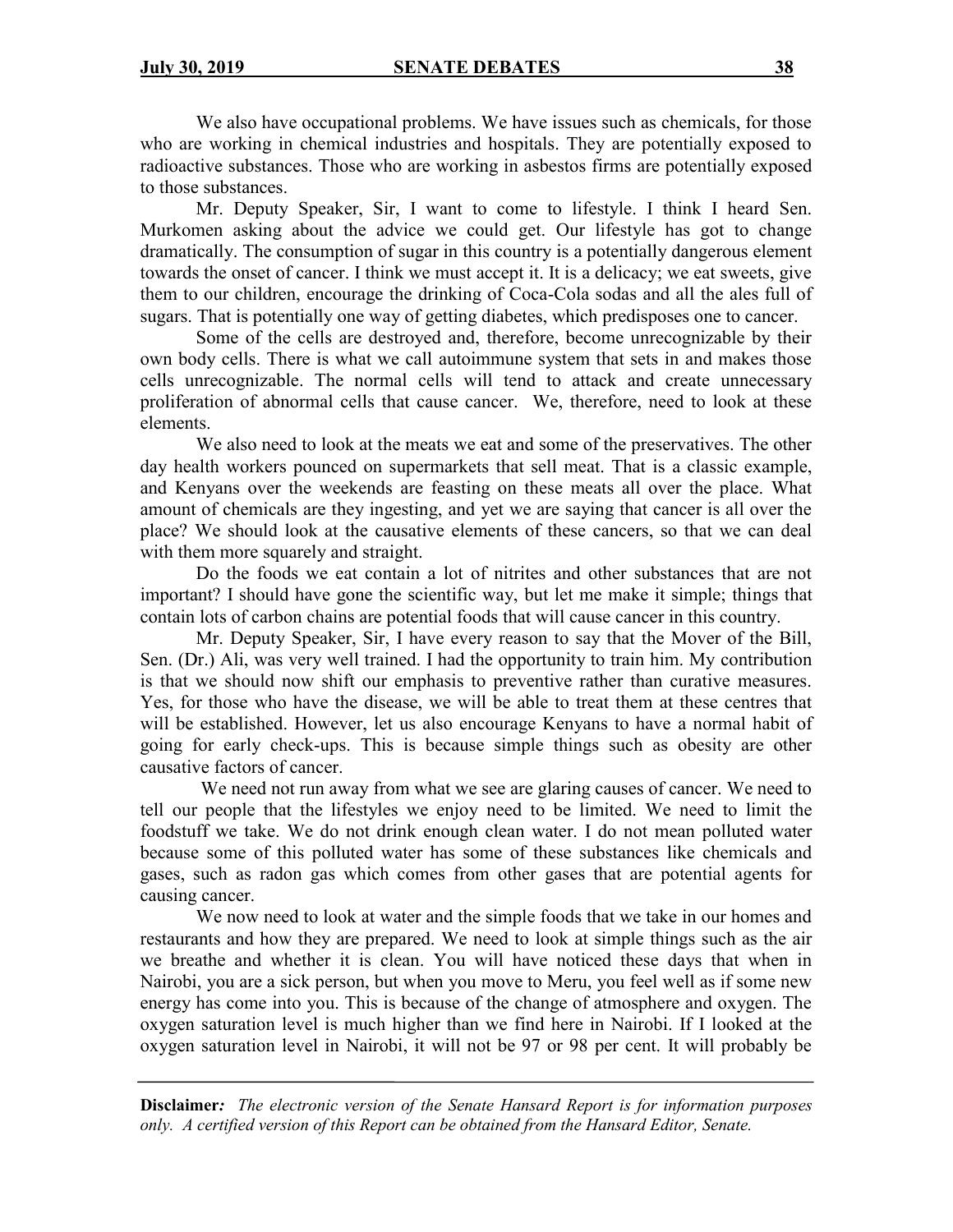between 92 and 94 per cent. That is why when you see us walking here, we are panting for air because the air is potentially polluted, and we must accept that.

Mr. Deputy Speaker, Sir, in China, for instance, when you go to Peking and other cities you see a lot of smoke in the air. Those are pollutants. That is why the element of cancer is fairly high in those places, but they have known how to manage these cases.

Once cancer sets in, its rate of growth is so rapid that one extends from stage one to stage two, which is manageable. By the time one goes to stage three and four, they are getting to a level that is unmanageable. We are now asking: Are some of the therapies available to us today effective or aiding towards accelerating death? The drugs in the chemotherapy we give are extremely powerful, toxic and make the body very weak. They also denude the cells that are able to act as good cells, to swallow up the bad cells.

What do you find? You find that instead of improving, there is also remedy. Why do we not try simple remedies in the foodstuffs that are available? Let us look at the diets that we take. I used to tell people that one of the major causes of HIV/AIDS was the level of micronutrients we ingest in the body. If they are low then the index of immunity goes down, and there is a likelihood to contract HIV/AIDS once the virus gets into the body. However, if you have a robust health, you may not be able to get to that level.

Mr. Deputy Speaker, Sir, I thank the Mover of this Bill because there is now an opportunity to get our county governments--- Health is a fully devolved function and, therefore, we must be able to embolden and say quite categorically, as Senators who are oversighting the governors, that one area we would like to see great investments is health. It should attract 15 per cent of the annual budget of the county, in accordance with the Abuja Declaration.

Secondly, we should now be able to look at the environment, public health and nutrition as major elements in preventing diseases, not necessarily cancer alone. These should be viewed as a major war against some of the diseases we are seeing today.

If we get patients who have cancer at any stage, we should now make it a regular habit--- Our health workers must be trained at the dispensary level, health centre level and Level 2, 3 and 4 hospitals, to able able to do simple screens that can detect cancer in the early stage. This is because once it is detected at stage one and two, it is a manageable condition. By the time it is in stage three and four, then you go to unmanageable situations and highly voluted treatments such as chemotherapy, radiotherapy and manner of things that add up to just weakening the body and a miserable life. It is not a life that you want to live because you feel a lot of pain.

Mr. Deputy Speaker, Sir, I would rather change the emphasis from one of curative to preventive because we will have a larger population that we can catch at the early stage before they go to the end stage. If they are at the end stage, we have a duty as professionals to treat them in a very adequate way by improving their diets, conditions of living, easing their pain and giving palliative management, so that they can live a comfortable life before they die.

Mr. Deputy Speaker, Sir, thank you for giving me this opportunity to contribute. **The Deputy Speaker** (Sen. (Prof.) Kindiki): Thank you. Proceed, Sen. Olekina.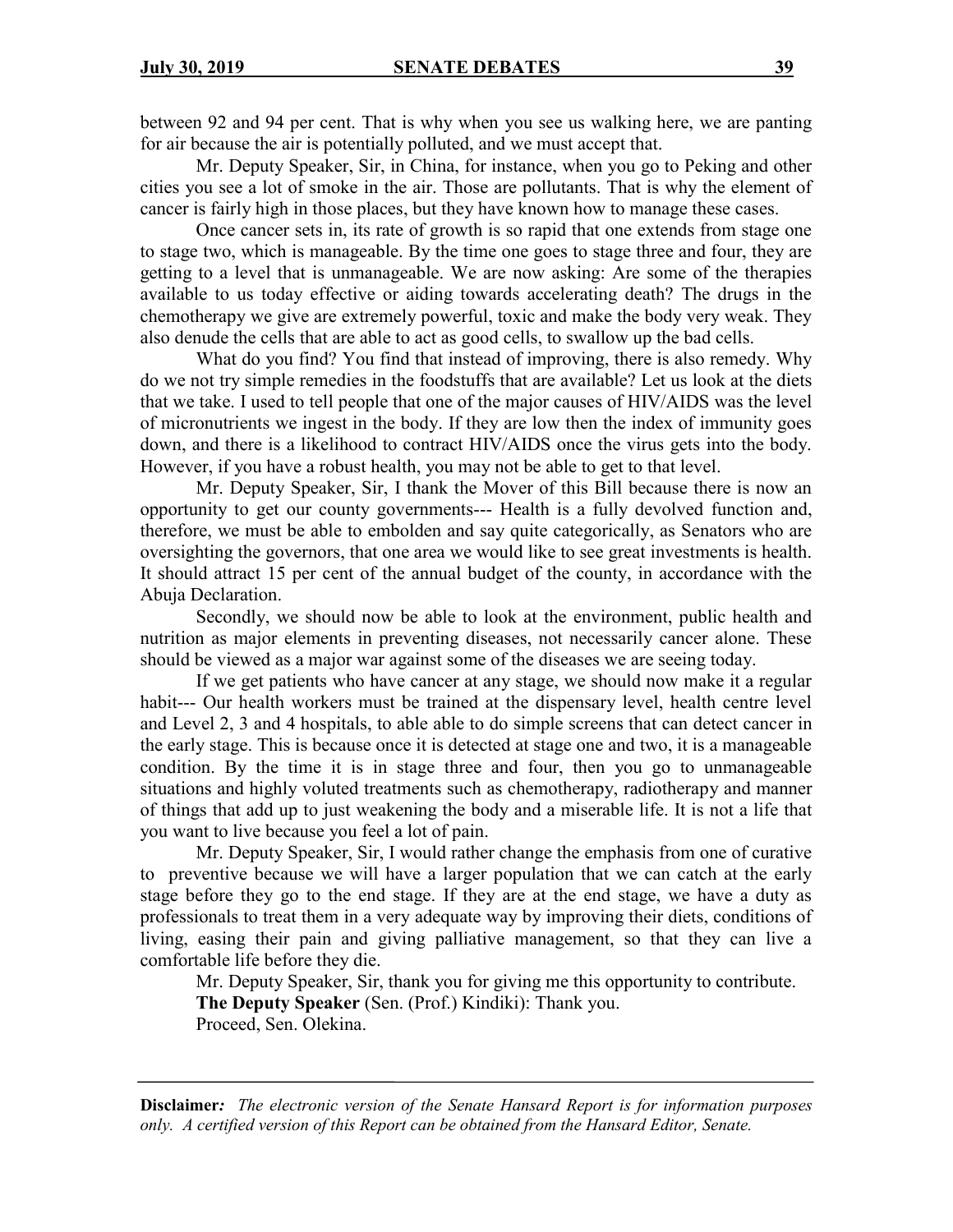**Sen. Olekina**: Thank you, Mr. Deputy Speaker, Sir. I rise to make my contributions to The Cancer Prevention and Control (Amendment) Bill (Senate Bills No.9 of 2019).

As I sat here, I listened to the distinguished Senator for Kisii County talking about pain. Today, my submissions will be completely unorthodox because I think some of the problems that we cause ourselves in this country arise when we stray from what we were taught when we were brought up and adopt new technologies and practices.

As a young boy, every day, I would consume what is called *Seketek* in Maasai, which are traditional herbs. Whenever we were sick, we would grind the herbs, mix with milk and drink. In most cases when you were sick and drank that concoction, you would get better. There is a very good friend of ours nowadays called Google. I challenge every Member in this House to spend some time going through Google and look at some of the things considered evil or uncouth in this society. One in particular is medical *Marijuana.*

When you look at countries in the West; some States in the USA and countries in Europe, they have now accepted that there is not enough information known about *Marijuana*. In this country, we have made sure that when you are caught with *Marijuana*, you are arrested and yet, *Marijuana* is known scientifically as a herb that can be used to reduce pain. The distinguished Senator for Kisii talked about pain. If you take a minute and look at Google, you will find that many States in USA are using medical *Marijuana* to reduce the pain associated with the treatment of cancer.

Mr. Deputy Speaker, Sir, I would like to request the sponsor of this Bill to think about incorporating a few things, which in this country depending on which side you fall in religiously, you might consider to be evil. He should think about incorporating an element where this country can start doing more research on medical *Marijuana.*

There are people who have given testimonies that when they are in pain, they control it with *Marijuana*. I have visited farms in the USA where they produce *Marijuana*, and most of their clients are people who have been diagnosed with cancer. There are testimonies to that effect. It is about time that we started deviating from the norm and look at ways we can help.

The other Senators who spoke earlier, when they were expressing their condolences following the loss of the two good leaders, spoke about the challenges that we face in this country. They mentioned that chemotherapy or cancer is perceived to be a business enterprise. The distinguished Senator for Makueni County gave a statement about how a doctor cured many people using traditional herbs away from *Marijuana,* but he is afraid of coming out and saying this is what we need to do because it is a business enterprise.

When I was sitting here, I heard the distinguished Senator for Kilifi, saying that when he went to visit our late brother, the former Senator from Migori, he saw the way the drugs had consumed his body. He used to weigh about 180 pounds, but ended up dying when he was about 60 pounds.

We really need to think beyond just accepting these things. When we go to our farms in the rural areas, we find a lot of chemicals being used to preserve food. Something which I consider completely evil, is when people use the same chemicals used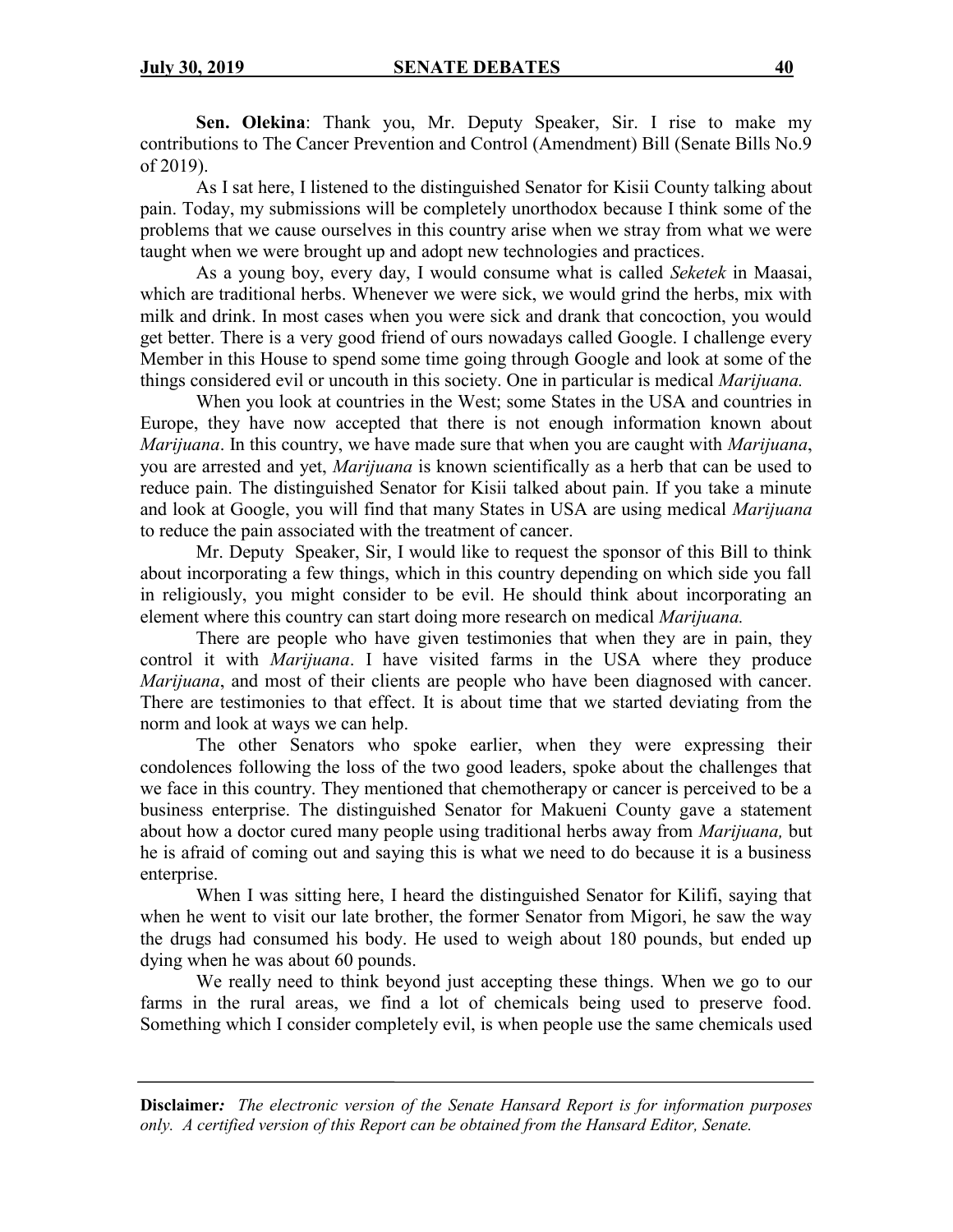to preserve bodies to preserve milk. They are actually selling this milk. They keep it for days.

You then ask yourself: who is killing who? We are killing ourselves? We as leaders of this country have completely forgotten our roles as people who are supposed to represent people. We are supporting entities that lower standards. The number of fertilizers and chemicals that are imported in this country depend mostly on how much they will earn in profits, and not the standards.

The distinguished Senator for Kisii County spoke about carcinogens. These are the things that cause cancer. This is the opportunity for us to amend this law and look at the broad picture or entire spectrum of everything, including the furniture that we use in our homes. There are hemihydrates which are chemicals used to fix ply woods. Whenever you go to a nice home you will see a beautiful piece of furniture. All manner of chemicals have been put there to make it look neat, but they do cause cancer.

When you consider all these common carcinogens that the distinguished Senator was talking about, you will surprised to hear that some of them include potato crisps. They are also found in preserved food or even toasted bread. If you eat these foods, you may end up getting cancer.

We have an opportunity now to try and raise standards of things that are imported into this country and chemicals used to preserve food. One of them is used to preserve maize in the traditional storage. The chemicals are applied on the maize to kill the pests and preserve the food, but it is supposed to last for three months. After three months, instead of us taking the maize out and aerating it, we take the maize and add more of that preservative substance to it. We then grind and continue consuming it.

Many of our people are dying because of negligence. During the campaigns, I went to a place called Imburvutia in Loita, Narok South. I heard that every single day, you will find a home where someone has died of cancer. You will hear someone saying: "I just got a small cut and it has never healed." When you think about it, the kind of treatment that these people get or the food they are exposed to--- There is no clean water and food stays on the road for three or four days before it is delivered to them, and they end up consuming it.

If we really care about our population, as Kenyans, we should not let our people die. We would rather make a decision and say: "I will not subject my relative to go through chemotherapy. We should just allow the life support machines to be switched off." This applies to those who can afford it. Those who cannot afford, will go into a hospital, be given medicine and continue taking it.

Let us explore. There is nothing evil in us looking at the option of medical *Marijuana* if it can ease the pain. There is nothing evil in us saying: Let us put so much money into this Universal Health Care (UHC), but also look into the issue of herbs. There is nothing wrong in us talking to our citizens and asking them to go back to organic food.

Mr. Deputy Speaker, Sir, the bananas that come from your county, Tharaka-Nithi, are brought to Nairobi when they are green. Then, they ripen overnight and you can eat them. We then ask ourselves why our people are dying of cancer. We are seeing all these things, but we are also failing in taking measures to stop that in this House.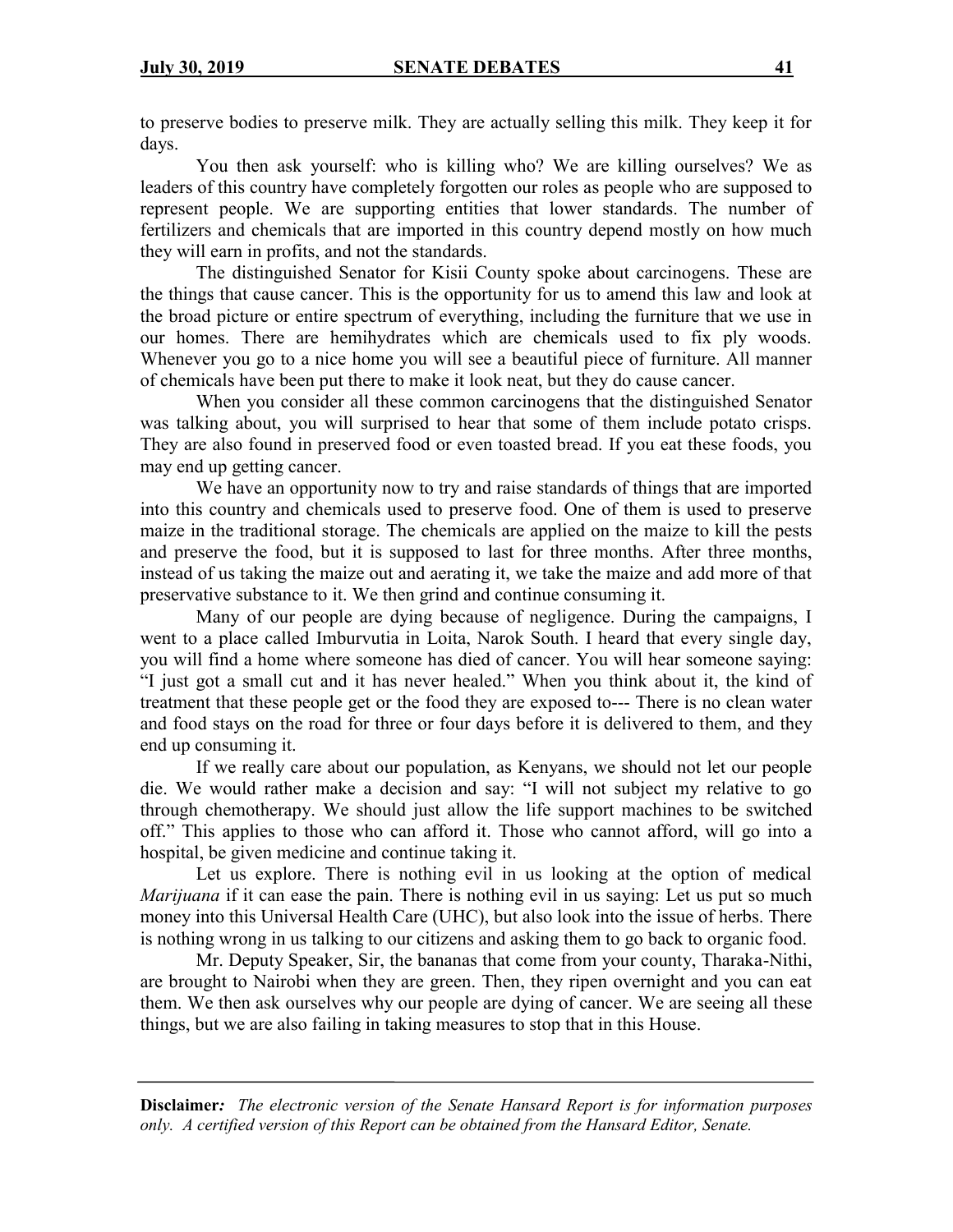Mr. Deputy Speaker, Sir, this is a very painful period in this country. As I summarise my submissions, I would like to encourage the distinguished Sen. (Dr.) Ali, who sponsored this Bill, to take some time and have a conversation with our sister, Sen. Mugo. She gave her testimony and talked about how we are so confused in terms of curing or helping our population, I think she has something to say that can help this Bill. If we do that, we will not just invest in technology. When we invest so much in technology and all those machines, we are just lining someone's pocket, but killing the population. Those producing the machines are so much concerned in the machines working, rather than preventing the disease. We cannot allow that to continue. This is a country that we care about. If God has blessed and put us into this House, and given us good healthcare, then it is about time we took care of those people who cannot afford good health care.

Thank you, Mr. Deputy Speaker, Sir.

**Sen. Halake**: Thank you, Mr. Deputy Speaker, Sir. I rise to support this Bill. I also join my colleagues in grieving for our colleagues, Hon. Okoth and my sister, Hon. (Dr.) Laboso, the Governor of Bomet County, who succumbed to cancer in the last few days.

Mr. Deputy Speaker, Sir, in addition to them, there are 27,000 Kenyans who die from cancer every year. I also rise to grieve for them as well. Hopefully, through grieving for our colleagues, who have been our friends, we will also remember that every year, there are new cases of cancer involving 40,000 Kenyans, out of which 27,000 die of the disease every year. I know that most of us have been affected by cancer. Therefore, as we grieve and mourn our colleagues, Hon. Okoth and Hon. (Dr.) Laboso, we should also remember to honour them and the lives of the other Kenyans who have succumbed to this disease.

Mr. Deputy Speaker, Sir, Hon. Okoth was a good friend of mine. When I came to this Parliament, somebody pulled me aside and asked me to look for Hon. Okoth and work with him on human rights issues. In the confusion, I thought he was in this House. I, therefore, went round looking, and when I asked where he was, I was told that he was in the National Assembly. Luckily, I met him a few weeks later at the Human Rights Caucus. From there, we discussed working on different issues concerning human rights and the rights of people to good health and living conditions, especially in informal sectors. That was around the time there were demolitions in his constituency. I promise my friend that I will continue with the fight for the rights of the less privileged, as promised and discussed.

Mr. Deputy Speaker, Sir, I got to know Hon. (Dr.) Laboso during the repeat Presidential Elections in 2017. She was, in typical form, the leader coordinating our efforts for the different groups going to campaign for the President. At that point, I was asked to do the budgets for a few groups, and that is how I came to know her. She was a woman of excellence and one we looked up to. She was very courageous, of course, and we were, therefore, very proud of her.

I know many women who have got no courage to face giants like Hon. Isaac Rutto, who we know for a fact, is not a push over of a politician. She, however, stood up to him, trailed the blaze and made sure the path was cleared for other women who,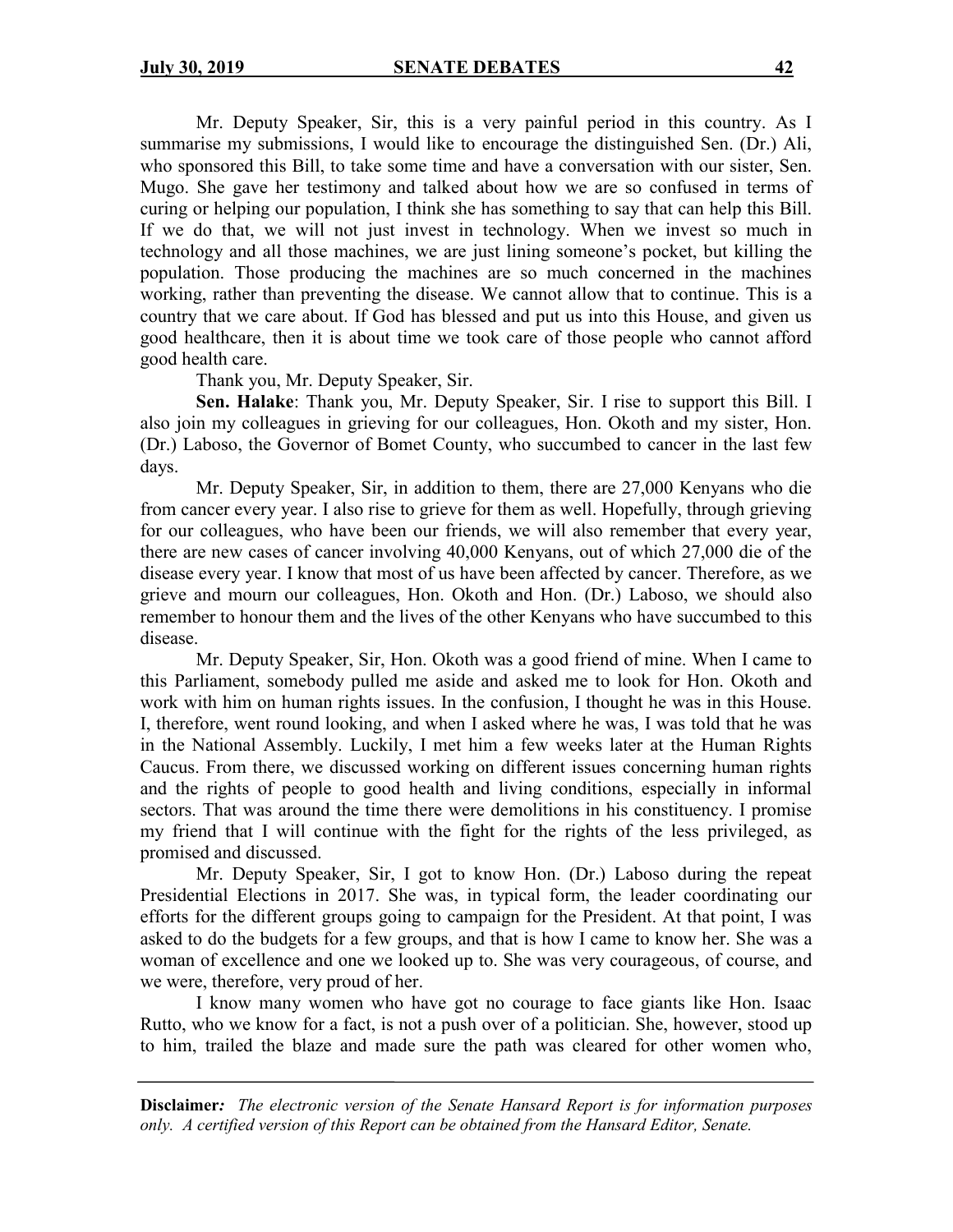perhaps, did not have courage. As Sir Winston Churchill said, perhaps courage is rightly esteemed as the most important quality of a human being, because it assures all other qualities. She has courage. As I mourn her, I also celebrate her.

Mr. Deputy Speaker, Sir, public service or leadership constitutes some sort of kinship with other leaders. Therefore, I feel sad not just for the loss of a colleague, but a friend and family. Therefore, for both of them, rest in peace my friends. The journey and fight you started, the rest of us will continue. But to the rest of the 27,000 Kenyans, I mourn with them and honour their lives. I know that their lives are also as rich in their families and in accomplishments as our colleagues were. We also honour them as well, not forgetting that they are our kin and fellow citizens.

Mr. Deputy Speaker, Sir, going to The Cancer Prevention and Control (Amendment) Bill (Senate Bills No.2 of 2019), I would like to congratulate my brother and Senator for Wajir County, Sen. (Dr.) Ali, for bringing this amendment. First of all, this is very timely, not only because Kenyans are dying of cancer, but also because it aligns the prevention and control of cancer to counties. The old Act just read as though we did not have devolution. Therefore, congratulations, Sen. (Dr.) Ali, for ensuring that you take our mandate, as the Senate, under Article 96, very seriously; and also for making sure that the laws of this country acknowledge the existence of devolution and the important role that devolution plays.

Mr. Deputy Speaker, Sir, I know that our senior Senator for Kisii has spoken so much about some of the things that I had listed and, therefore, I will skip them. However, I will look at it from the perspective of our broken regulatory system. I know that he spoke about carcinogenic agents all over. I also know that my colleague and friend from Narok, Sen Olekina, spoke about all the different preservatives, like formalin and other things that are being used. We should do something about it.

If there is one thing we must do, it is to fix our broken regulatory systems. What is the Pharmacy and Poisons Board doing? Who is holding them accountable? If this House must do that, let us hold them accountable because 80 per cent of the drugs we use – and sometimes you wonder why we do not get better – are actually fake. The same is true for all the other things; from pesticides that we use in our agricultural sector to even the cattle dips that we use in the pastoral areas. Who is regulating what?

Our regulatory system is so broken that we do not even know, and it does not matter your economic or social status. We are not even sure whether the water we are drinking here is actually fit for consumption. This country is, therefore, treading on very dangerous grounds. I do not know if this Bill can lend itself to that. We could find a way of making sure that the regulatory system is also looked at, so that it then becomes part of the preventive measures that the distinguished senior Senator has talked about. That way, we can then look at prevention and prioritise it over the curative aspects.

Mr. Deputy Speaker, Sir, I know that we have prioritised buying goods in this country because of the quick procurement issues, the percentages and the opportunity for corruption that is possible. We are in the process of prioritising things that perhaps would not even help us. I hope that the cancer centres proposed in this Bill will prioritise prevention over curative measures as well. If you look at what we have learnt today and from what we know, there is opportunity if you have been diagnosed with cancer in the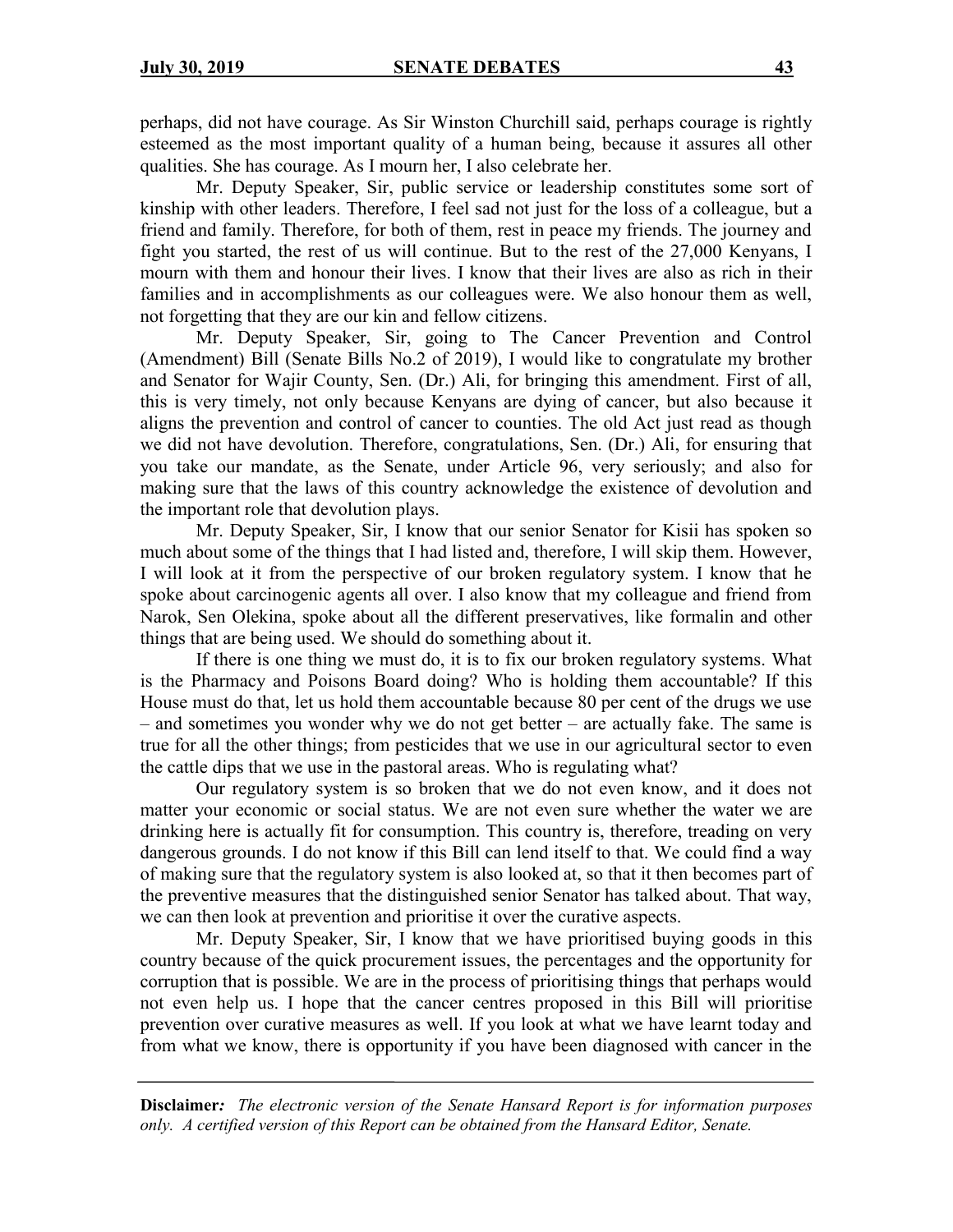early stages. We have seen that even people with the best medical cover are not immune from the eventualities of this disease.

I looked at the strategies put in place by the Ministry of Health and realised that they are all about control of diseases and not prevention. The names of those strategies are actually a misnomer. In fact, the strategy for cancer is called The Cancer Control Strategy, 2017-2022 and its priority is getting Computed Tomography (CT) scans, chemotherapy and radiotherapy machines. What is this obsession with buying stuff? Is it part of corruption where one wants to get a cut and move on? Those machines may not even be useful to the people.

We have all been affected by cancer. My sister, Jillo, died of cancer at a very young age. I am sure that we can all talk of family members and friends who have succumbed to this disease. This is not about them but us. We need to look at prevention. This House should look at our regulatory systems such as the Pharmacy and Poisons Board and the Kenya Bureau of Standards (KeBS) to get to know what is happening there.

My colleagues have talked of research. This is something that we should focus on, especially research on traditional ways of controlling this disease. We should also focus on traditional lifestyles that do not have risk factors. Cancer is the third leading cause of mortality in Kenya. It stands at 7 per cent. We need to look at how we can prevent it.

I congratulate Sen. (Dr.) Ali for this Bill because it has created a conversation, though we must go beyond the conversation. We should get to actionable initiatives that can be measured in the life of this Parliament. I support this Bill because of its alignment to the Constitution and devolution, though we need to make sure that it leads to service delivery in the frontlines where our people live and work.

The question is: what services are those that need to be taken to the counties? I do not think that they are the machines that are being thrown in the counties. It must go beyond those machines to things that we can touch and measure. We have to make sure that the lives of Kenyans and our colleagues, who we have honoured here today, do not go in vain.

I support.

**Sen. Cherargei**: Thank you, Mr. Deputy Speaker, Sir, for this opportunity. On behalf of the people of Nandi County and my family, I would like to pass our condolences to the people of Kibra for the untimely demise of their Member of Parliament, Hon. Ken Okoth, who was a cancer warrior. His service to the people of Kibra is unmatched.

I also pass our condolences to the family, friends, relatives and the great people of Bomet County following the death of their beloved Governor, Dr. Joyce Cherono Laboso, who died yesterday. We wish the family well. Gov. (Dr.) Joyce Laboso was one of the pioneer women governors in this Republic. She showed that women do not have to sit back and wait to be given positions. Instead, they can go out in the field, campaign and get elected as either Member of Parliament or Governor. That should be an inspiration for many women and girls in this country.

Gov. (Dr.) Joyce Laboso was charming and friendly. We continue to pray for the family. Nandi and Bomet counties have a close tie. We come from the same region.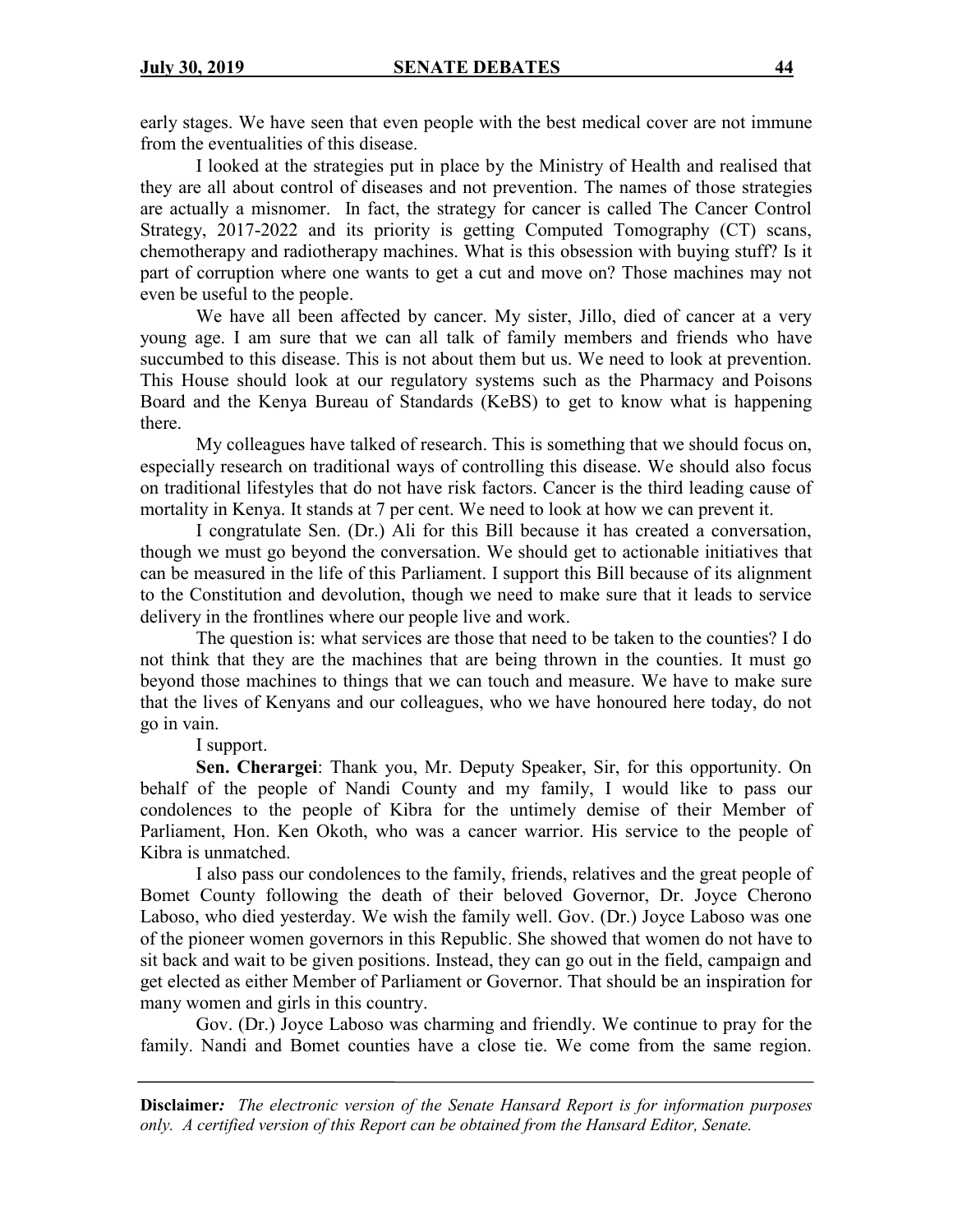Interestingly, the recent statistics released by the National Cancer Institute show that Rift Valley, and more so, Bomet County, has been leading in throat cancer. They blamed it on our favourite drink, *mursik* or what is called fermented milk.

*Mursik* is an energiser and that is why Eliud Kipchoge chases the wind in London, but the National Cancer Institute is now blaming it and hot tea for throat cancer. I am sure that your people will be the biggest losers in this. They are also laying blame on alcohol and tobacco. Fermented milk is not only adored as food in our place, but also has cultural significance. We want the National Cancer Institute to tell us the reason they are saying *mursik* is a precursor for cancer of the throat. Those are some of the answers they need to give us.

**Sen. Ochillo-Ayacko**: On a point of order Mr. Deputy Speaker, Sir.

**The Deputy Speaker** (Sen. (Prof.) Kindiki): What is it, Sen. Ochillo-Ayacko?

**Sen. Ochillo-Ayacko**: Mr. Deputy Speaker, Sir, I did not want to interrupt my friend, but had to do it for the sake of our sportsmen. He has said the *mursik* assists people to break the record. Is he not insinuating that our athletes take substances that enhance performance, hence they can be banned? Is he in order? He is making remarks that can threaten the future of our athletes.

**The Deputy Speaker** (Sen. (Prof.) Kindiki): Senator for Nandi County, the Senator for Migori is asking you if you are saying that *mursik* is equivalent to some of the banned substances under the anti-doping legislation. If that is the case, then it will be prejudicial to the athletes. Is that so?

**Sen. Cherargei:** Mr. Deputy Speaker, Sir, under the Anti-Doping Agency of Kenya (ADAK) and the World Anti-Doping Agency (WADA), *mursik* has not been listed as one of the banned substance. It is fermented milk. Where I come from, it is not only used as food, but also for cultural proposes.

Mr. Deputy Speaker, Sir, I know your future is luminous. So, when you get a bigger seat, we will welcome you with *mursik,* which means that the *wazees* and the spirits have endorsed you to sit well in that seat.

**The Deputy Speaker** (Sen. (Prof.) Kindiki): The question from the Senator for Migori is whether your statement was that what makes the athletes win is *Mursik.*

**Sen. Cherargei**: No, Mr. Deputy Speaker, Sir. It is just food.

**The Deputy Speaker** (Sen. (Prof.) Kindiki): So, according to you, anybody who takes *mursik*, whether they are from Jamaica or the other corner of the world will break the record?

**Sen. Cherargei**: Mr. Deputy Speaker, Sir, in fact, apart from high altitudes, there are so many factors. I will assist the Senator for Migori because, apparently, he does not come from where the legends of the track are made.

**The Deputy Speaker** (Sen. (Prof.) Kindiki): Sen. Farhiya, are you on a point of order?

**Sen. Farhiya**: Mr. Deputy Speaker, Sir, I want to inform the Senator for Migori, Sen. Ochillo-Ayacko.

**The Deputy Speaker** (Sen. (Prof.) Kindiki): Sen. Ochillo-Ayacko is not on the microphone. However, you can inform the House.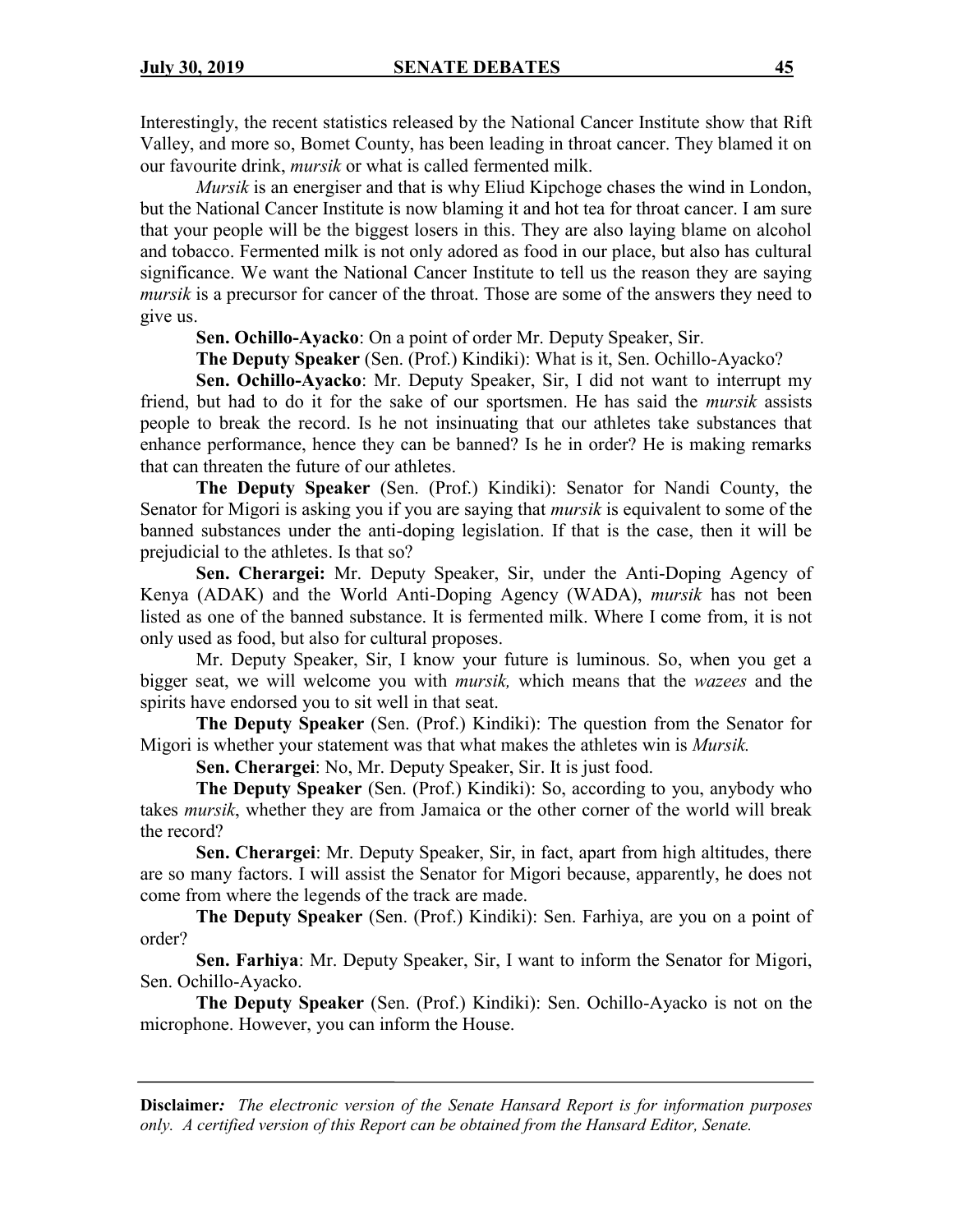**Sen. Farhiya**: Mr. Deputy Speaker, Sir, I wish to inform the House that it is true that it gives energy.

**The Deputy Speaker** (Sen. (Prof.) Kindiki): What gives energy?

**Sen. Farhiya**: Mr. Deputy Speaker, Sir, milk gives energy.

**The Deputy Speaker** (Sen. (Prof.) Kindiki): Which one? Is it the one of Sen. Cherargei?

**Sen. Farhiya:** Mr. Deputy Speaker, Sir, *mursik*, *ititu* or whatever it is called in our language. That is a good marketing strategy for our milk. I wish to inform the Senator that there is no illegal chemical in the milk.

**The Deputy Speaker** (Sen. (Prof.) Kindiki): Proceed, Sen. Cherargei.

**Sen. Cherargei:** Mr. Deputy Speaker, Sir, in the spirit of brotherhood and my friendship with the Senator for Migori County, I will invite him one of these fine days to the source of champions to see how legends who run the world are made.

Those are some of the questions that Kenyans will be asking. The other day, the House applauded Dennis Okari for his '*Red Alert'* series. Those are some of the preservatives that cause cancer. I do not want to belabour the point. However, let us enhance the capacity of National Cancer Institute (NCI), so that they can investigate some of these foods that I have highlighted, for example, *miraa,* which can change the fortunes of your people and region. It is said that taking hot tea with *miraa* is one of the causes or precursor for cancer. That means that people will run away from buying *miraa,* which will cause losses. Especially, in North Eastern---

**Sen. (Dr.) Ali**: On a point of order, Mr. Deputy Speaker, Sir.

**The Deputy Speaker** (Sen. (Prof.) Kindiki): What is it, Sen. (Dr.) Ali?

**Sen. (Dr.) Ali**: Mr. Deputy Speaker, Sir, is the hon. Senator for Nandi County in order to call *miraa* food? Is *miraa* food?

**The Deputy Speaker** (Sen. (Prof.) Kindiki): The last time I checked, it was a crop under The Crops Act, which was passed by this House in the last Parliament. So, that matter is legislatively settled.

**Sen. Cherargei**: Thank you, Mr. Deputy Speaker, Sir. *Pole* for that slip of the tongue. I like this Bill by my brother Sen. (Dr.) Ali. We also need to give capacity to NCI, so that it has more ability and resources to tell us how taking hot tea and *miraa* causes cancer. I like the way women have fought cancer through breast cancer awareness.

In the year 2000 when some of us were finishing crawling and starting to walk, His Excellency, President Daniel Moi declared HIV/AIDs a national disaster. We are calling upon His Excellency, our beloved President, whom we love whole heartedly, to come out and declare cancer a national disaster. I do not know why Sen. Mutula Kilonzo Jnr. is excited.

**The Deputy Speaker** (Sen. (Prof.) Kindiki): Neither does the Speaker know what this declaration of love is about? Can you proceed?

**Sen. Cherargei**: Mr. Deputy Speaker, Sir, I am almost concluding.

**The Deputy Speaker** (Sen. (Prof.) Kindiki): Yes, we need to make progress. We have a lot of interest and the time is short.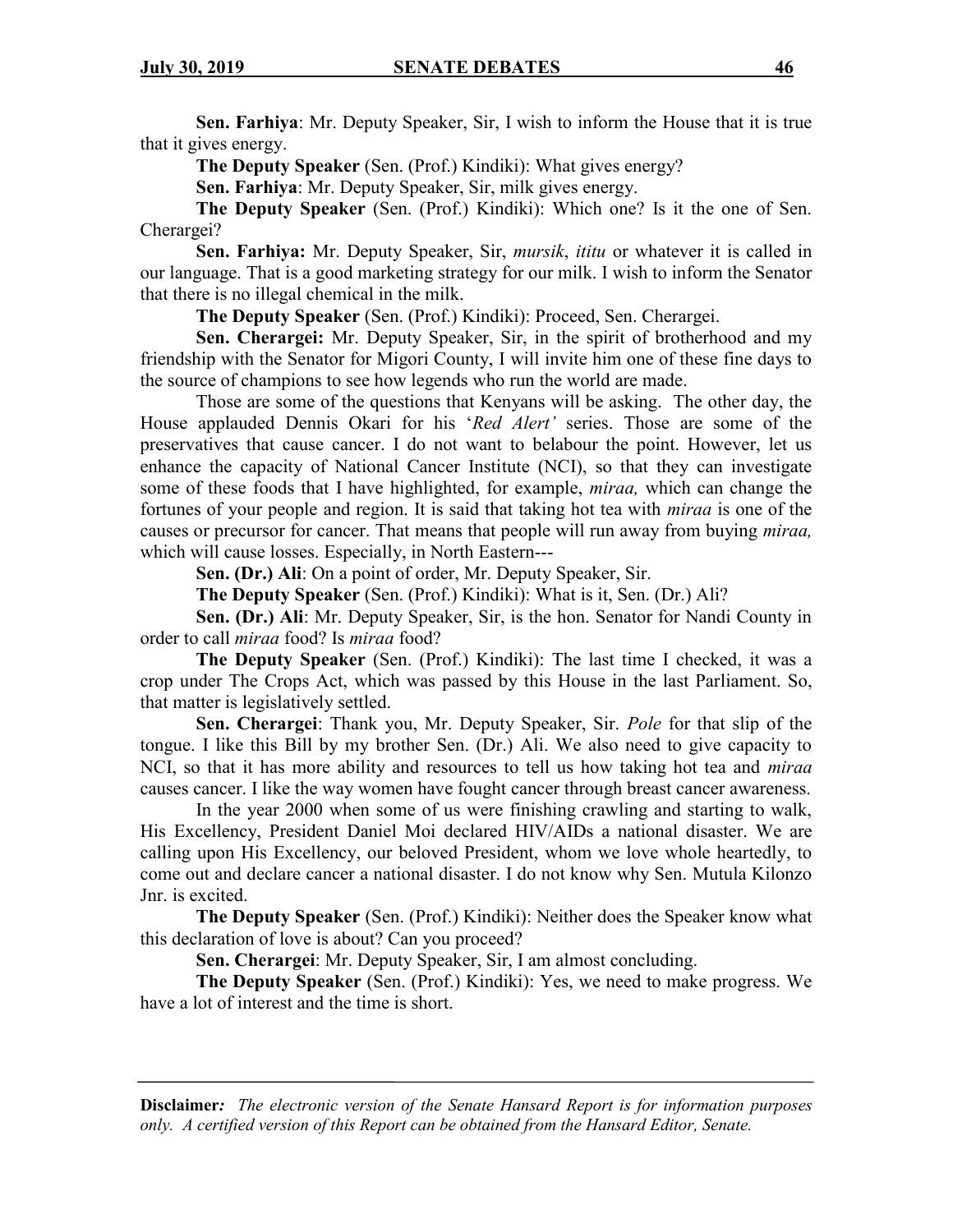**Sen. Cherargei**: Mr. Deputy Speaker, Sir, I was making a critical point that the President, whom we believe in, should declare cancer a national disaster, so that we put more focus and energy on it. I agree with the Council of Governors (CoGs) on that.

The proposed new Section 22A states that county governments should be part of the process by providing screening, counseling and palliative centres. When a person is under palliative care, they need the support system of the community and family members. How do we ensure that we provide for the welfare of the people?

The other day, we conducted a fundraiser for a person in Simbi. However, he later passed on because of lack of palliative care. In Kipkorio, Nandi County, there is prevalence of throat cancer. These are some of the challenges.

Mr. Deputy Speaker, Sir, we need to agree on the way forward with regard to Genetically Modified Organisms (GMOs). I am aware that there has been clamour whether or not to go for GMO. As a country, we must make a decision.

When you go to Western Countries, there are organic foods and GMOs. As a country, what way should we agree on? Should we legislate? The NCI or the International Centre of Insect Physiology and Ecology (ICIPE) in Kasarani should come up with proper mechanisms to assist us on which way to go, especially on the issue of GMOs.

Mr. Deputy Speaker, Sir, I have heard people say that cancer was detected on them at Stage Four, which is too late. Is this a systemic problem or that of our hospitals, for example, Kakamega Referral Hospital or Kapsabet County Referral Hospital? Does it mean that our hospitals do not have capacity to detect and diagnose cancer at an early stage that can be cured? This issue must be relooked at. The county should be involved in training.

As I conclude, I call on my colleagues to agree with these amendments. We call upon the Cabinet Secretary (CS) in charge of Health, Ms. Cecily Kariuki. We have not seen any policy that has been generated by the Ministry of Health. The counties only control Kshs3 billion. However, in the Fourth Schedule, the national Government has been given Kshs96 billion. So, it has more money. What is the Ministry, through the CS, Cecily Kariuki, doing to ensure that they come up with a policy on how to guide the country?

Yesterday, I saw on national television that even in the local dialects, people are discussing cancer. Therefore, the Ministry should give guidance and direction to Kenyans. They should work with Parliament and assist us to come up with a way forward.

Mr. Deputy Speaker, Sir, with those many remarks, I thank you, for your indulgence.

**The Deputy Speaker** (Sen. (Prof.) Kindiki): Sen. Shiyonga, be brief.

**Sen. Shiyonga:** Thank you, Mr. Deputy Speaker, Sir. I will be very brief. I stand to support The Cancer Prevention and Control (Amendment) Bill, 2019.

I would like to start by sending my condolences to the family of the late hon. Okoth and hon. (Dr.) Laboso. These are two great leaders who had an opportunity, and true to their word, were dedicated to their work. They were public servants from whom we were expecting a lot in service to this country. My condolences to their families,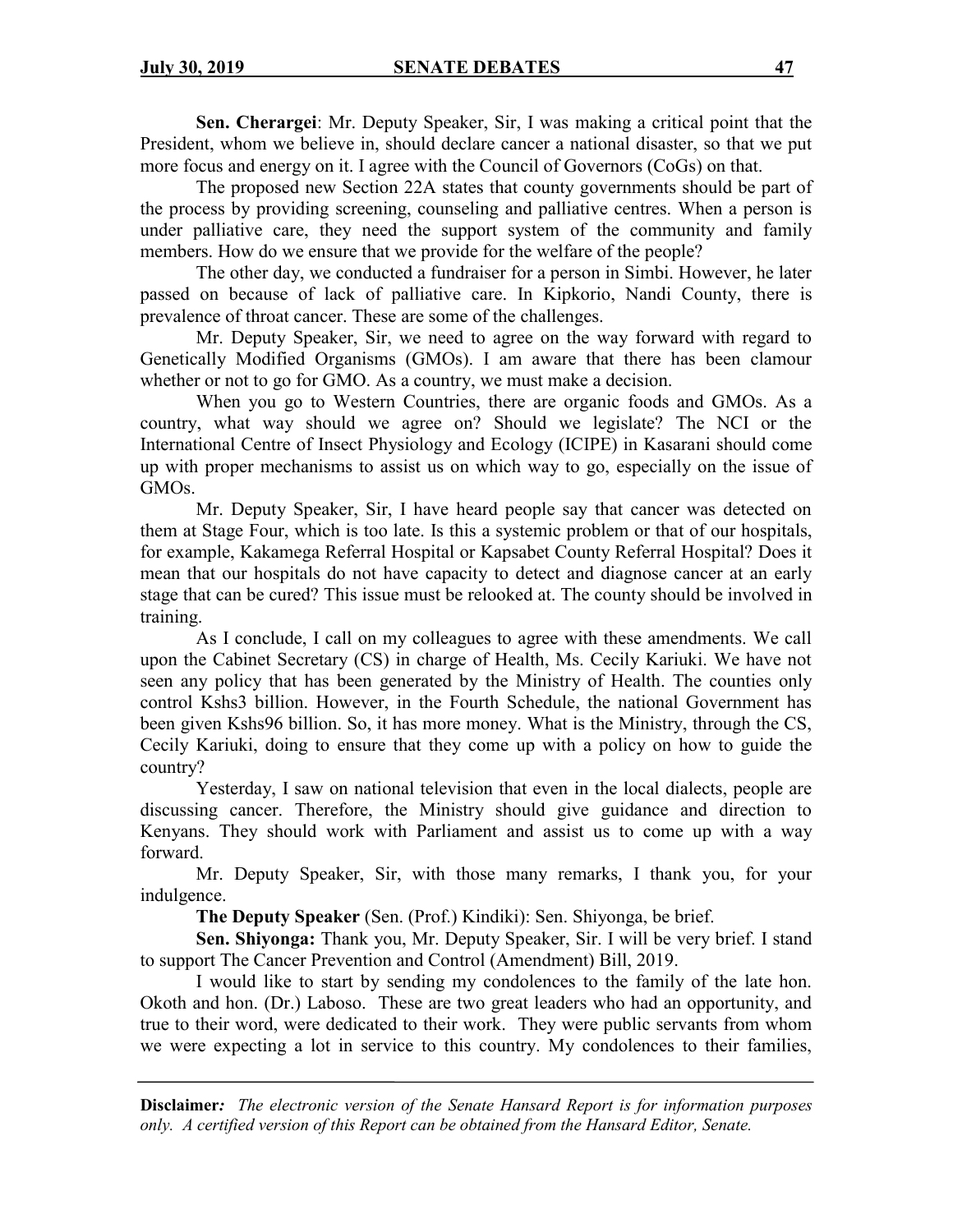friends and relatives. For the shortest time that I knew the late hon. (Dr.) Laboso, I admired all that she did as a woman leader in the political world. I will miss a friend, a leader and companion.

I stand here because the late hon. Okoth was a Member of my political party, and we shared a lot despite his sickness. I want to say that  $26^{th}$  and  $29^{th}$  of this month, happened to be two dark days in our lives, especially as leaders. We lost leaders from whom we were expecting a lot. May the Lord Almighty God rest their souls in eternal peace.

Mr. Deputy Speaker, Sir, moving straight to this Bill, I want to support the proposed amendments by adding that raising public awareness on cancer is very important. This will enable our Members to visit health facilities at the earliest opportunity. It is not only the prominent personalities that are affected by this disease, but everyone is exposed and is at risk of having cancer.

It is true that cancer treatment is expensive in terms of the palliative care, treatment and time taken. It is high time Kenya, through the Ministry of Education, took its preventive measures as a first score in preventing this condition.

Mr. Deputy Speaker, Sir, capacity building, especially of our health care workers in this field is important. This is especially when it comes to detection and taking care of patients, as my colleagues have said. We are talking about a condition that is brought about by so many factors that affect health, including importation of artificial goods, preservation of foodstuff and even climate change. All these are factors that increase the risk of cancer in our bodies. It is high time Kenya changed its parameters of how it can prevent, fight and take care of those already affected by cancer.

Mr. Deputy Speaker, Sir, we are losing so many Kenyans, and just pronouncing or saying that cancer should be declared a national disaster is not enough. We need to also look at how many resources are being allocated, putting into consideration that healthcare or health services have been devolved. How much will we allocate despite us purchasing very relevant equipment? How much are we going to put into capacity building and equipment that will detect the most current cancers in the world or in our country?

It is, therefore, my appeal that the Senate, works around making sure that this Bill is adopted to fast-track what is needed to go into this Bill, so that we can save Kenyans. This is because it is a time-bomb that we are sitting on as Kenyans, especially when we talk about people losing their lives as a result of cancer and not doing the much that is needed.

Thank you. I support.

**The Deputy Speaker** (Sen. (Prof.) Kindiki): Sen. Ochilo-Ayacko.

**Sen. Ochillo-Ayacko:** Thank you, Mr. Deputy Speaker, Sir, for giving me an opportunity to make remarks regarding this very important topic. Allow me to congratulate my brother, Sen. (Dr.) Ali, for remembering the sick and also being concerned about the state of our health in this nation. Sen. (Dr.) Ali as was indicated by his teacher, Sen. (Prof.) Ongeri, is a good person. I have served in this Parliament with him and can attest to his goodness. That goodness is manifested in his desire to have legislation that handles cancer.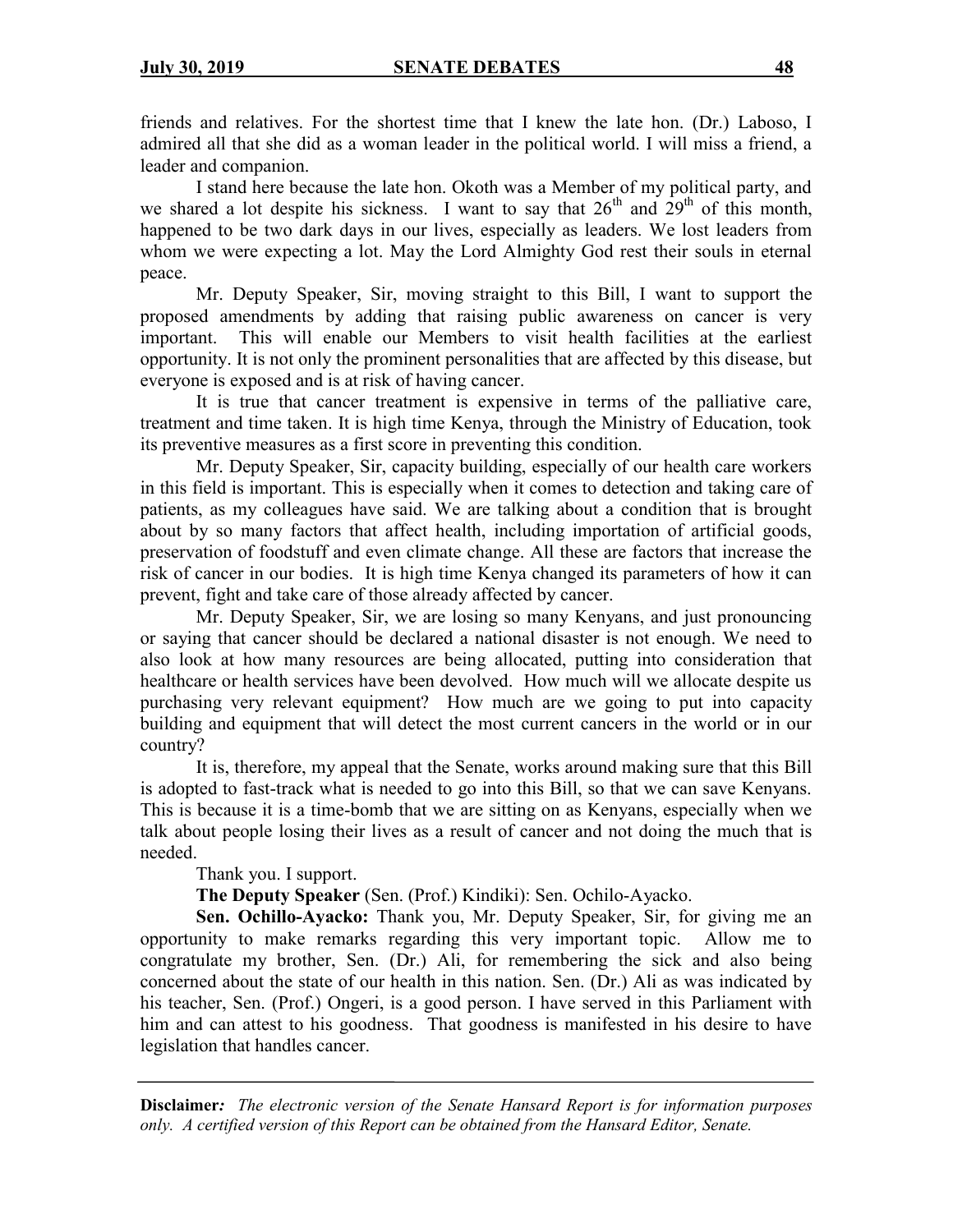This piece of legislation is important because we hitherto did not have legislation that had aligned the attention cancer should have with the devolved nature of our governance structure. This proposition that counties get involved as key players in trying to control, prevent and handle the threat of cancer, is one that must be supported. This is because the Constitution, as we made it in 2010, envisaged that health will be carried out in counties, and that resources must be put in counties, so that we attend to it.

Mr. Deputy Speaker, Sir, I know that my colleagues and I have paid our tribute and sent our condolences to the families of both the late Gov. (Dr.) Laboso and Hon. Ken Okoth. However, we may be forgetting that just this month we also lost Joe Kadenge. Joe Kadenge, as we all know, was a great player. We also lost him through cancer. This means that if we were to look at the statistics of the people we lose through cancer, the list would be endless.

Cancer seems to be what Chinua Achebe was talking about. He said:-

"When suffering knocks at your door and you say there is no seat for him, he tells you not to worry because he has brought his own stool."

Cancer as a trouble, has visited our country with its own seat and is seated everywhere. It is seated at the high table, middle table and all those tables. We all must get alarmed because if we do not get alarmed, I am sure that it will exterminate all of us.

Mr. Deputy Speaker, Sir, cancer as a disease will of course kill those it has attacked. More so, it will wipe away all your savings and resources and leave in its wake, both physical pain of loss of a loved one and the pain of losing all the resources that you probably worked for the whole of your life. If we do not deal with it, I think it is a direct ticket to poverty. If you think that you have enough resources and are able to look after yourself and family, wait until cancer invites itself into your family and gets a seat. You will go to London, India and everywhere and at the end of it all, it will only exit the family or your body once it has exhausted all the resources that you had accumulated.

This is a serious issue and as we talk about prominent personalities we have lost through cancer, it is also important to remember that we stand for the voiceless and the humble people. I am absolutely sure that if you were to take a census of those who are suffering from cancer now, and do not have access to treatment, in Kibra alone, the number would be countless. If you were to go to Bomet or Makueni, where Sen. Mutula Kilonzo Jnr. ably represents, the number would be countless. I do not want to mention Migori because I suspect that most of my people there even visit witchdoctors and other forms of doctors because treatment is not available.

Therefore, the proposition that we make it an obligation in our counties to provide for these services and take care of our people, is welcome and a good one.

Mr. Deputy Speaker, Sir, it is also important that there be mandatory statistics taking in this proposed amendment by Sen. (Dr.) Ali. It is important that we understand the magnitude of this onslaught, the extent it has ravaged our people or the spread so that, from a planning perspective, we can allocate sufficient resources to deal with it.

I hear colleagues talking about declaring it a national disaster. If you declare it a national disaster and do not have statistics as to its prevalence and spread, it would then be very difficult, from a planning stand point, to know how much to set aside and with what intensity to deal with the extent to which it has spread. It is, therefore, welcome, in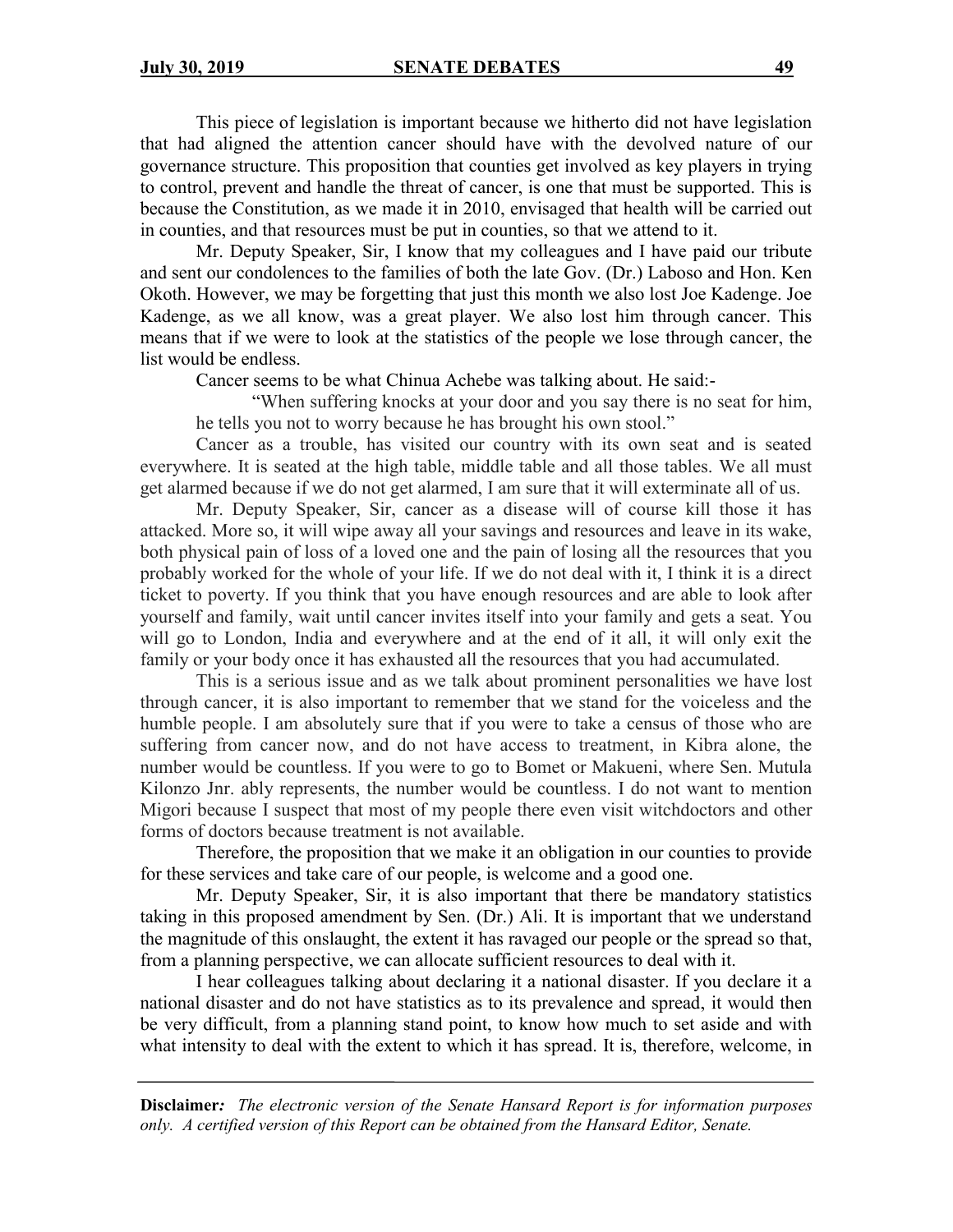this proposed amendment, to have statistics and data. That data should be available so that those who plan and finance know what to prioritise and the extent to which this disease has come.

Mr. Deputy Speaker, Sir, it is painful that it is everywhere. I am sure that even those who have agreed to talk in public about their suffering are just a few in this House. There are many of us in this House who suffer in silence because we do not want many people to see how vulnerable we are. We speak to God in private or our friends, but never say that we have cancer. However, if were to get the notes of the prayers that we send to God, truly cancer is a disaster. It is not just a national disaster, but a universal disaster.

Mr. Deputy Speaker, Sir, countries that have dealt with the magnitude of this problem have addressed the issue of the cost of treatment. Countries have also addressed the issue of awareness, which this amendment seeks to intensify. Countries have also addressed the issue of research, which this amendment seeks to do. I am, therefore, very pleased that this House is discussing this matter.

When I read through what was on social media yesterday and the day before, I noticed that young Kenyans were posting out there that Senators, Governors and their staff will only compose beautiful messages of condolences. They wondered why we cannot take time and legislate or do something. I am, therefore, glad that Sen. (Dr.) Ali has come forward and availed an avenue through which we can interrogate this matter. We can do something using our mandate.

With those many remarks, Mr. Deputy Speaker, Sir, I beg to support. I hope that all of us will be supporting this Bill.

**The Deputy Speaker** (Sen. (Prof.) Kindiki): Thank you.

Proceed, Sen. (Rev.) Waqo. If you can save a few more minutes for another speaker, it would be welcome.

**Sen. (Rev.) Waqo**: Thank you, Mr. Deputy Speaker, Sir, for allowing me to add my voice to this important Bill by Sen. (Dr.) Ali, who is my brother and a good friend.

*(Sen. Mutula Kilonzo Jnr. spoke off record)*

**The Deputy Speaker** (Sen. (Prof.) Kindiki): Order, Sen. Mutula Kilonzo Jnr.! Are you disputing the goodness of the Senator for Wajir County? It has been stated repeatedly by his teacher, Sen. (Prof.) Ongeri, in your absence, and by many Senators. I think what Sen. (Rev.) Waqo is doing is just to reaffirm an established issue. Do you have issues with the goodness of the Senator for Wajir County?

**Sen. Mutula Kilonzo Jnr.**: I am sorry, Mr. Deputy Speaker, Sir. Maybe I missed the memo. I thought the compliments were excessive, but it is okay.

*(Laughter)*

**The Deputy Speaker** (Sen. (Prof.) Kindiki): Maybe he is excessively good!

**Sen. (Rev.) Waqo**: Mr. Deputy Speaker, Sir, what is the measure of excessiveness?

*(Laughter)*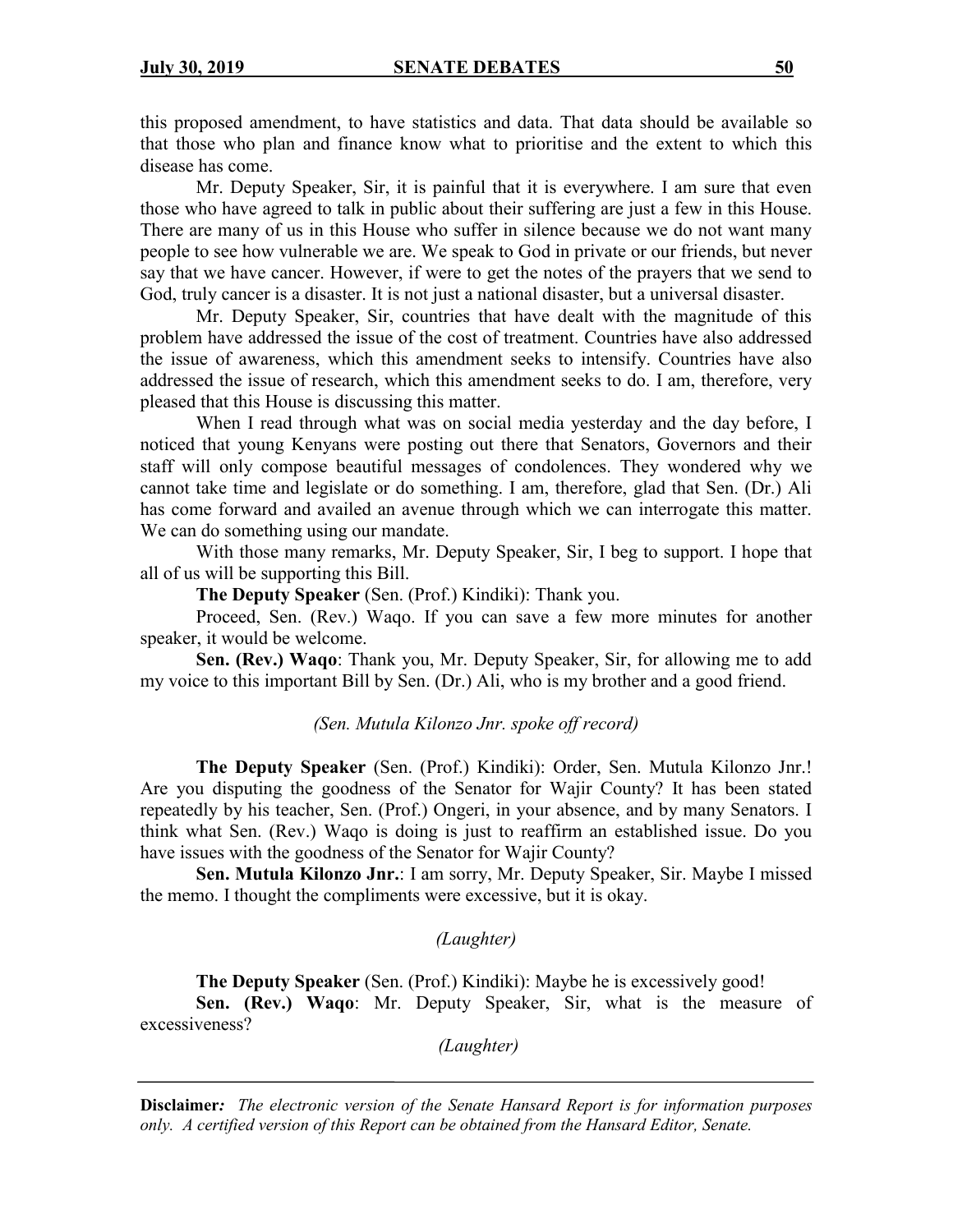**The Deputy Speaker** (Sen. (Prof.) Kindiki): Proceed, Sen. (Rev.) Waqo.

**Sen. (Rev.) Waqo**: Mr. Deputy Speaker, why should he comment on what I have said? This is a serious discussion. I congratulate Sen. (Dr.) Ali for bringing this Bill because cancer is affecting the entire nation. It has robbed us family members, breadwinners and great leaders.

We have lost great leaders in the last one month. Likewise, many people have died out of cancer in the last one month in my county. In the village where I was born, we lost two people and one of them was an elder who had always guided the villagers. Cancer is affecting the entire nation and we need to come up with solutions.

In my county, people have been told that they are getting cancer because of eating a lot of meat, yet it is our staple food. We have now been told that milk also contributes to cancer. *Mursik* is what we call *ititu* in my place, and we all enjoy it. I actually took a glass of *ititu* last night and I am now surprised to learn that it can also cause cancer. Cancer is so close to us and has taken so many lives.

I support this Bill, which proposes to amend the Cancer Prevention and Control Act to provide for additional function of county governments in prevention and treatment of cancer. This Bill will make us to all own the problem and the county governments shall be responsible for prevention, treatment, rehabilitation and control. If all the counties do this, then those who are suffering from cancer will be encouraged and have hope.

The Bill seeks to establish the county cancer centres in every county. That will make the Government to invest money for us to take care of our citizens. Statistics indicate that we lose 33,000 Kenyans every year to cancer. Early screening is the best thing that we can do to our people, but the cost is immense. It is only those who have money that can afford early screening. What about the people in the villages who have no access to these facilities or transport to go to hospital? Some of them do not even have an idea of what they are suffering from. This Bill will get the services close to the people.

Free screening should be done as we wait for the centres to be developed in every county because time is not on our side. Many Kenyans could be suffering from cancer without knowing. Therefore, the Government should allow those who want to be screened to get the services free of charge. That will help Kenyans to know their status. We do record 47,887 new cases of cancer every year, and this is alarming. We should encourage the citizens to go for screening.

Part IIIA of the Bill talks of prevention and control of cancer in counties.

However, I will not go into the details. The proposed New Section 22A (a) and (b) talk of capacity building for professionals. Most of the time, we put the wrong people in places that need attention. Therefore, I suggest that only people who are qualified for a particular job are employed and capacity building done from time to time.

I support this because in the proposed New Section 22A (g), the Bill suggests that we conduct counseling sessions not only to people who have cancer, but also to the caregivers. As we all know, people who take care of the patients suffer a lot. This has made Kenyans poorer and increased the poverty level in our nation. Therefore, families that go through this need counseling sessions.

Clause  $22(D)$  states that:-